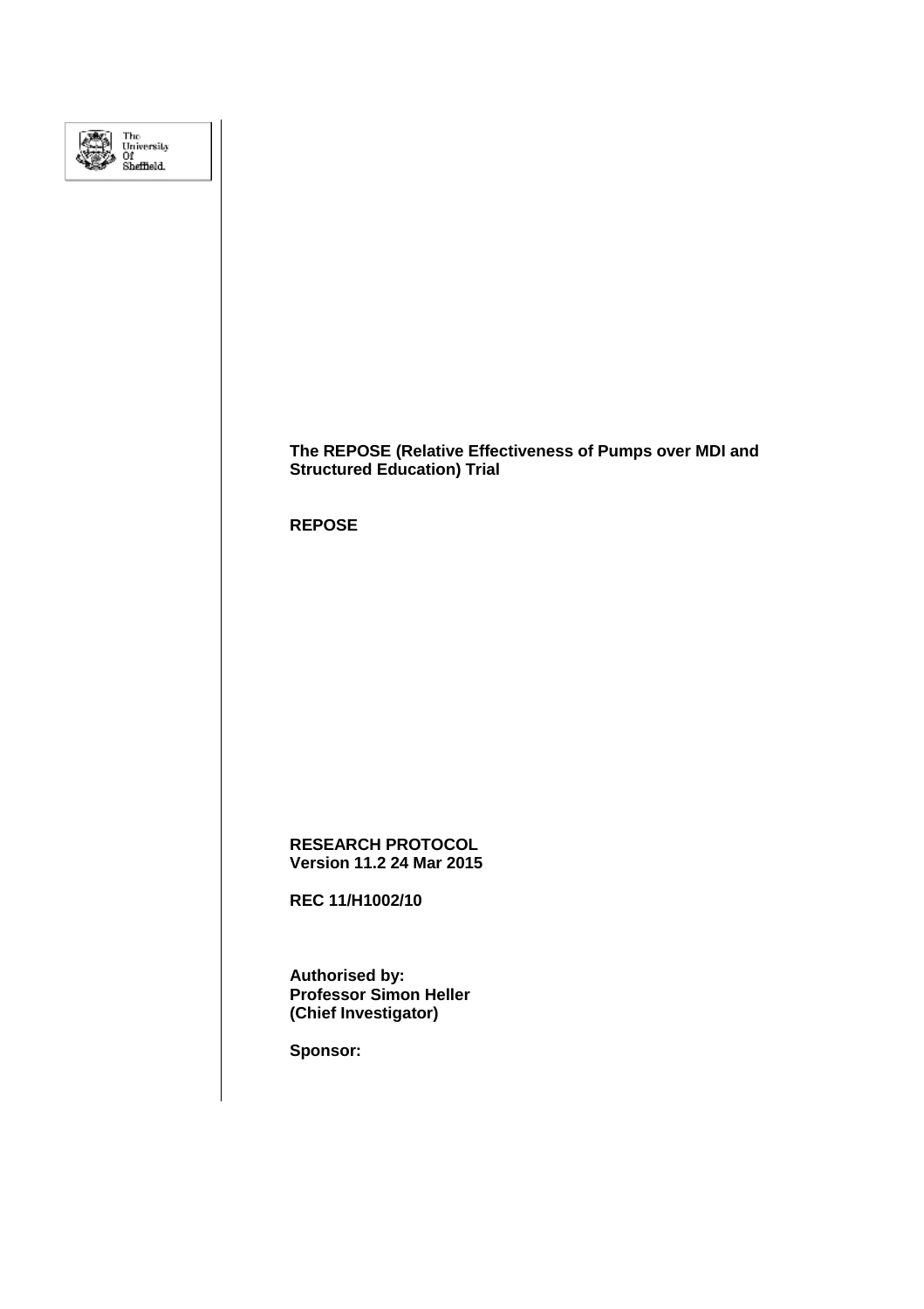## **Sheffield Clinical Trials Research Unit (CTRU)**

## The REPOSE (Relative Effectiveness of Pumps over MDI and Structured **Education) Trial**

## **REPOSE**

This document describes a clinical trial, and provides information about procedures for entering participants. The protocol is not intended for use as a guide to the treatment of other patients.

## **Contents**

| 9  |
|----|
| 10 |
|    |
|    |
|    |
|    |
|    |
|    |
|    |
|    |
|    |
|    |
|    |
|    |
|    |
|    |
|    |
|    |
|    |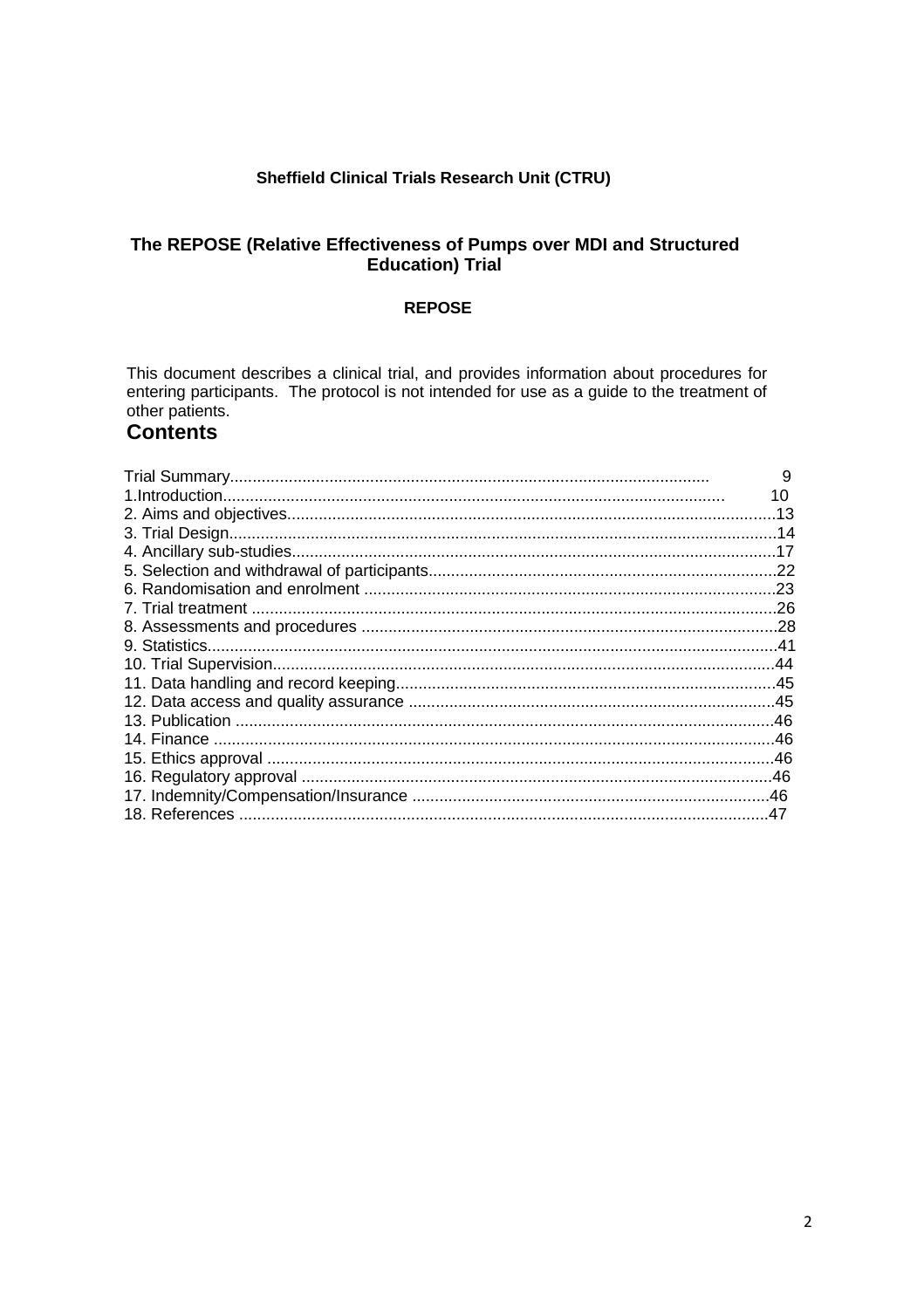## **Abbreviations**

## **Definition of terms**

| <b>RCT</b>     | <b>Randomised Controlled Trial</b>                                                      |  |  |  |  |  |
|----------------|-----------------------------------------------------------------------------------------|--|--|--|--|--|
| <b>DAFN</b>    | Dose Adjustment for Normal Eating                                                       |  |  |  |  |  |
| CSII           | Continuous Subcutaneous Insulin Infusion                                                |  |  |  |  |  |
| SC             | Subcutaneous/Under the skin                                                             |  |  |  |  |  |
| <b>MDI</b>     | Multiple Daily Injections                                                               |  |  |  |  |  |
| <b>SMBG</b>    | Self-Monitoring of Blood Glucose                                                        |  |  |  |  |  |
| <b>TIDM</b>    | Type 1 Diabetes Mellitus                                                                |  |  |  |  |  |
| HbA1c          | Glycosylated Haemoglobin (measure of glycaemic control)                                 |  |  |  |  |  |
| QoL            | Quality of Life                                                                         |  |  |  |  |  |
| QALY           | Quality adjusted life years                                                             |  |  |  |  |  |
| Hypoglycaemia  | Blood glucose below the normal range                                                    |  |  |  |  |  |
| Hyperglycaemia | Raised blood glucose                                                                    |  |  |  |  |  |
| Ketoacidosis   | A diabetic emergency that results from inadequate insulin                               |  |  |  |  |  |
|                | Insulin Analogues Insulin that has been modified from human insulin to improve its rate |  |  |  |  |  |
|                | of absorption from the injection site                                                   |  |  |  |  |  |
| Glargine       | A long acting insulin                                                                   |  |  |  |  |  |
| <b>NPH</b>     | Neutral Protamine Hagedorm insulin: intermediate lasting human insulin                  |  |  |  |  |  |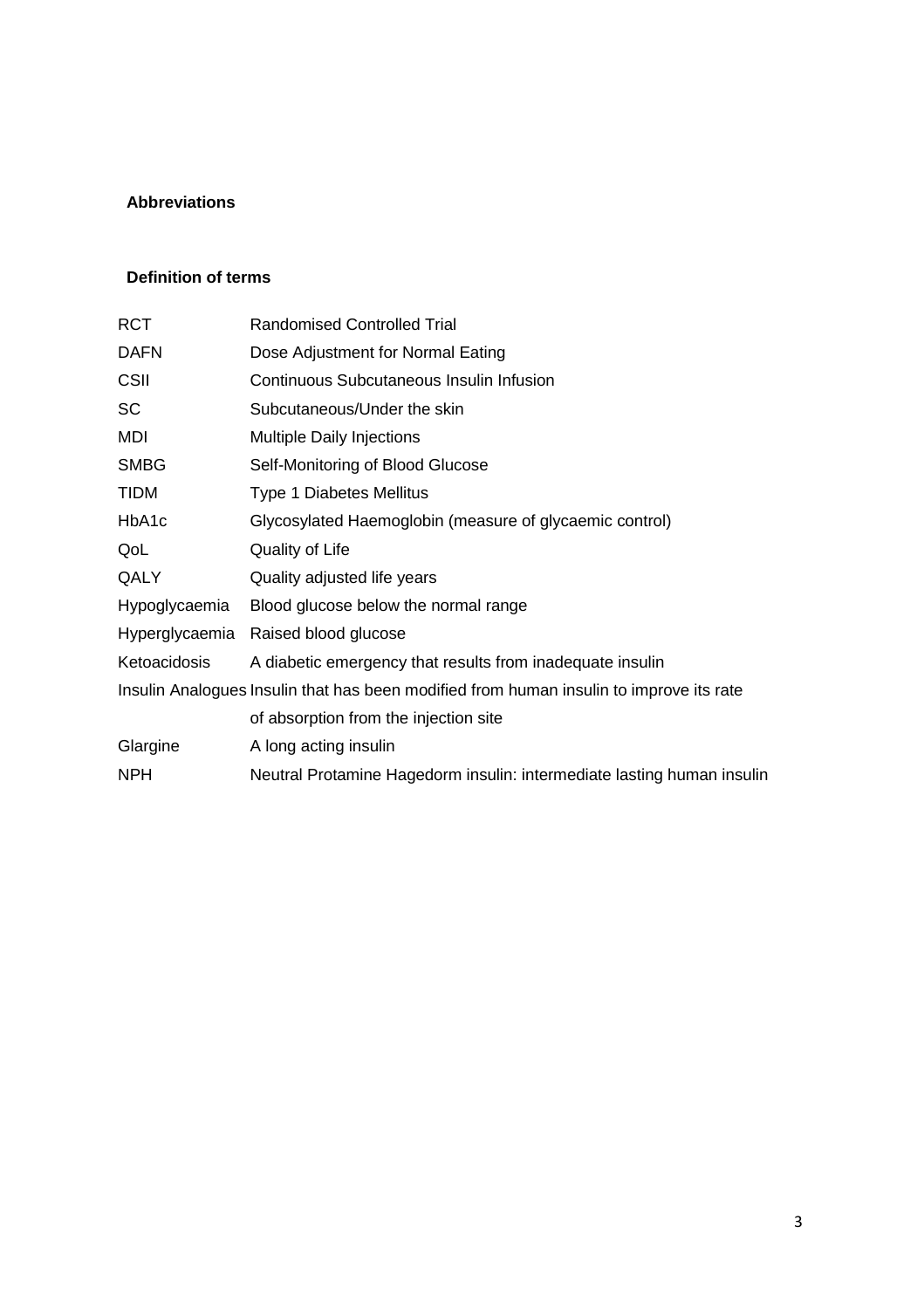## **General information**

#### **Sponsor**

Erica Wallis Sheffield Teaching Hospitals NHS Foundation **Trust** Research Department 11 Broomfield Road Sheffield S10 2SE Tel: (0114) 2265931 Fax: (0114) 2265937 [erica.wallis@sth.nhs.uk](mailto:erica.wallis@sth.nhs.uk)

#### **Clinical Trials Support and Management**

Dr Cindy Cooper Clinical Trials Research Unit The University of Sheffield School of Health and Related Research 30 Regent Street **Sheffield** S1 4DA Tel: (0114) 222 0743 Fax: (0114) 222 0870

#### **Principal Investigator**

Dr Alan Jaap Royal Infirmary of Edinburgh 51 Little France Crescent Old Dalkeith Road **Edinburgh** EH16 4SA Tel: (0131) 2421465 [Alan.Jaap@luht.scot.nhs.uk](mailto:Alan.Jaap@luht.scot.nhs.uk)

#### **Principal Investigator**

Dr Mark Evans Wolfson Diabetes & Endocrine Clinic Box 281 Cambridge University Hospitals NHS Foundation Trust Addenbrooke's Treatment Centre Hills Road Cambridge CB2 0QQ Tel: (01223) 336994 [Mle24@cam.ac.uk](mailto:Mle24@cam.ac.uk)

#### **Chief Investigator**

Professor Simon Heller Sheffield Teaching Hospitals NHS Foundation **Trust** Royal Hallamshire Hospital Glossop Road **Sheffield** S10 2JF Tel: (0114) 271 3204 Fax: (0114) 2668898 [s.heller@sheffield.ac.uk](mailto:s.heller@sheffield.ac.uk)

#### **Principal Investigator**

Dr Fiona Green Dumfries and Galloway Royal Infirmary Bankend Road **Dumfries** DG1 2AP Tel: (01387) 241684 [Fiona.green@nhs.net](mailto:Fiona.green@nhs.net)

#### **Principal Investigator**

Dr Peter Hammond Harrogate District Hospital Lancaster Park Road Harrogate HG2 7SX Tel: (01423) 553747 [Peter.hammond@hdft.nhs.uk](mailto:Peter.hammond@hdft.nhs.uk)

#### **Principal Investigator**

Professor Stephanie Amiel

King's College London NHS Foundation Trust School of Medicine Weston Education Centre Denmark Hill Campus 10 Cutcombe Road London SE5 9RJ Tel: (020) 3299 9000 [Stephanie.amiel@kcl.ac.uk](mailto:Stephanie.amiel@kcl.ac.uk)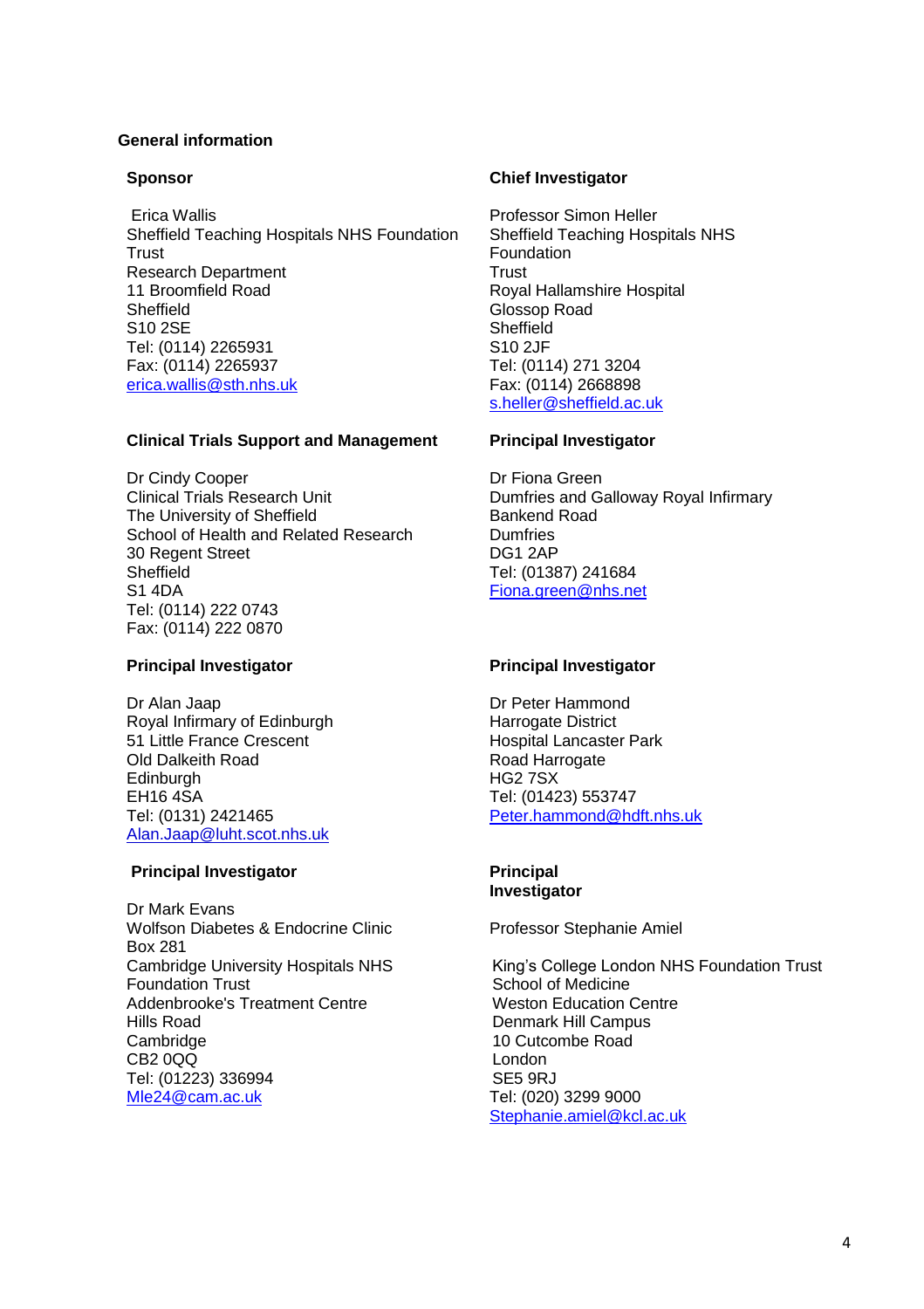## **Principal Investigator**

Dr Robert Lindsay Stobhill ACH Hospital Balornock Road, Glasgow G21 3UW Tel: (0141) 330 2750 Fax: (0141) 330 6972 [Robert.Lindsay@glasgow.ac.uk](mailto:Robert.Lindsay@glasgow.ac.uk)

## **Administrator**

Lucy Wraith Clinical Trials Research Unit The University of Sheffield School of Health and Related Research 30 Regent Street Sheffield S1 4DA Tel: (0114) 222 0866 Fax: (0114) 222 0870 [l.wraith@sheffield.ac.uk](file://LANGSETT/SCHARR/projects/REPOSE/Ethics%20and%20R&D/Ethics%20amendments/Sub%20amend%207-consent,%20blinded%20review,%20withdrawal%20and%20eligibility%20criteria%20and%20others/l.wraith@sheffield.ac.uk)

## **Reserve site**

### **Principal Investigator**

Dr Peter Mansell Nottingham University Hospitals NHS Trust, Diabetic Medicine Services, Queen's Medical Centre Campus Derby Road, Nottingham, NG7 2UH **peter.mansell@nuh.nhs.uk**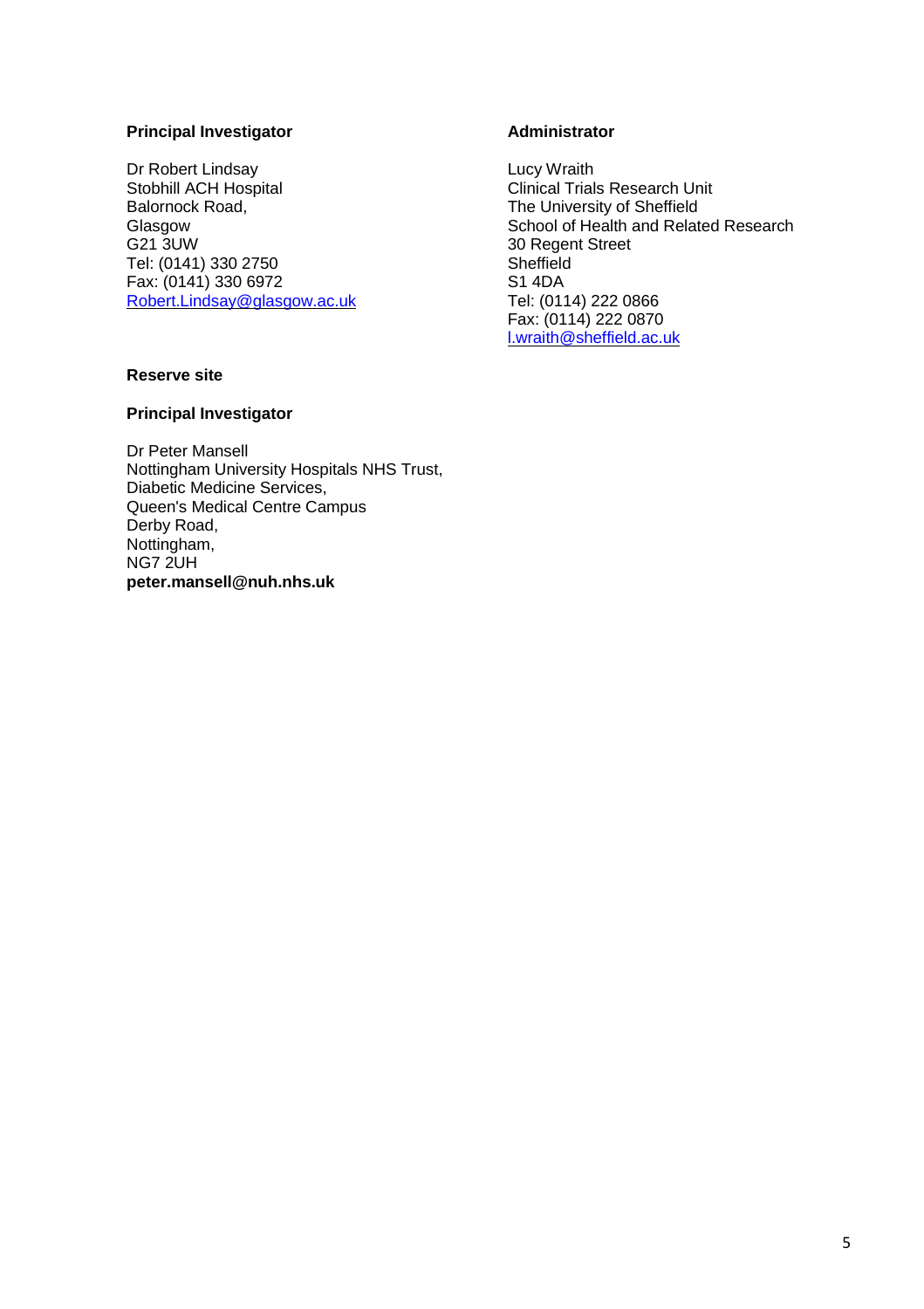## **Protocol amendments from Version 01 to 02**

Change to Table 1 in order to more clearly define which questionnaires are in the psychosocial questionnaire pack across the time periods.

**p**.**33:** section on Site & Trial Closure Procedures – addition of couple sentences defining end of trial.

### **Protocol amendments from Version 02 to 03**

Change to general information: details of principal investigators.

**p.11:** change to Trial Design introductory paragraph so in agreement with process described in Figure 1.

**p. 13**, **p.27-29** (Table 1) and **p.31** clarification that urine samples will be taken to measure albumin-creatinine ratio.

**p.18:** one inclusion and one exclusion criteria added.

**p.23:** sentence inserted to clarify saline use in pump will begin from at the pre-course session (i.e. not DAFNE course).

Appendices A to X removed and considered from this point forward as standalone documents.

Typographical errors corrected e.g. clarification that HbA1c categories are ≥7.5% and  $< 7.5\%$ .

## **Protocol amendments from Version 03 to 04**

Change to general information: details of principal investigators, sponsor contact. **p.7:** List of sites amended in the Trial summary.

**p.14:** removal of religion as part of demographic analyses.

**p.23:** Time at which REPOSE educator find out which treatment arm participants has been allocated to altered from one month to six weeks.

Table 1: Documents for Data collection: **p.26-30:** Severe and moderate hypos recording process amended.

Typographical errors and formatting: References to appendices removed from protocol.

#### **Protocol amendments from Version 04 to 05**

**p.4-5:** Amendments to site addresses.

**p.13:** The proportion of participants reaching the NICE target of an HbA1c level of 7.5% (58mmol/mol) or less removed from the 'Primary Endpoints' heading and inserted in the Secondary Endpoints' heading.

**p.20:** The exclusion criteria number 14 clarified that it is only patients with a **strong** need for a pump that are excluded from taking part in the trial.

**p.23** The participant will find out which course they are allocated to four weeks prior to the DAFNE course.

**p.36:** Clarification that 'Unexplained constantly raised blood glucose readings' is defined as 3 consecutive readings >20mmol and over 12 hours.

 **p.36:** Pump site infection added as an adverse event.

**p.37-8 and Figure 6:** Clarified that SAE forms are form faxed to the Sheffield Clinical Trials Research Unit (as delegated by the Sponsor).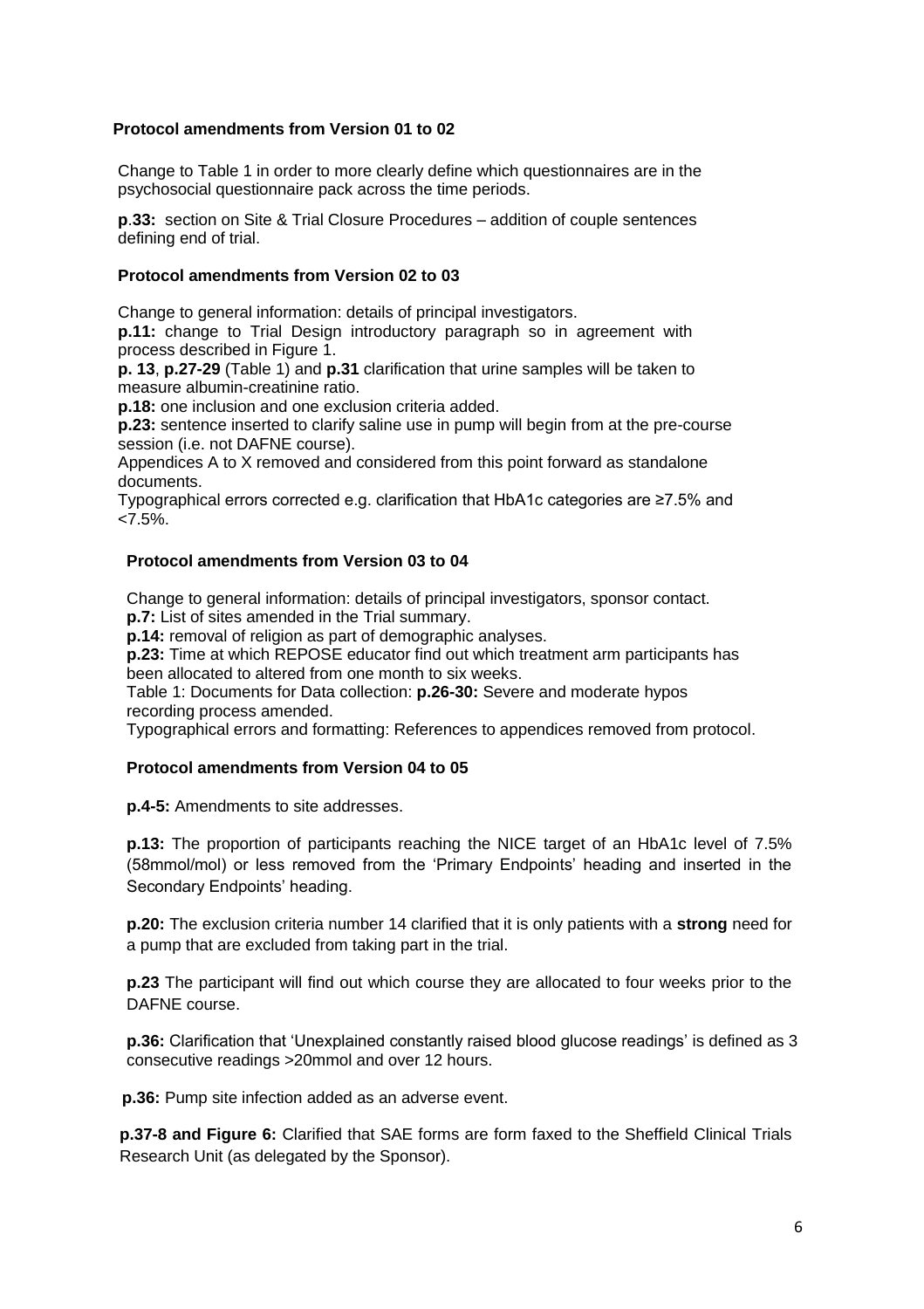**p.39:** IMP Management and Labelling process clarified.

## **p.44.** Inserted:

40.MRC/DH/MHRA. Risk-adapted approaches to the Management of Clinical Trials of Investigational Medicinal Products. 2011. Available at: http://www.mhra.gov.uk/home/groups/lctu/documents/websiteresources/con111784.pdf

41. Brosteanu et al. Risk analysis and risk adapted on-site monitoring in non-commercial clinical trials. Clinical Trials 2009: 585-596.

## **Protocol amendments from Version 05 to 06**

**p.21:** Participant becomes pregnant removed as a withdrawal from the pump criteria

**p.22:** Modification to the consent process to allow witness of consent at the time the consent form is posted back (instead of at the time of the baseline appointment).

**p.33:** Lost to follow-up definition clarified (failure to attend teo follow-up visits including the 24 month follow-up)

**p.40:** Description of a blinded review process after Course 2, 4 and 5 to monitor the numbers of participants with an HbA1c of ≥7.5% in order that the primary outcome is remains powered.

## **Protocol amendments from Version 06 to 07**

**p.21:** Clarified exclusion criteria number 3: 'Has used CSII within the last 3 years to define CSII use as more than 2 weeks use in the last 3 years

#### **Protocol amendments from Version 07 to 07.1**

**p.4:** Amendment to KCH Principal Investigator

**p.8, p25:** Time at which REPOSE educator find out which treatment arm participants has been allocated to altered from six weeks to 4 to 6 weeks.

**p.21**: Clarified the inclusion criteria: Have had type-1 diabetes for at least 12 months to state that this at the time of the DAFNE course timepoint.

**p.35**: Change of number of Trusts to be involved in qualitative research from 3 to 4 Trusts to all 7 Trusts.

#### **Protocol amendments from Version 07.1 to 07.2**

p.4: Amendment to Sponsor contact

p.21: Clarification to two exclusion criteria: severity of needle phobia and unstable psychological conditions.

p.41: Clarification that the HbA1c baseline review is not blinded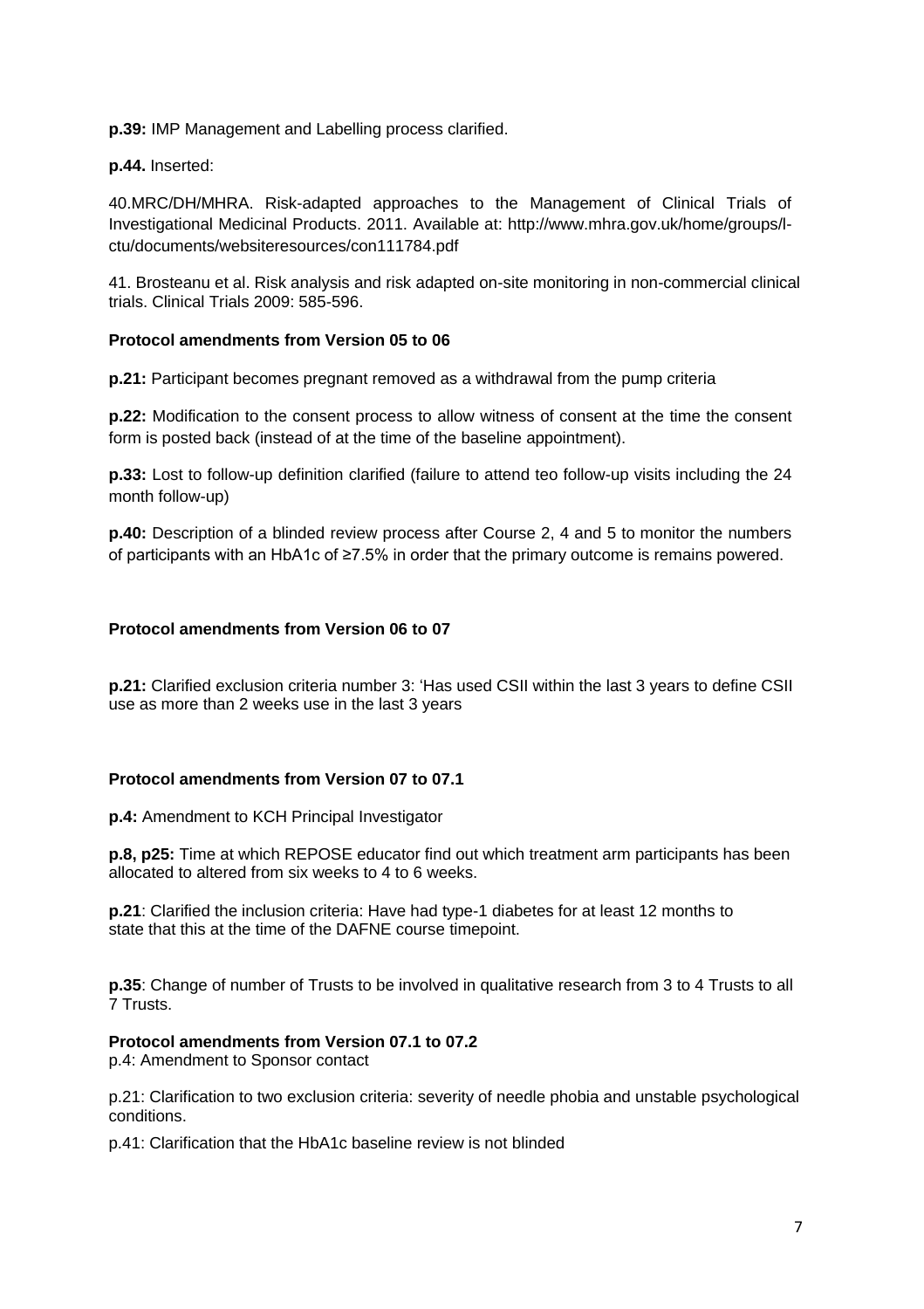## **Protocol amendments from Version 07.2 to 8**

**Pages 9, 14, 20, 23, 26** amended number of research sites from 7 to 8

**p. 9:** inserted Nottingham University Hospitals

**p. 28 & 33:** amended length of time the psychosocial questionnaire will be issued to participant at follow up appointments from 4 weeks to approximately 2-6 weeks

#### **p. 42-43:** inserted **Review of Sample Size in August 2012**

#### **Protocol amendments from Version 8 to 9**

p. 4 amendment to KCH Principal Investigator

p. 23 inserted: 4. PIC sites will be used at some centres to assist in the identification of suitable participants

p. 28 added letters as a method of reminding participants of appointments and removed timeframe of reminders

p. 35 inserted: 4. Where it has not been possible for a participant to attend their follow up visit, attempts will be made by the educator to collect appropriate data from the participant over the phone, and/or to obtain the relevant data from the participant's medical records.

p. 35 inserted 5. Where the participant completed psychosocial questionnaire has not been returned, a second questionnaire will be posted to the participant with a pre-paid reply envelope.

#### **Protocol amendments from Version 9 to 10**

p. 15 inserted: e) Adherence to DAFNE principles, f) Use of bolus calculators, g) Use of pump features

p. 19 inserted the following paragraphs: Adherence to DAFNE principles Use of bolus calculators Use of pump features

p. 33-34 amended Table 1: Documents for data collection to include a separate post psychosocial questionnaire pack for the 2 year follow up visit

#### **Protocol amendments from Version 10 to 11**

**p.23** clarified withdrawal from treatment criteria for participants who develop the need for renal replacement therapy or who are found to be abusing alcohol or drugs

**p.38-39** clarified that pregnancies will be recorded as serious adverse events and that they are exempt from immediate reporting

**p.36** inserted 6. Where participants do not live locally and/or repeated follow up appointments have been missed, appropriate research staff (e.g. research nurse, educator, PI) may arrange to visit the participant in their home or at an alternative NHS location to carry out data collection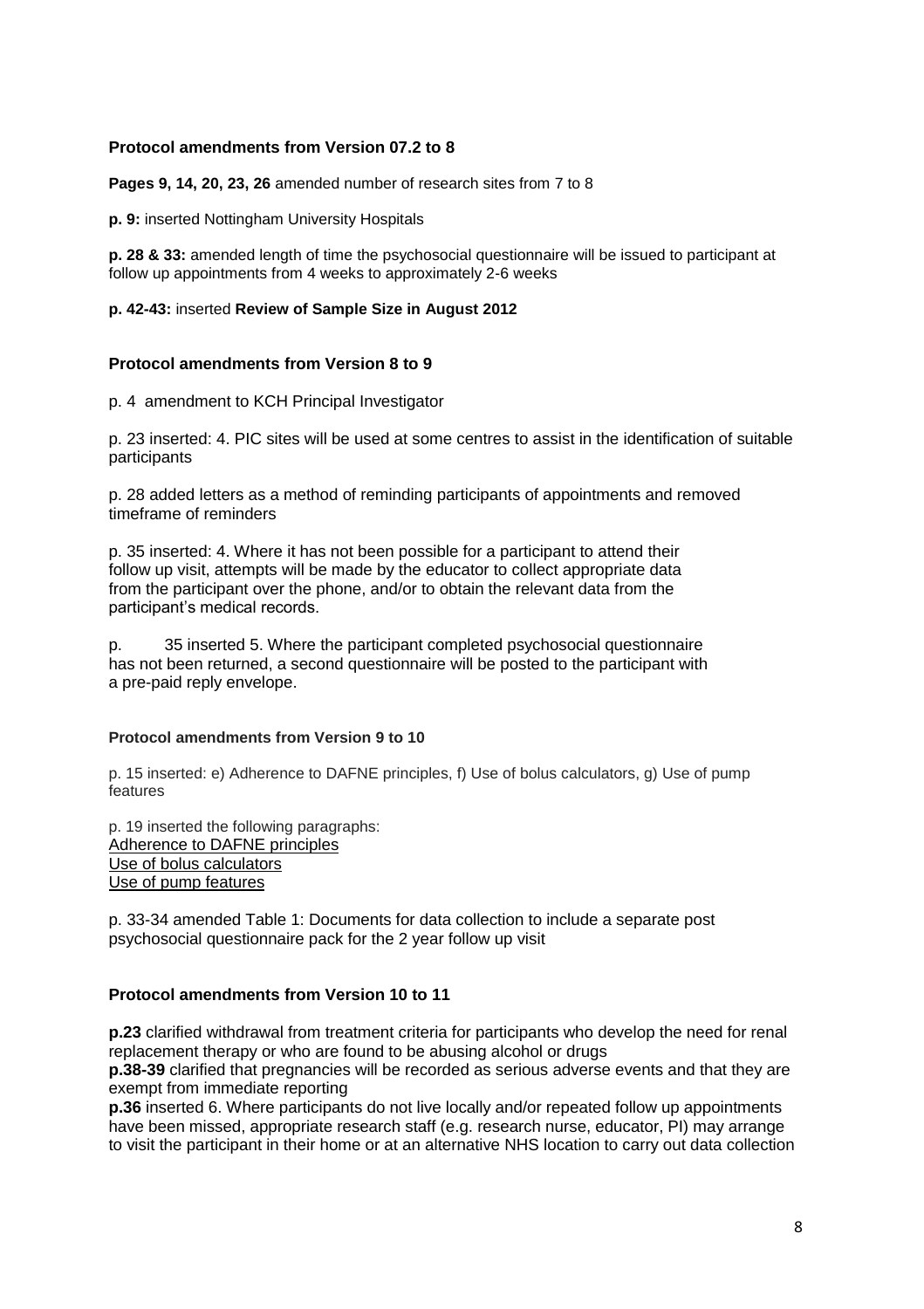**p.39** removed assessment of adverse events for severity. Clarified that AEs will be assessed for relationship to study drug and seriousness

## **Protocol amendments from Version 11 to 11.1**

p.36 amended 6. To make it easier for participants that do not live locally and/or where it is difficult for the participant to attend the hospital, appropriate research staff (e.g. research nurse, educator, PI) may offer the participant the opportunity to visit them in their home or at an alternative NHS location to carry out data collection.

#### **Protocol amendments from Version 11.1 to 11.2**

p.17 further details will be collected from the patient notes for episodes of DKA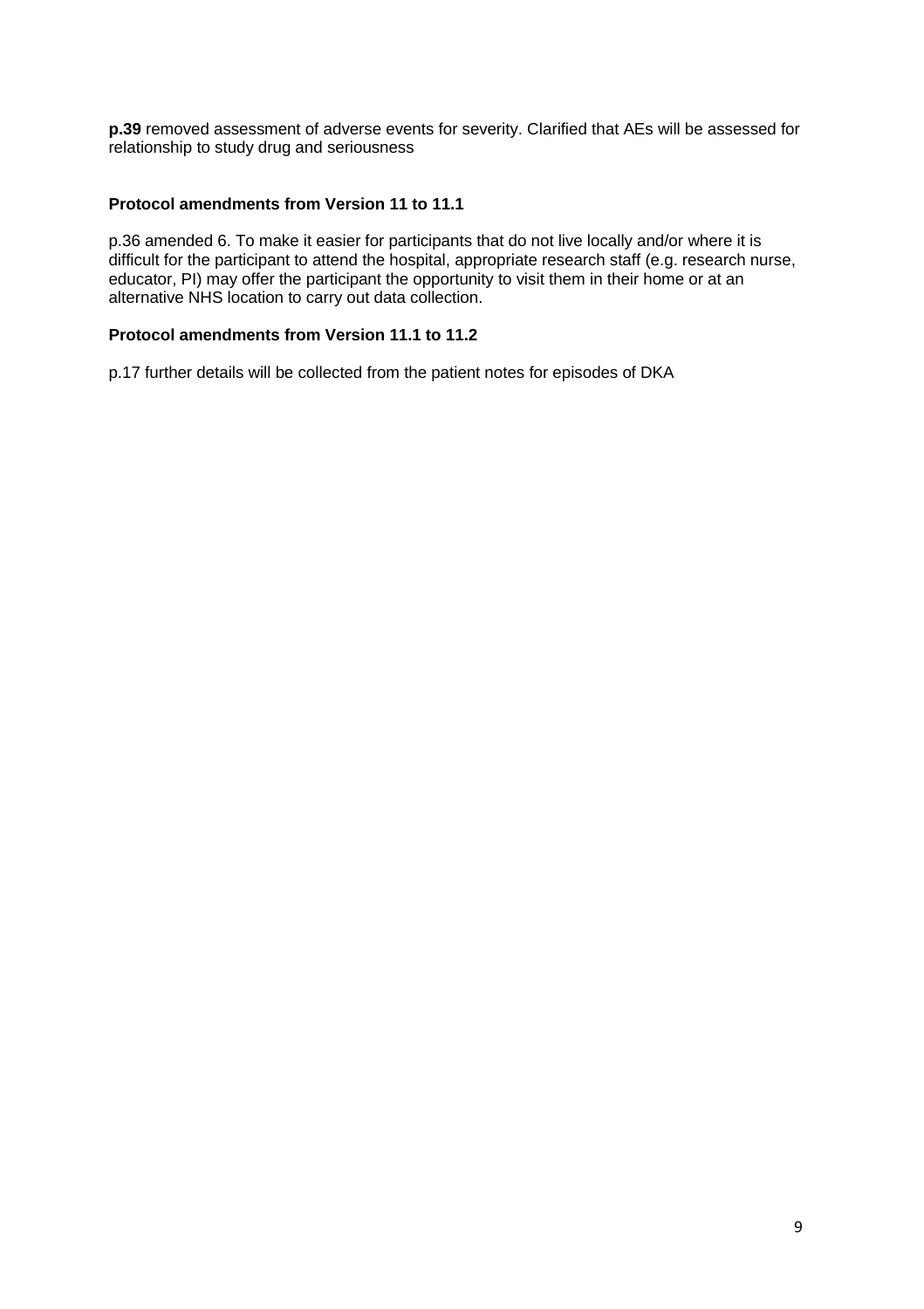# **Trial Summary**

For type-1 diabetes, the aim of insulin therapy is to keep blood glucose close to normal while avoiding hypoglycaemia but this is severely limited by the relative crudeness of current insulin delivery in comparison with the physiology of the β-cells which secrete insulin. Insulin is generally administered by multiple injections (MDI) with the dose adjusted according to eating and exercise. Insulin can now also be administered using a pump (CSII), which is a device, roughly the size of a mobile phone and containing sufficient insulin to supply both the needs of basal metabolism throughout the day, and the boluses which have to cover meals. The use of CSII is expensive compared to injections, but there are important potential benefits which include improved glycaemic control, reduced risk of hypoglycaemia (low blood sugar) and a more flexible lifestyle and better quality of life. There have been no trials in adults that have compared CSII treatment with MDI where the same structured training in intensive insulin therapy has been given, so the precise benefit of the pump technology is still unclear. There is a need to establish this, and identify patients who benefit the most so that the Department of Health can calculate the proportion of adults that would benefit from CSII therapy and so ensure that commissioning bodies provide the necessary reimbursement. The aim of the trial is therefore to establish the added benefit of CSII therapy over multiple injections on glycaemic control and hypoglycaemia in individuals with Type 1 diabetes receiving similar high quality structured training in insulin therapy. Additional assessments will include effects on quality of life and cost effectiveness.

The trial is a multi-centre randomised controlled trial whereby between 40 and 49 type-1 diabetic, adult volunteers, aged 18 and above, will be recruited per site from 8 secondary care centres (Sheffield, Kings College Hospital London, Harrogate District Hospital, Addenbrooke's Hospital Cambridge, Nottingham University Hospitals Glasgow Royal Infirmary, Dumfries and Galloway Royal Infirmary and Edinburgh Royal Infirmary). The sites will be required to recruit participants to at least 3 CSII DAFNE (Dose Adjustment for Normal Eating) courses and 3 MDI DAFNE courses. This will mean that in total on the trial, 140 participants are randomised to CSII and 140 to MDI. Participants will be recruited through direct approach if already on the waiting list for a DAFNE course or through advertisement in various clinics.

Randomisation of CSII and MDI courses will be completed on a computer generated system at Sheffield Clinical Trials Research Unit (CTRU). Educators will be blinded to the type of course that they are allocating participants to until four to six weeks before the course commences.

For each participant biochemical (HbA1c, rates of hypoglycaemia, weight, lipids) and quantitative psychosocial measures (QoL, fear of hypoglycaemia, diabetes treatment satisfaction, emotional wellbeing) will be assessed at baseline (before the course), 6 months (after the course has ended), 12 months and 24 months. A qualitative psychosocial analysis (interviews) and health economic analysis will also be undertaken.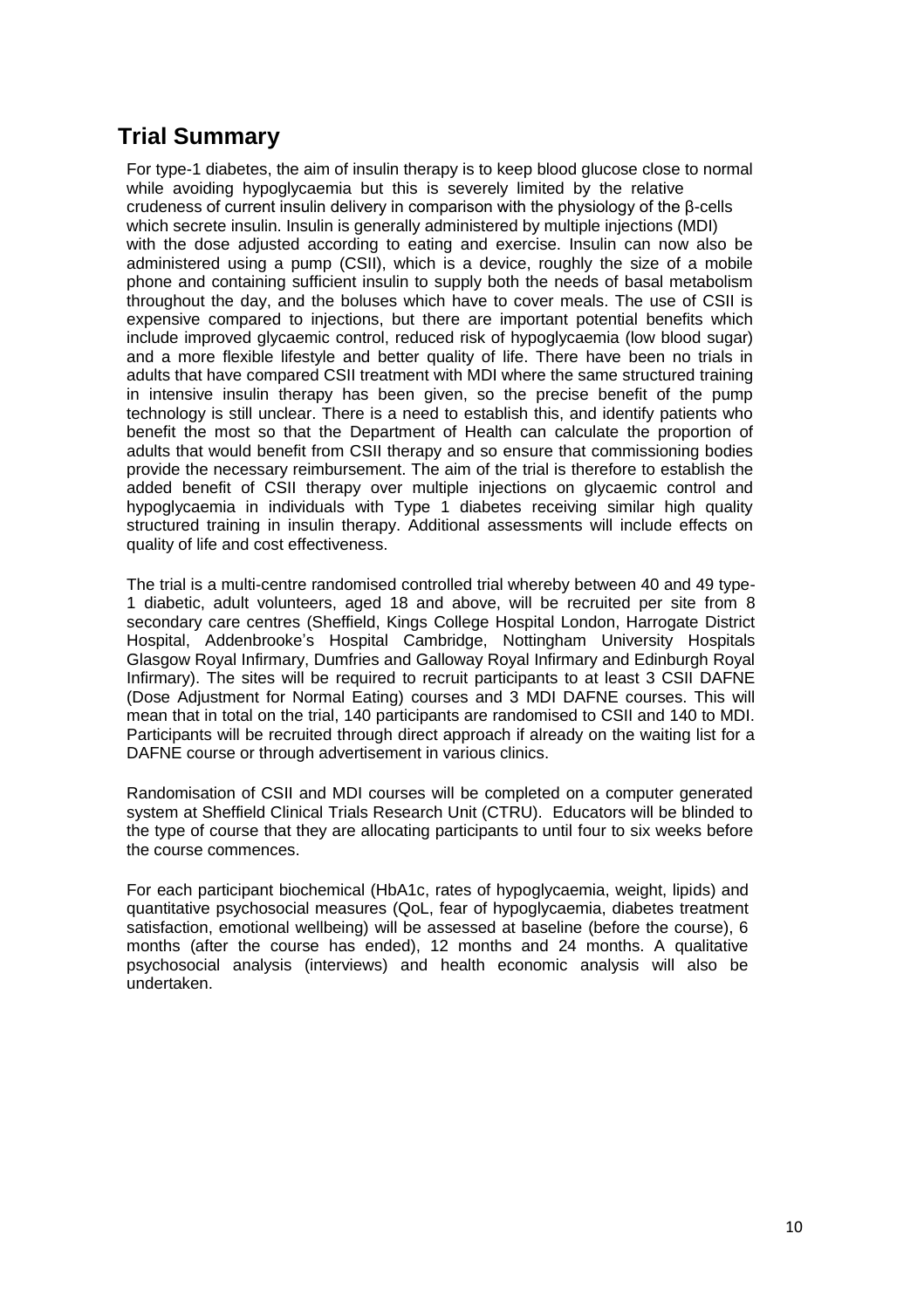# **1. Introduction**

People with Type 1 diabetes (around 250,000 individuals in the UK) have lost the ability to make insulin due to autoimmune destruction of the insulin secreting cells within the islets of the pancreas. Insulin is essential in the short-term to prevent the onset of ketoacidosis, a potentially fatal condition. In the long term, the aim of insulin therapy is to keep blood glucose close to normal and so prevent the development of microvascular complications such as retinopathy, neuropathy and diabetic kidney disease. Insulin is generally administered by intermittent subcutaneous (sc) injection with the dose adjusted according to eating and other activities such as exercise.

Traditionally, insulin was given twice a day, often as pre-mixed insulin, but such an approach imposes a rigid lifestyle on patients and makes it difficult to maintain glucose close to normal. The need for intensification of therapy and its integration into flexible lifestyles is promoted in DAFNE (Dose Adjustment for Normal Eating) and other structured education courses. It involves giving quick acting insulin before eating, separately from the background insulin needed to control blood glucose in between meals, which is generally given twice daily (1, 2). This often involves a total of 5, even 6 injections a day, frequent checks of blood glucose from finger prick samples using a portable meter and dose adjustment based on the amount of carbohydrate eaten at each meal.

Insulin given subcutaneously cannot reproduce the physiological insulin profiles of non-diabetic individuals due to the limitations of insulin formulations and the site of delivery. The relatively slow rate of insulin absorption leads to post-prandial hyperglycaemia and post-absorptive hypoglycaemia, particularly at night. Short and long acting insulin analogues have slightly more physiological profiles but cannot reproduce those seen in people without diabetes (3). Systematic reviews of clinical trials of insulin analogues involving people with Type 1 diabetes have reported only minor advantages compared to human insulin (4, 5).

Thus, keeping blood glucose close to normal can delay or prevent complications but brings with it, frequent periods of hypoglycaemia. These range from the need to ingest quick acting carbohydrate to correct mild symptoms, to odd behaviour or loss of control while driving due to cerebral dysfunction, through to major episodes of coma and seizure. The inability of intermittent injection therapy to control blood glucose tightly without an attendant risk of hypoglycaemia results in many patients maintaining blood glucose at higher than desirable levels. A high proportion go onto develop serious diabetic complications which reduce both the length and quality of their lives. There is therefore an urgent need for better methods of insulin delivery.

Insulin can now also be administered using an infusion pump (the size of a small mobile phone), which delivers insulin continuously under the skin via a small plastic tube and cannula (Continuous subcutaneous insulin infusion, CSII) (6,7). The devices are filled with reservoirs of quick acting insulin (usually an insulin analogue) and can supply both the insulin needed for both background replacement and cover meals. When infused at low rates in between eating they mimic basal insulin secretion and this is generally delivered more consistently and accurately than is achievable by long acting insulin injections. Rapidly infused insulin boluses, delivered from the pump and controlled by the patient, cover each meal.

The purchase and use of subcutaneous insulin infusion is more expensive than multiple injections, with the pumps costing around £2500 each plus £1500 a year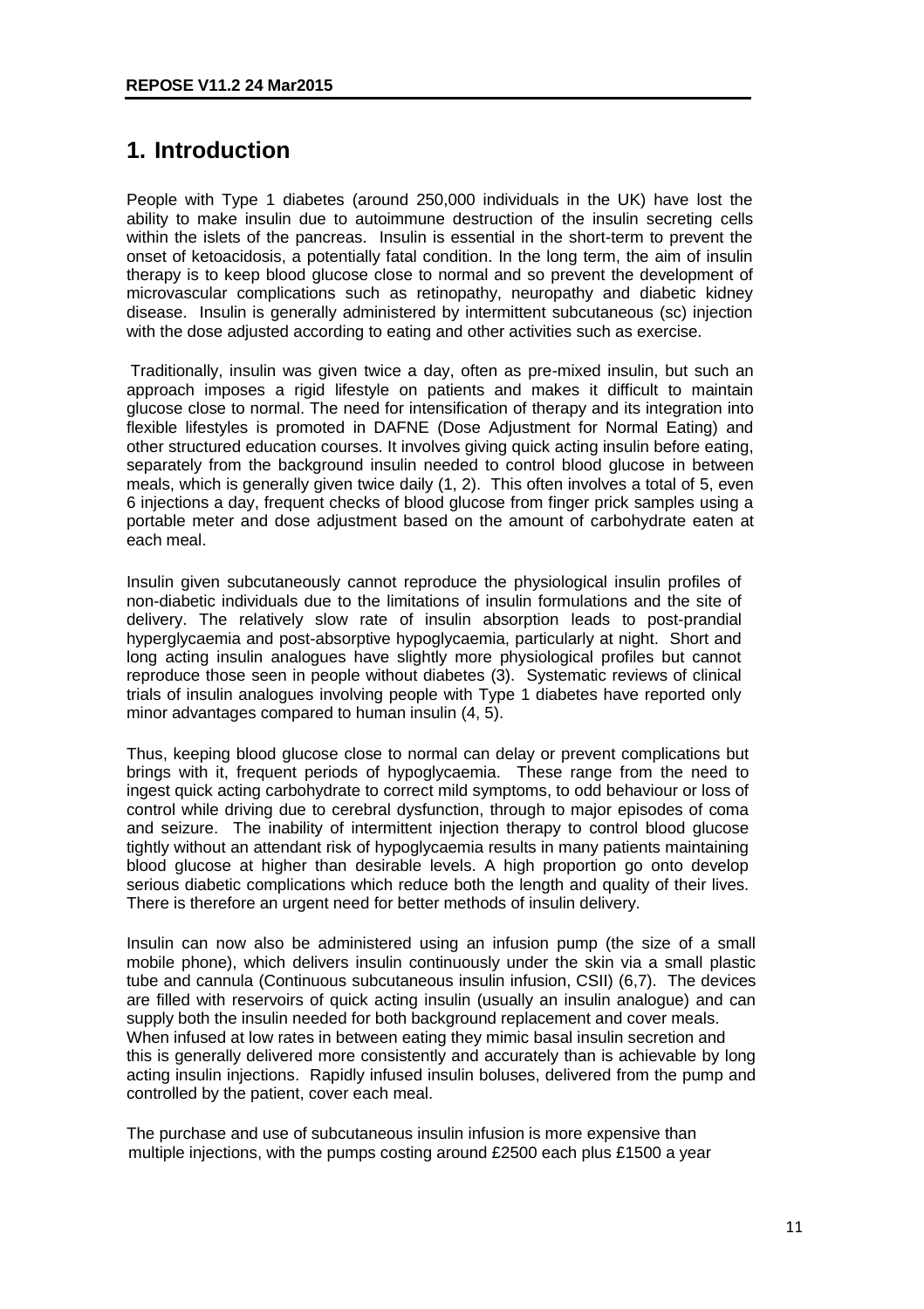extra for running costs. The marginal cost per annum over MDI is about £1800. (8).

The potential advantages are a more stable blood glucose, with reduced risk of hypoglycaemia, plus a more flexible lifestyle. Pump treatment may deliver insulin more effectively than multiple injections but doesn't provide a technological cure. Indeed, its successful use requires frequent blood glucose monitoring by the user with careful thought needing to be given to adjustment of both the background rates, particularly during the night and the insulin dose needed at each meal. Thus its use is more likely to be successful in individuals who are actively and effectively selfmanaging their diabetes rather than those who expect the pump to manage their diabetes for them.

CSII is used by around 20% of adults with Type 1 diabetes in the USA, while in contrast, the proportion in the UK is around 1-2%.(9) Proponents of pump treatment have proposed that far more patients should be offered treatment in the UK and that current policies are depriving many of the opportunity to improve glycaemic control, reduce hypoglycaemia and improve quality of life.(9) NICE have recently extended recommendations for the use of Continuous Subcutaneous Insulin Infusion (CSII) in adults with Type 1 diabetes. The guidance suggests that pump treatment be considered for individuals experiencing problems with hypoglycaemia particularly when this limits the ability to improve glycaemic control. NICE have noted the paucity of evidence for efficacy from randomised controlled trials (10).

There have been two appraisals of CSII by NICE, both supported by technology assessment reports undertaken by some of the present applicants, which reviewed the evidence on clinical and cost-effectiveness. The first report (11) noted that there were no trials of CSII against "best MDI" with long-acting and short-acting analogue insulins; that some trials had unequal amounts of education in the arms (with more in the CSII arms); and that the trials had focused on easily measurable outcomes such as HbA1c, rather than on benefits in terms of flexibility of lifestyle and quality of life. The report recommended trials of CSII against analogue-based MDI. The second report (8) found that few such trials had been done – one on children, not relevant to this bid, and three in adults. However the three in adults were small

and short-term. One (12) was only a pilot study in adults with altered hypoglycaemia awareness and debilitating hypoglycaemia. The arms were analogue MDI, CSII, and the third was education and relaxation of glycaemic targets. There were only seven patients in each arm. None had been on analogues before, and some had never tried MDI, and so were not representative of the type of patients in whom NICE recommends CSII. The trial lasted for 24 weeks.

The second trial (13) recruited 39 adults with T1DM who had already been on CSII therapy for at least six months, and who were randomised to stay on CSII or to switch to glargine based MDI. Patients had four months on each form of treatment. The primary endpoint was glucose variability, which was 5-12% less with CSII. Despite this, there was no significant difference in the frequency of hypoglycaemic episodes or HbA1c.

The third (14) recruited 57 (50 in the final analysis) patients with T1DM naive to CSII and glargine in Italy, UK (Newcastle, Bournemouth) and France. Previous treatment was with NPH-based regimens. Follow-up was for 24 weeks. Patients were randomised to CSII or analogue MDI in an equivalence study. The difference in HbA1c at study end was only 0.1%. Costs were three times higher with CSII.

Thus, the evidence base from trials for comparing CSII and "best MDI" remains weak in terms of numbers, with a total of only 103 patients and short follow-up.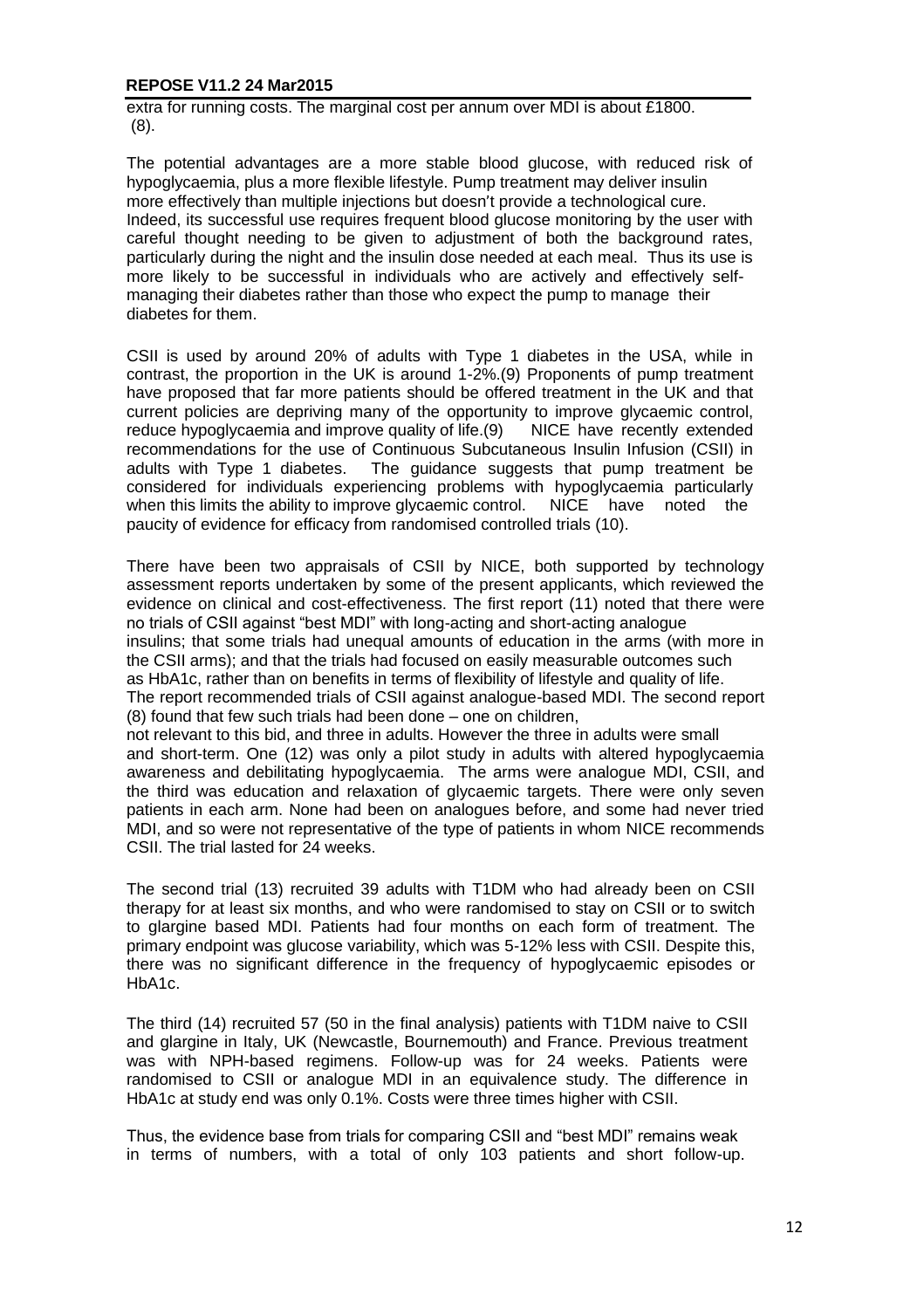Furthermore, the patients in the trials were dissimilar to those considered suitable for CSII by NICE, which expects patients to have tried analogue-based MDI before CSII.

Given the paucity of RCTs, the assessment group looked also at observational studies of adults switching to pumps for clinical indications, largely due to the limitations of intermittent injections. This has the advantage of measuring change in glycaemic control and hypoglycaemia in those who have most to gain and these studies showed improved HbA1c of the order of around 0.5%. Bias in observational studies is more of a problem and results must be treated with caution. Furthermore, of 48 observational studies, only nine reported quality of life. Study numbers were small, with at most 35 patients. Duration was usually short. The longest study noted that initial benefits from CSII might not be sustained.

NICE was therefore again faced with an evidence base with considerable shortcomings, too few trials, durations too short, numbers too small, and a need to use observational studies.

A recent meta-analysis by Monami and colleagues (15) concluded that "available data justify the use of CSII for basal-bolus insulin therapy in type 1 diabetic patients unsatisfactorily controlled with MDI". However, most of the RCTs in their analysis were NPH-based. Bolli and his colleagues (16) carried out an RCT of CSII versus glargine based MDI and found no difference in HbA1c. However, it should be noted that Bolli et al excluded patients who had had more than two severe hypoglycaemic events in the previous six months, and it may be that such patients have most to gain from CSII. In a UK review of results from a CSII service, Chandrasekara and colleagues (17) reported modest improvements in Hba1c but marked improvements in hypoglycaemia and hypo awareness.

A Canadian economic analysis by St Charles and colleagues (18) noted that lifetime costs were much higher with CSII but concluded that the QALY gain (0.655 QALYs over 60 years, based mainly on HbA1c effects from short-term trial, and estimated long-term complications) might be enough to render CSII cost-effective. Cost per QALY was estimated at \$24,000. A similar exercise (19) from a Third-party US payer perspective also concluded that CSII was cost-effective compared to MDI. This study was also funded by Medtronic and one author was from the company. Both these cost-effectiveness studies assumed a difference in Hba1c of 1.2%, which is higher than usually found. This figure has been used in other studies supported by Medtronic. There is a need for an independent cost-effectiveness analysis from a UK perspective.

We hypothesise that much of the benefit of pumps may come from the re-training and education in insulin use given to allow patients to use pumps safely. In many DAFNE centres, reimbursement for pump use is conditional on patients having attended a DAFNE education course and so some patients undertake DAFNE training with the intention of moving to pump treatment thereafter. It has been our clinical experience that many individuals then decide not to switch to CSII after attending a DAFNE course as they then realise that what they required was training in insulin self-adjustment rather than a different technical way of delivering insulin. Importantly, trials and observational studies of high quality training alone (with standard insulin injections), show benefits in blood glucose control, hypoglycaemia and QoL which are as good if not better than those reported after pump therapy.(2, 20, 21) Conversely, a study from Stirling reported that CSII gave additional benefit in already educated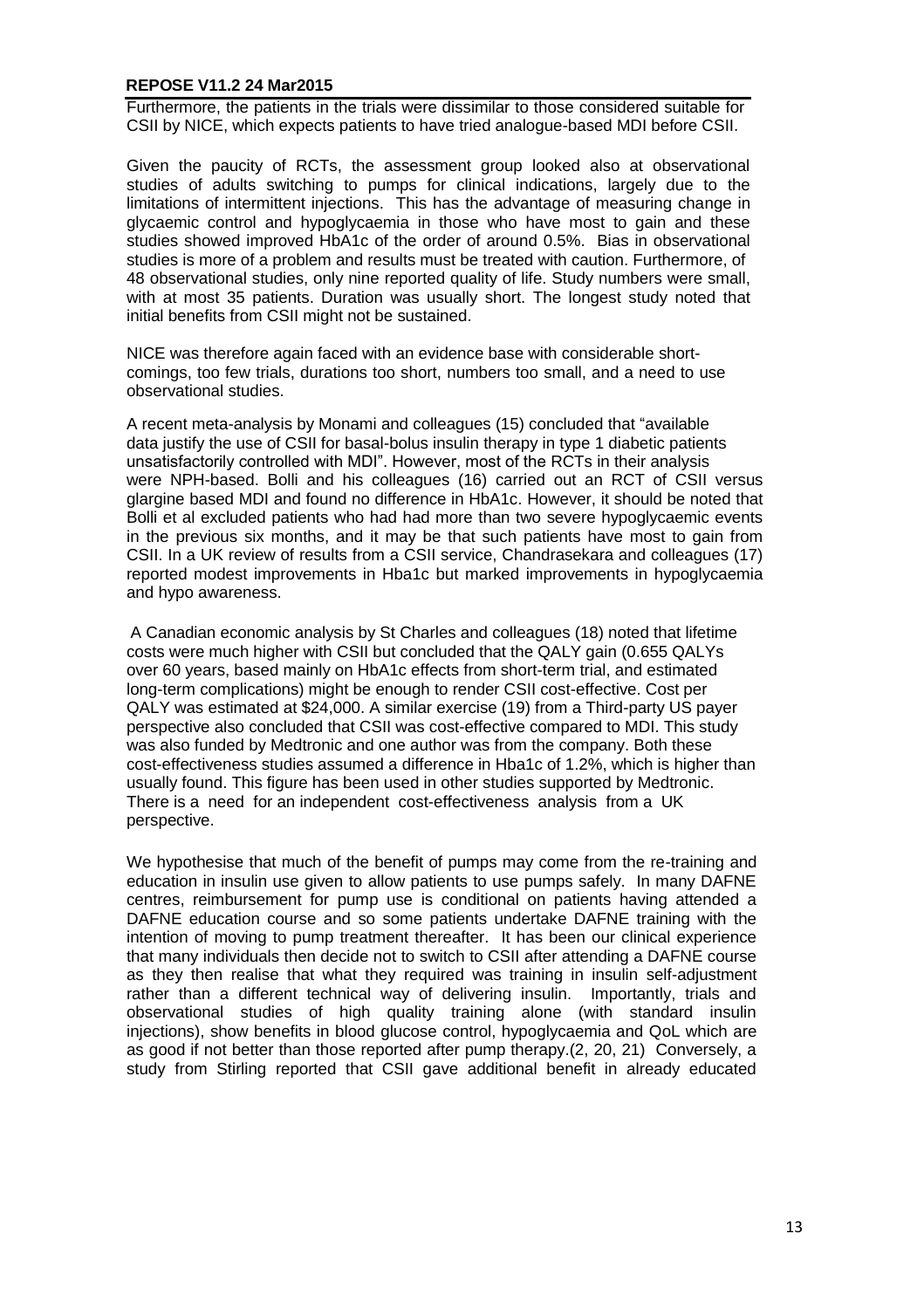patients, but it had only seven patients (22). Another recent study, so far available in abstract only, also concluded that CSII gave additional benefits to DAFNE (23).

To our knowledge, no trials in adults have compared pump treatment with injections where the same structured training in insulin adjustment has been given, so the added benefit of the pump technology is still unclear. There is an urgent need to establish this, and identify patients who benefit the most. This will enable the Department of Health (DH) via NICE to calculate the proportion of adults with Type 1 diabetes that would benefit from pump therapy to guide the commissioning bodies that are expected to provide funding. A randomised controlled trial is needed to establish these outcomes without bias.

The DAFNE (Dose Adjustment for Normal Eating) course is a 1-week structured course teaching skills in insulin self-adjustment and carbohydrate counting, currently being delivered in over 78 centres across the UK and Ireland (with over 17,500 individuals now trained)(2). We propose a novel study in which adults waiting for a DAFNE course are randomly allocated to undertake either the standard course with injections or DAFNE incorporating use of pump therapy. The investigators involved in this study are already undertaking research into other aspects of DAFNE: measuring cost-effectiveness, identifying which components are crucial, and factors determining which DAFNE patients manage their diabetes more effectively. We have obtained funding to pilot a combined DAFNE and pump course and we will use this work to refine the curriculum, ensure that the measurements we want to make are feasible and estimate likely recruitment rates. The applicants have expertise in structured Type 1 diabetes education, pump therapy (having trained in total over 500 pump patients) and in health economic assessment of diabetes interventions.

The aim of our trial will be to establish for patients, professionals and those funding the service, the added benefit of using a pump during intensive insulin therapy. The applicants have been involved in the NICE appraisal of insulin pumps, been members of NICE appraisal committees and have a good understanding of what evidence NICE needs. Our aim is to inform the next NICE reviews of insulin pumps and structured education.

We will conduct this trial in compliance with the protocol, GCP and regulatory requirements.

## **2. Aims and objectives**

The aim of the study is to conduct an RCT comparing optimised MDI therapy (using rapid and twice daily long-acting insulin analogues) with CSII in adult type-1 diabetic patients provided with high quality structured education (Dose Adjustment for Normal Eating-DAFNE).

- 1) During the RCT the following measures will be assessed over 2 years:
	- a) biomedical outcomes (HbA1c, rates of hypoglycaemia, insulin dose, body weight, albumin-creatinine ratio),

b) quantitative and qualitative psychosocial outcomes (quality of life (generic and diabetes specific), treatment satisfaction, fear of hypoglycaemia, hypoglycaemia unawareness, self-efficacy, social support, adherence to treatment, emotional well-being, acceptability of technology),

c) adverse events (severe hypoglycaemia. hospital admissions with hypoglycaemia, diabetic ketoacidosis)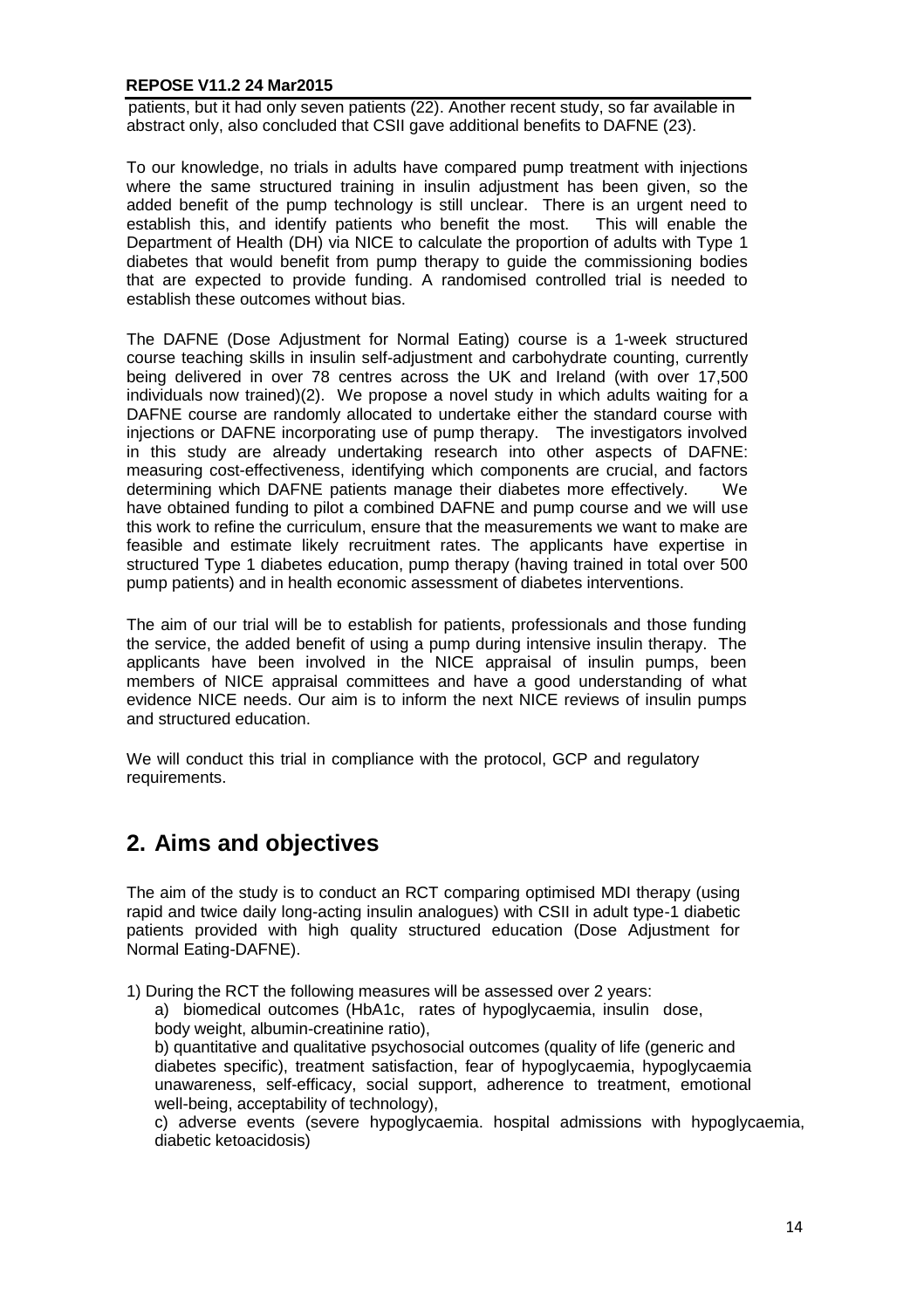2) Through a combined analysis of the quantitative and qualitative measures we will identify factors which predict and/or help explain outcomes on CSII.

3) A cost effectiveness analysis will be undertaken to determine whether the marginal benefits of CSII over optimised MDI (if demonstrated) are commensurate with the marginal costs, as reflected in a cost per QALY acceptable to NICE.

# **3. Trial Design**

REPOSE is a multi-centre parallel group, cluster randomised controlled trial, in which 280 adults with type-1 diabetes will be recruited from 7 trusts/Health Boards across the UK. The participants will be male or female above the age of 18 yrs. The participants will be allocated a place on a week-long DAFNE course depending on their availability. Prior to the course starting, the courses will be randomly allocated to be either CSII or MDI treatment. Participants will be requested to attend visits in order to obtain biochemical, psychosocial and health economic follow-up measures at baseline (i.e. after course allocation), 6 months, 1 year and 2 years after they have completed the DAFNE course. The diagram below gives an overview of the trial design.

## **Figure 1. Model of Trial Design**

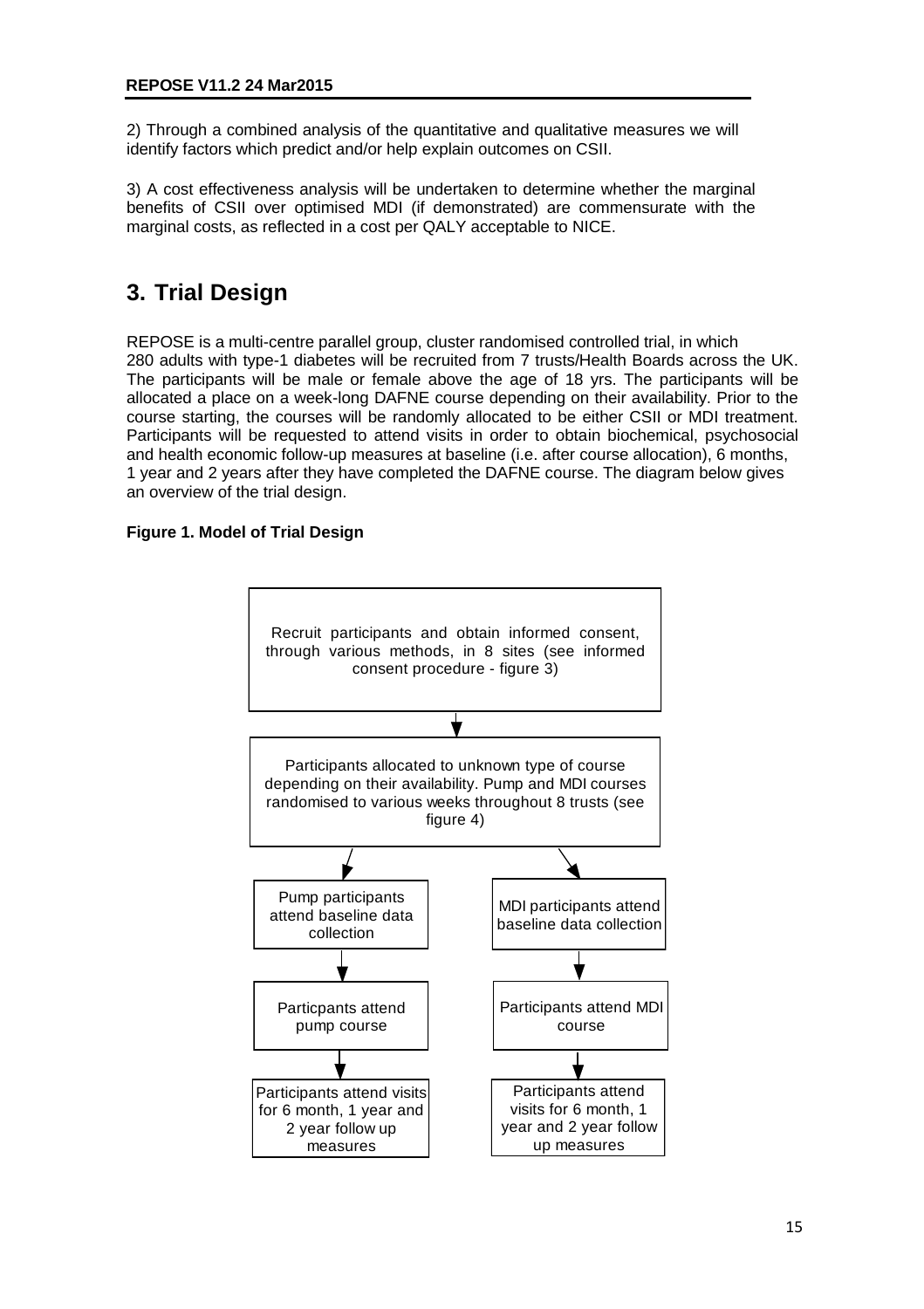## **Primary Endpoints**

HbA1c is a measurement of glycosylated haemoglobin which reflects overall blood glucose values over the previous 6-8 weeks(24). This is regarded as the gold standard measure of glycaemic control. There is a strong relationship between HbA1c and the risk of developing long term diabetic complications and it is accepted as a surrogate for long term outcomes in individuals with diabetes(25). With this in mind, the primary endpoints for the trial will be:-

• The change in HbA1c after 2 years in those participants whose baseline HbA1c was at or above 7.5% (58mmol/mol).

Since HbA1c can be measured by different techniques we will ensure standardisation by measuring HbA1c in blood samples at a central laboratory.

## **Secondary Endpoints**

The secondary endpoints include the following:

## **Demographic measures**

## **Biomedical Endpoints**

a) The proportion of participants reaching the NICE target of an HbA1c level of 7.5% (58mmol/mol) or less

- b) Hypoglycaemia (severe & moderate)
- c) Insulin dose
- d) Body weight
- e) Blood lipids & proteinuria
- f) Diabetic Ketoacidosis

## **Ancillary Study Endpoints**

#### **Quantitative**

- a) Quality of life (DSQOL, WHOQOLBREF, SF12, EQ5D)
- b) Fear of hypoglycaemia
- c) Diabetes Treatment Satisfaction
- d) Emotional Wellbeing
- e) Adherence to DAFNE principles
- f) Use of bolus calculators
- g) Use of pump features

#### **Qualitative**

- a) Participant views regarding the pump/multiple injection course & treatment
- b) Educator views regarding the pump/multiple injection course & treatment

## **Health Economic**

- a) Incremental cost-effectiveness ratio
- b) Sensitivity analyses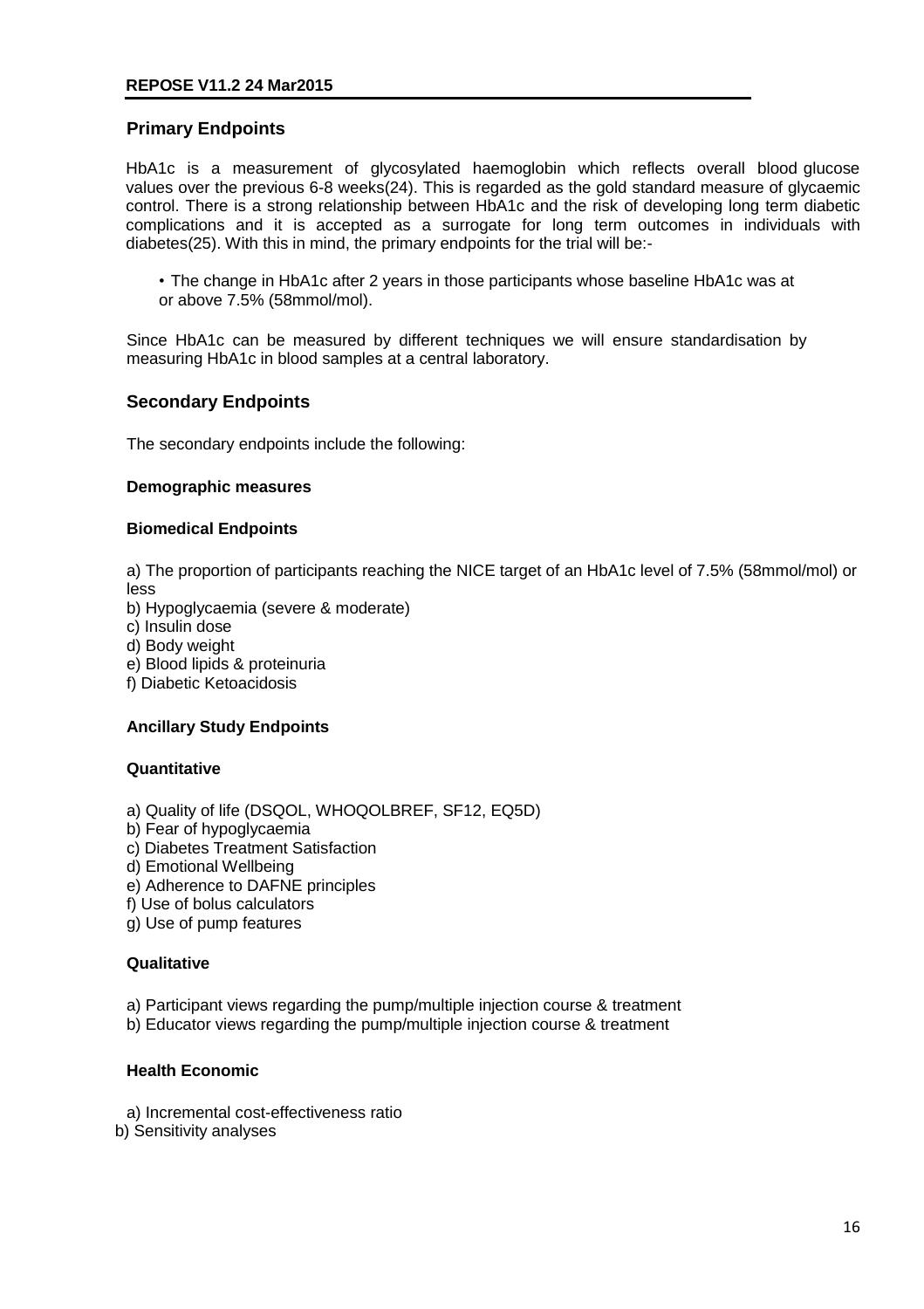#### **Demographic Measures**

We will collect demographic measures from participants so that we are able to check the sex, age, ethnicity and socioeconomic status of the trial population and assess whether we have recruited a representative sample.

#### **Biomedical Endpoints**

#### Hypoglycaemia

Hypoglycaemia is a major side effect of insulin treatment, which prevents many patients from achieving target glucose levels. CSII has been shown to reduce hypoglycaemia in some studies but since DAFNE and similar educational interventions are also associated with reduction in severe episodes we may have insufficient power to detect a difference in the rate of severe episodes between the two groups. During the last NICE appraisal of CSII, the question of the impact of moderate hypoglycaemia was raised. The point was made that moderate hypos, sufficient to interrupt activities of daily living, might because of greater frequency, have more cumulative effect on quality of life than severe hypos. Furthermore, moderate episodes are likely to be more frequent than severe events. We will therefore record both severe and moderate episodes of hypoglycaemia in participants. This should increase power and identify the ability of CSII to reduce rates of hypoglycaemia. It will also be possible to assess the effects of both, by comparing quality of life measures in those with only moderate hypos, versus those with moderate and severe.

Severe hypoglycaemia – any episode leading to cognitive impairment sufficient to cause either coma or requiring the assistance of another person to recover (27).

Moderate hypoglycaemia – any episodes which could be treated by that individual, but where hypoglycaemia caused significant interruption of current activity, such as having caused impaired performance or embarrassment or having been woken during nocturnal sleep.

#### Insulin dose

Some studies have indicated that CSII results in the use of less insulin. We will therefore record participants' self-reported insulin dose at each time point and calculate units/kg body weight.

#### Body Weight

If CSII treatment results in the use of less insulin, it may have a favourable effect on weight since with less insulin there is a propensity for the body to store fewer nutrients. We will therefore record weight at each time point of the trial.

#### Lipids and proteinuria

A recent study (26) reported little difference in HbA1c for CSII compared to MDI but found less progression to microalbuminuria in the CSII group, and also lower cholesterol and lower insulin dose.

Blood samples will be taken using local labs and lipids (including HDL cholesterol). Albumincreatinine ratio (a sensitive measure of proteinuria) will be measured from urine samples.

#### Diabetic-Ketoacidosis

This outcome will be measured through the assessment of any SAE's and AEs. Where available, further details will be collected from patient notes, when such data have not been recorded on the SAE. Additional data will be collected on: cause; whether sick day rules were implemented; bicarb on admission; pH on admission; most recent HbA1c prior to admission; if on pump, whether there was a malfunction; whether the patient was at home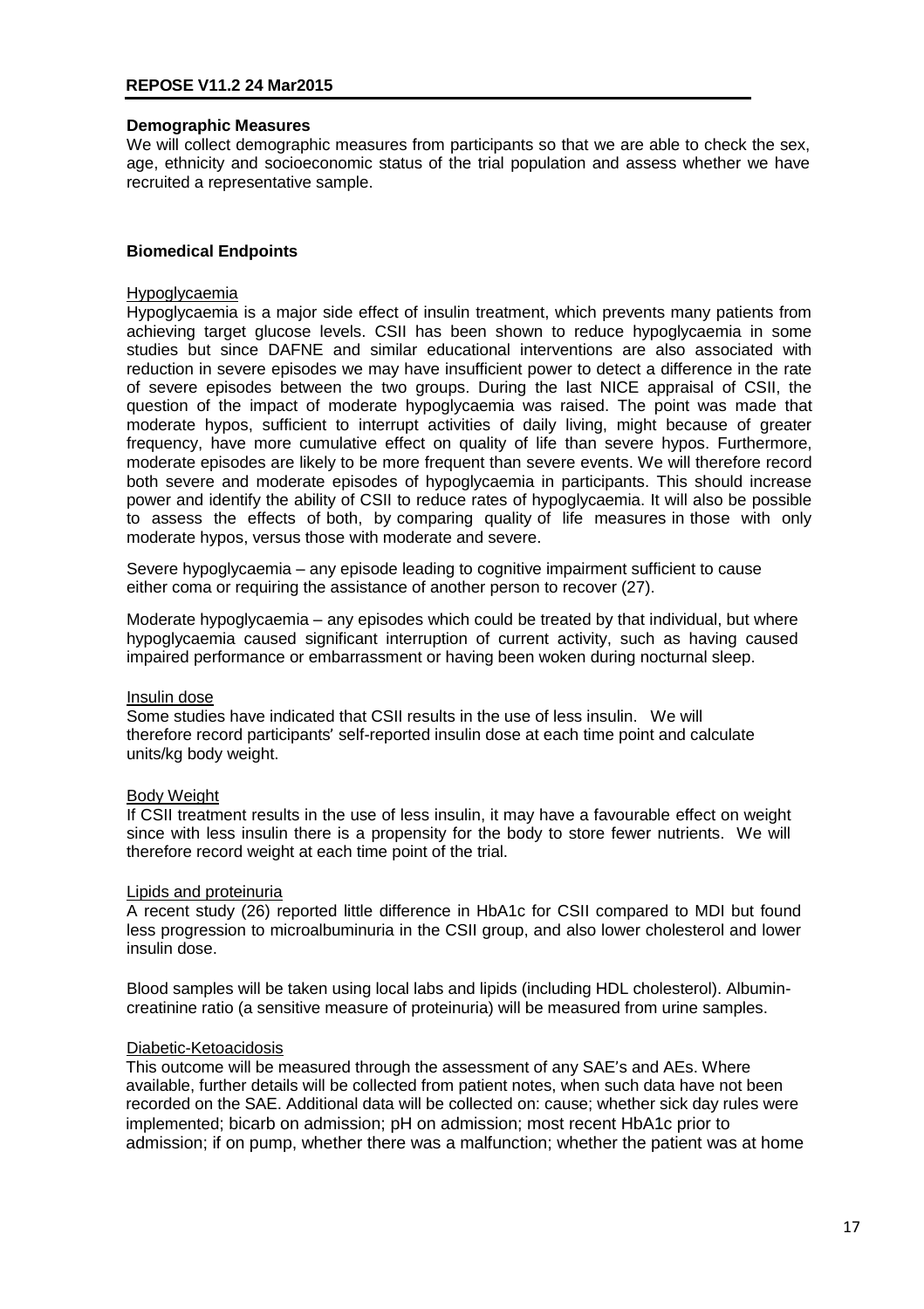or away; and, number of previous episodes of DKA.

## **4. Ancillary sub-studies**

## **Psychosocial Study**

Relatively little research has examined patients understandings and experiences of CSII over the longer term. Most has relied on cross-sectional designs,(28) focused upon the impact of CSII on children/adolescents and their parents, or is biased towards motivated and successful (adult) pump users who are uncritically enthusiastic for the technology.(11) Little is known in adults about the psychosocial impact of moving to CSII. The RCT will therefore integrate a prospective psychosocial research component in which the experiences, perceptions and views of patients in the two arms of the trial are analysed and compared. The psychosocial component will employ a longitudinal, prospective design where the factors influencing psychosocial issues can be identified, both positive and negative.

Drawing upon psychological and sociological expertise, this will employ a mixed methods quantitative (questionnaires) and qualitative (interviews) approach in order to: (1) establish whether, and why, there are differences in QoL and other psychological outcomes between patients using CSII and MDI regimens; (2) examine whether, and why, QoL and other outcomes change over time; (3) understand and explore the added benefit (if any) of CSII technology over MDI from patients' and educators' perspectives; (4) look at why some patients may do better than others using CSII; (5) explore acceptability of, and reasons for, discontinuing (pump) treatment; (6) enhance understanding, and assist in the interpretation, of trial outcomes (e.g. differences in HbA1c between the two arms).

## **Quantitative component of the Psychosocial Study**

#### Introduction

The quantitative questionnaire component of the trial will address generic and health-specific quality of life, treatment satisfaction, fear of hypoglycaemia, and emotional well-being. There has been limited examination of the impact of CSII on these areas particularly in longitudinal studies, how and why these may change over time and why patients are able or unable to use pump therapy to improve glycaemic control. This information will help us to interpret the findings of the proposed trial but also inform future decisions and guidelines for the introduction of CSII therapy in adults with type-1 diabetes.

#### Study Design

All participants that have been randomised to both MDI and CSII arms will be invited to take part in the psychosocial element of the trial. A repeated measures longitudinal questionnaire study will explore both differences in outcomes between the two trial arms and the short and long-term predictors and mediators of outcomes. Outcomes will be assessed at baseline, 6, 12 and 24 months after randomisation. The time-points for follow-up have been selected to capture both short and long-term post-treatment changes in psychosocial outcomes. By six months participants should have become settled on their new therapy. At 12 and 24 months, questionnaires will identify whether any changes in psychosocial outcomes have been sustained into the medium and longer term.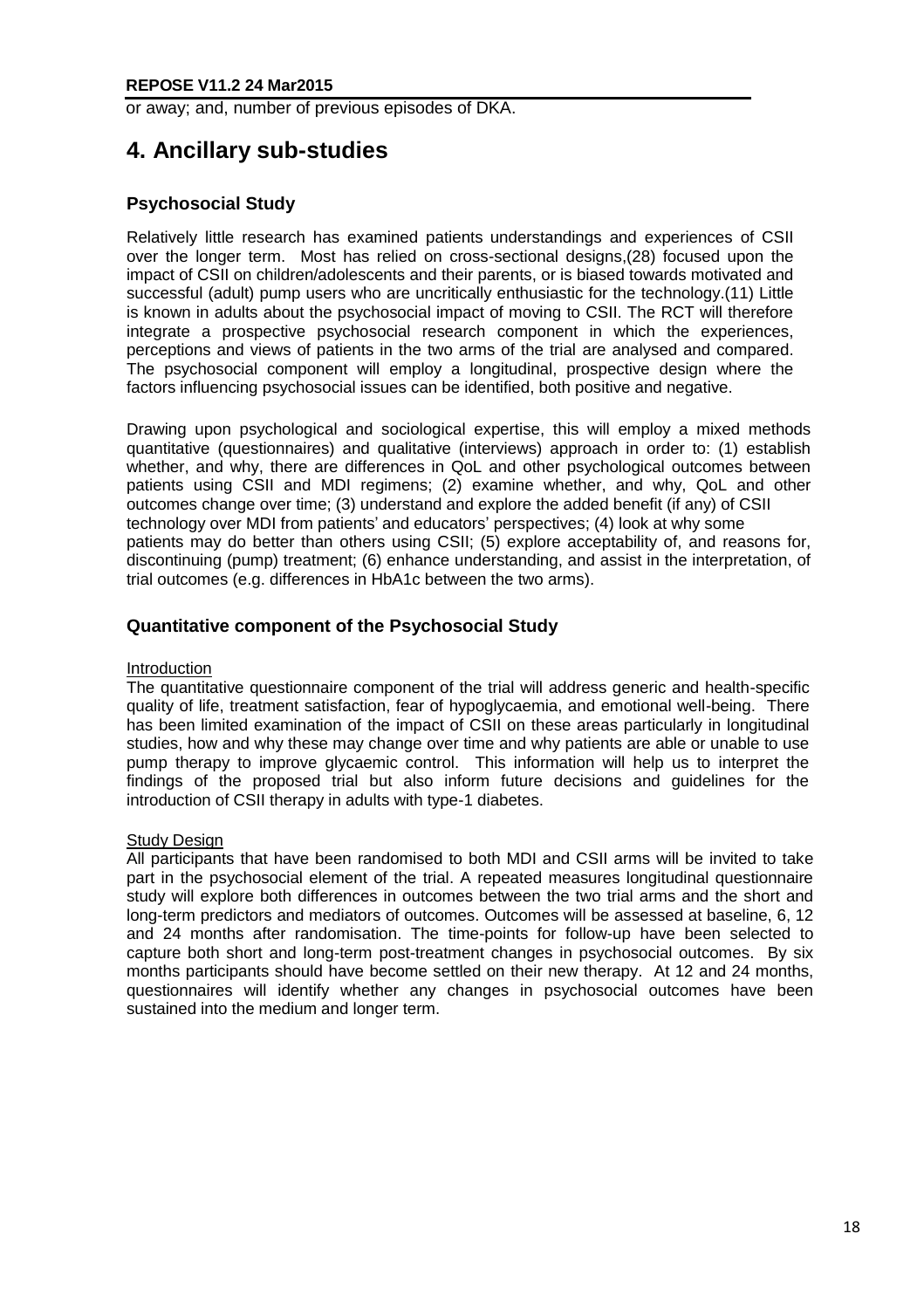#### **Secondary Endpoints/Outcome measures**

#### Quality of life

#### DSQOL

Diabetes-specific quality of life (QoL) will be assessed using the scale DSQOL, a reliable and valid measure (29) specifically designed for the German study on which UK DAFNE is based, it is included to allow important comparisons to be made between the UK and German studies.

In addition, generic measures of QoL, the World Health Organisation QoL Abbreviated Questionnaire (WHOQOLBREF), the Short Form Health Survey (SF-12)(30) and EuroQoL (EQ5D)(31) will be included.

#### WHOQOLBREF

The WHOQOLBREF provides a broad and comprehensive assessment of generic QoL, covering the areas of physical and psychological health, social relationships and environment. It has also previously been used in diabetes research.

## SF-12

The SF-12 is a short form health survey containing 12 questions on functional health and well-being and mental health. It has proven useful in surveys of general and specific populations, comparing the relative burden of diseases and differentiating the health benefits produced by a wide range of different treatments. The SF-12 will therefore allow comparison of CSII and MDI participants to each other, and in relation to the general population using data from available literature.

#### EQ5D

The EQ5D is a standardised instrument for use when measuring health in terms of quality adjusted life years (QALYs). It is used to build a composite picture of the participants health status through a combination of assessment in general health outcomes and state of health on that day.

The SF-12 and EQ5D will also be used by the health economists to derive health economic data.

#### Fear of hypoglycaemia

The Hypoglycaemia Fear Scale (HFS) (32) is a well validated psychometric tool assessing participants fear of hypoglycaemia both overall and in terms of behaviour and worry. It has been used to assess the impacts of different hypoglycaemic events such as severe, moderate and mild hypoglycaemic episodes on fear of hypoglycaemia (33). A specific benefit to the HFS is that it may be able to identify participants who are likely to maintain high blood glucose levels, thus aiding understanding of potential reasons for poor glycaemic control.

#### Diabetes Treatment Satisfaction

The Diabetes Treatment Satisfaction Questionnaire (DTSQ) (34) has proven to be highly sensitive in clinical trials (35, 36). It measures treatment satisfaction which refers to an individual's subjective appraisal of their experience of treatment, including ease of use, side effects and efficacy. Improvements in satisfaction are not necessarily accompanied by improvements in QoL; treatment satisfaction can be high despite diabetes having a negative impact on QoL, which is why it is important to measure both separately.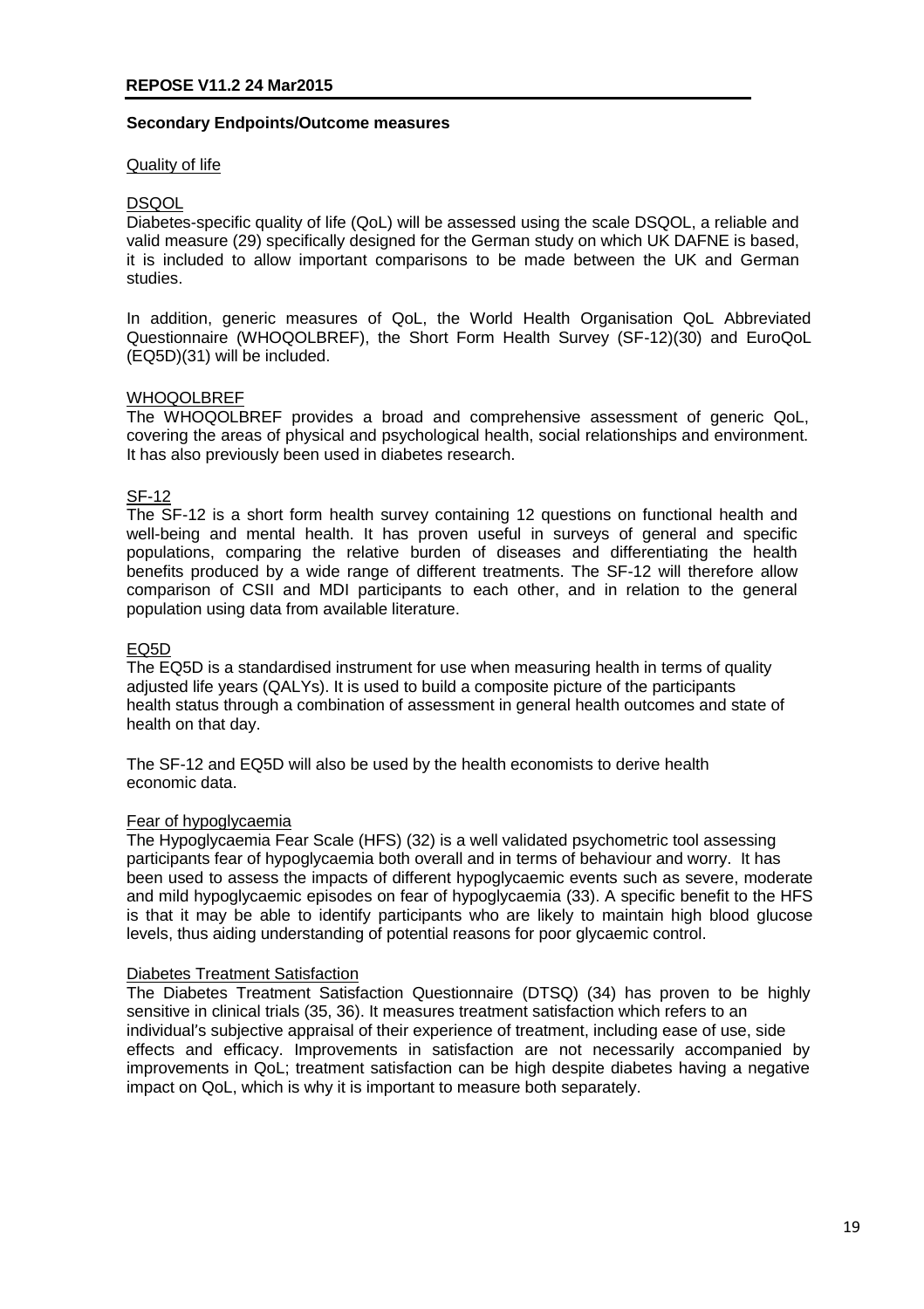#### Emotional Wellbeing

The Hospital Anxiety and Depression Scale (HADS) measures anxiety on one subscale and depression on another through the use of 7 questions for each characteristic. It is important to measure emotional wellbeing in the trial as participants may find it easier to manage their condition after DAFNE education or with one of the treatments. This might have a substantial effect on their emotional wellbeing that the QoL measures are not sensitive enough to pick up.

#### Adherence to DAFNE Principles

Adherence to DAFNE principles is a new questionnaire intended to gain a better understanding of how participants manage their diabetes after the DAFNE course and to establish the extent to which DAFNE principles are sustained over time.

#### Use of bolus calculators

Participants in both arms are given access to a bolus calculator for the duration of the trial. With this new questionnaire we seek to understand how effectively these are being used by participants and to determine any barriers to their use.

#### Use of pump features

This short 5 item questionnaire has been designed to explore the extent to which participants have used some of the more advanced features of their insulin pumps and how they learned to use these features. This information will aid interpretation of the trial findings.

## **Qualitative Component of the Psychosocial Study**

#### Introduction

Whilst the questionnaire study can establish differences in QoL between CSII and MDI users, qualitative work, drawing directly upon people's own experiences and views (within the context of their everyday lives) is needed to understand why. The qualitative component will focus upon patients experiences of, and views about, participation in the two types of courses which form part of the trial, any changes they have made to their disease self-management in light of course attendance/moving onto a pump (and why). In addition to helping to clarify why there are/are not any differences between the two arms of the study in terms of primary outcomes and QoL, qualitative work may play a role in understanding and explaining retention levels in the trial. Unanticipated issues are common during trials (e.g., high dropout rates; poorer than expected treatment adherence etc.) and prospective qualitative work is crucial in understanding and helping to address such issues.

#### Study Design

Once the participants have been randomised and are attending the baseline data collection visit, all participants will be asked whether they would like to be contacted by a qualitative researcher to be invited to participate in the qualitative psychosocial element of the trial. From this, a representative sub-sample of around 40 participants, to include 20 from the CSII arm and 20 from the MDI arm of the trial, will be recruited into the qualitative arm of the study. These patients will be interviewed within 2 weeks of completion of their courses and around 6 months later. Patients' educators will also be invited to take part in an interview and these interviews will also take place within about 2 weeks of the course completion.

Data collection has been timed to coincide for the quantitative and qualitative elements at 6 months post DAFNE course. Both teams will work closely together to share ideas and findings and the qualitative work can therefore be used to help in the interpretation of findings arising from the quantitative analysis.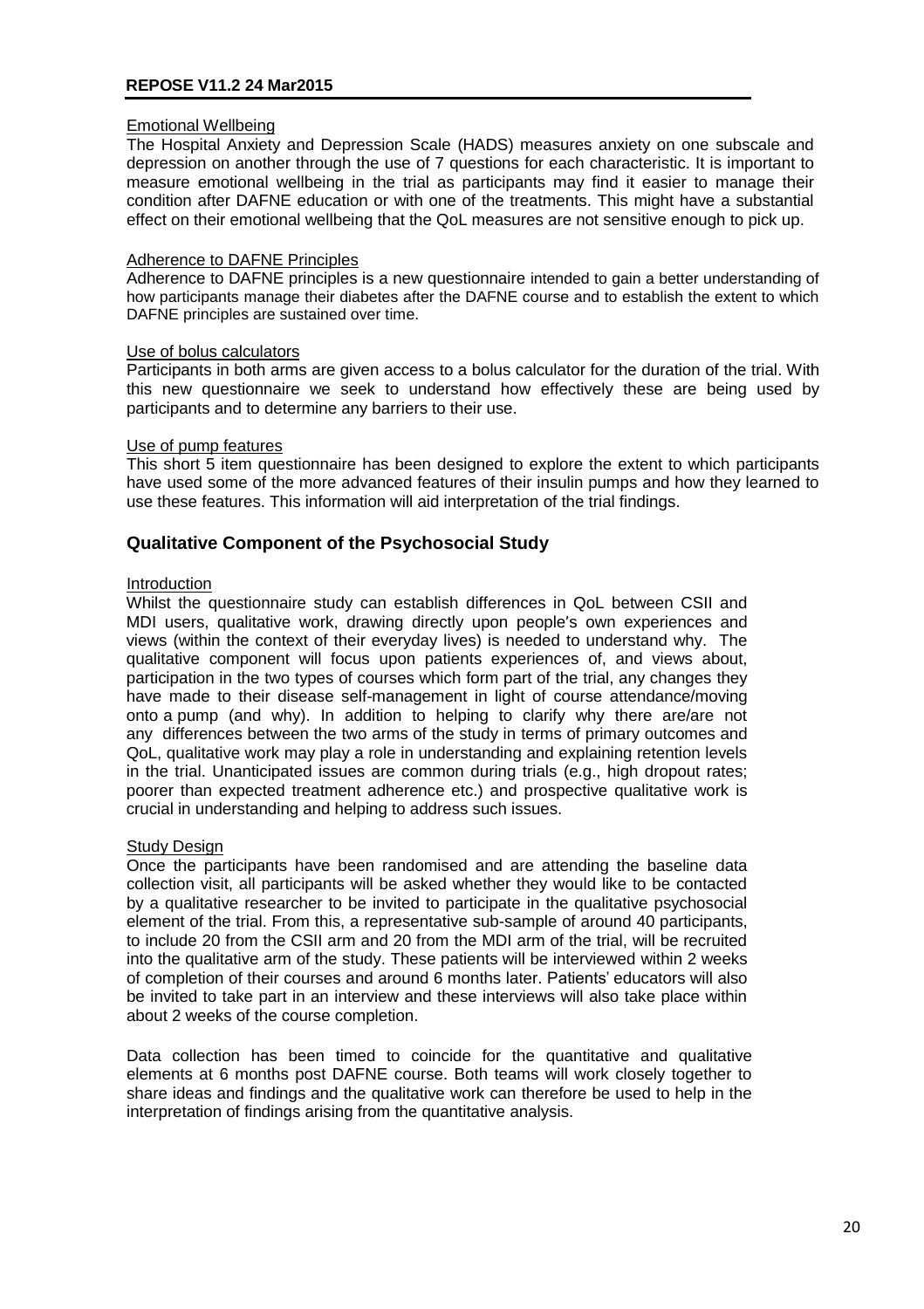## **Figure 2. Model of Qualitative Study Design**

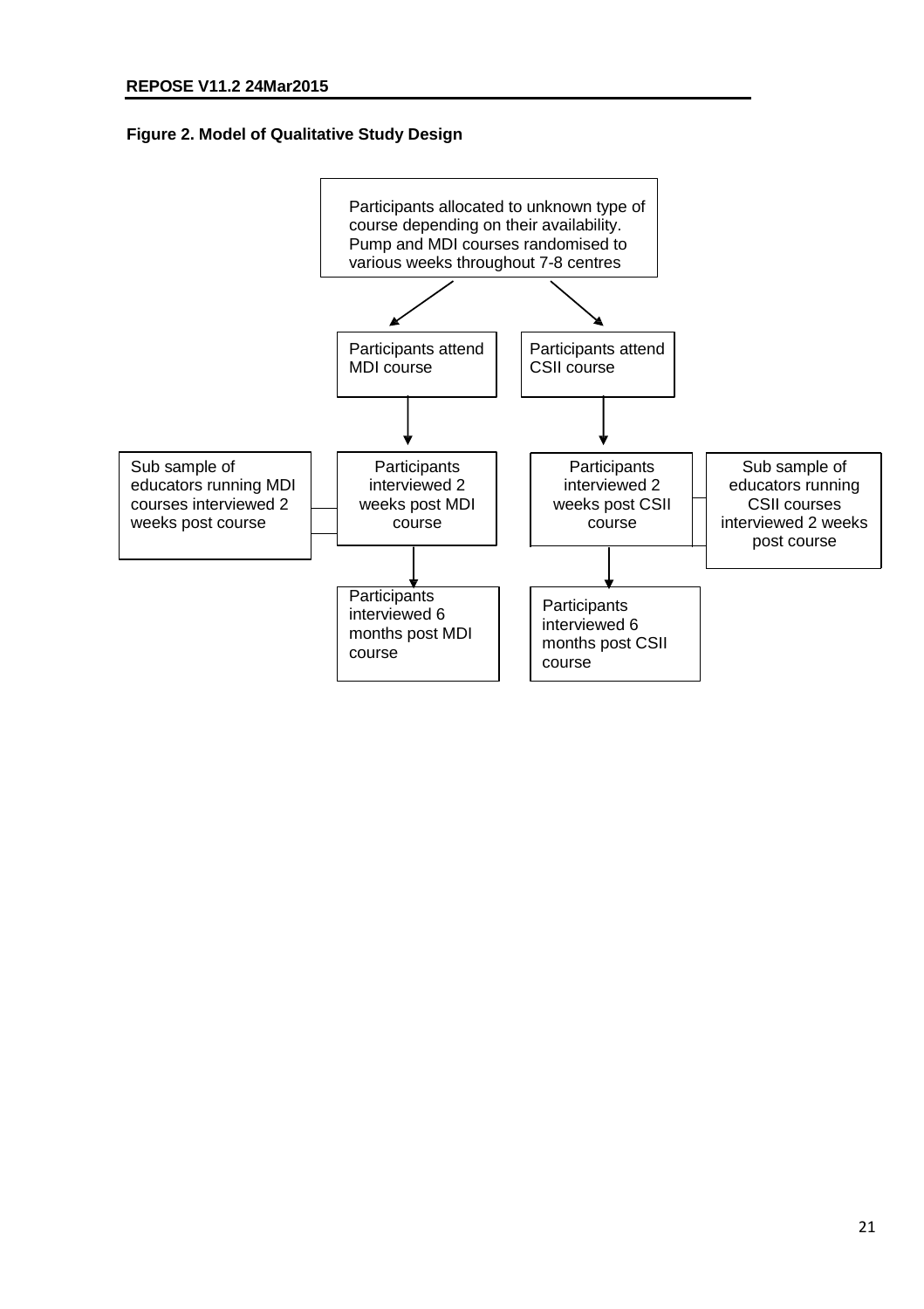## **Secondary Endpoints/Outcome measures**

Participant post course interviews

Participants will be interviewed regarding:

a) Understandings of the trial and motivation for participation.

b) Views about outcome of randomisation.

c) Expectations/concerns about trial participation and (if relevant) change to CSII. d)

Experience of/views about the course and (if relevant) change to CSII.

e) Changes they have made to diabetes management since the course and short/long terms goals set.

f) Likes/dislikes of CSII or MDI treatment.

Educator post-course interviews

Educators will be interviewed regarding:

a) Insight and experience of what took place on the course.

b) Recommendations for future course development.

c) Recommendations for support that should be offered to patients who move onto pumps.

Participant 6 month follow-up interviews

Participants will be interviewed regarding:

a) Barriers and facilitators to sustaining diabetes management.

b) Reasons for CSII discontinuation and/or treatment non-adherence.

c) Changing perceptions of their disease.

d) Patients views and recommendations regarding support received both prior and subsequent to the course.

## **Health Economic Evaluation**

#### Introduction

We will complete an economic evaluation as part of the study so that we are able to understand the relative cost-effectiveness of the two treatment strategies. The economic evaluation will follow the guidance set by the National Institute for Health and Clinical Excellence for its Technology Appraisal process (37). As such, it will take an NHS and social service perspective, measure health effects in quality adjusted life years and consider the lifetime horizon of patients.

#### Study Design

Resource use, mortality and EQ-5D data will be used to form a within trial analysis. This will then be used in conjunction with clinical and demographic variables to estimate lifetime cost-effectiveness using the Sheffield Type-1 Diabetes Policy Model.

#### **Secondary Endpoints/Outcome Measures**

#### Costs and outcomes

Costs and quality adjusted life years will be estimated for each individual recruited to the trial. Mean values for each arm will be calculated.

#### Incremental cost-effectiveness ratio

Cost-effectiveness will be described using plots of incremental costs and QALYs on the cost-effectiveness plane, together with their associated cost-effectiveness acceptability curves and frontiers. The incremental cost-effectiveness ratio and the probability that CSII will be cost-effective in the range of £20,000-£30,000 per QALY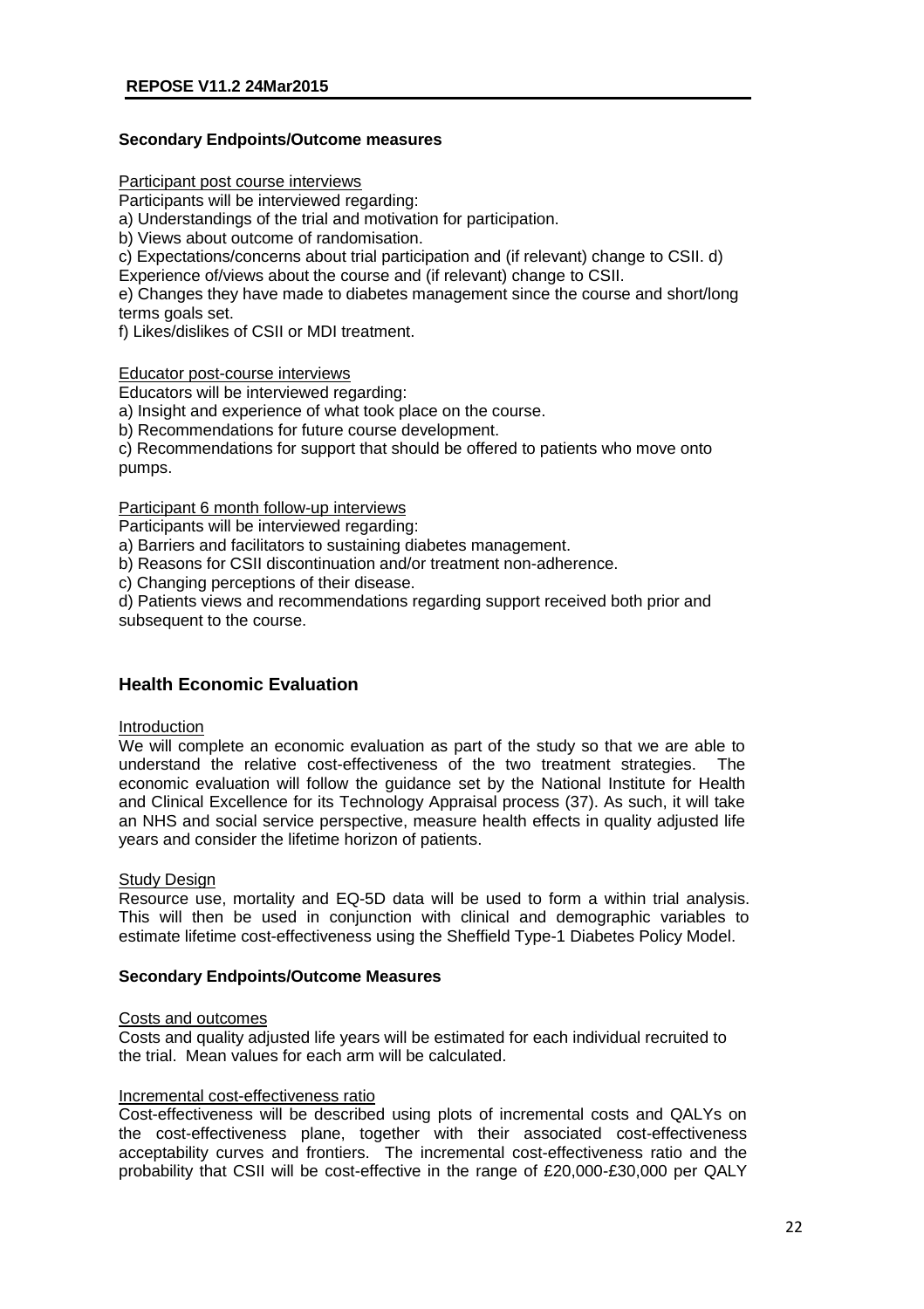will be the main focus.

# **5. Selection and Withdrawal of Participants**

## **Inclusion Criteria**

A participant is eligible for the trial if the following criteria are met:

- 1. Is aged 18 yrs and above.
- 2. Have had type-1 diabetes for at least 12 months at the time of the DAFNE course (as assessed by date clinically diagnosed).
- 3. Is fluent in speaking, reading and understanding English.
- 4. Has no preference to either CSII or MDI arm of the study and is happy to be randomised.
- 5. Is currently using or willing to switch to Detemir.
- 6. Is willing to undertake self-monitoring of blood glucose (SMBG), carbohydrate counting and insulin self-adjustment. (Enrolment staff should check that any participant with a baseline HbA1c of above 12% is willing to complete SMBG).
- 7. Has a need for structured education to optimise diabetes control in the opinion of the investigator.

## **Exclusion Criteria**

A participant is excluded from the trial if any of the following criteria are met:

- 1. Inability to give informed consent.
- 2. Is pregnant or planning to become pregnant within the next 2 years.

3. Has used CSII within the last 3 years (defined as more than 2 weeks use in the last 3 years).

4. Has already completed a diabetes education course.

5. Has severe needle phobia (severity of phobia assessed considering if the phobia might preclude full participation in either treatment arm or influence the participant's preference for CSII/pump therapy)

- 6. Has a current history of alcohol or drug abuse.
- 7. Has a history of heart disease within the past 3 months.
- 8. Has hypertension that is not under control with hypertensive medication (diastolic blood pressure >100mmHg and or sustained systolic level >160).
- 9. Has renal impairment with a chance of needing renal replacement therapy within the next 2 years (Enrolment staff should check that creatinine levels are not above 200 µmol/L).
- 10. Has recurrent episodes of skin infections.
- 11. Has serious or unstable medical or psychological conditions that are active enough to
- preclude the participant safely taking part in the trial (based on investigatory judgement)
- 12. Has taken part in any other investigational clinical trial during the 4 months prior to screening.
- 13. Has any other issue that may preclude the participant from satisfactory participation in the study based on investigatory judgement.
- 14. Has a strong need for pump therapy in the opinion of the investigator.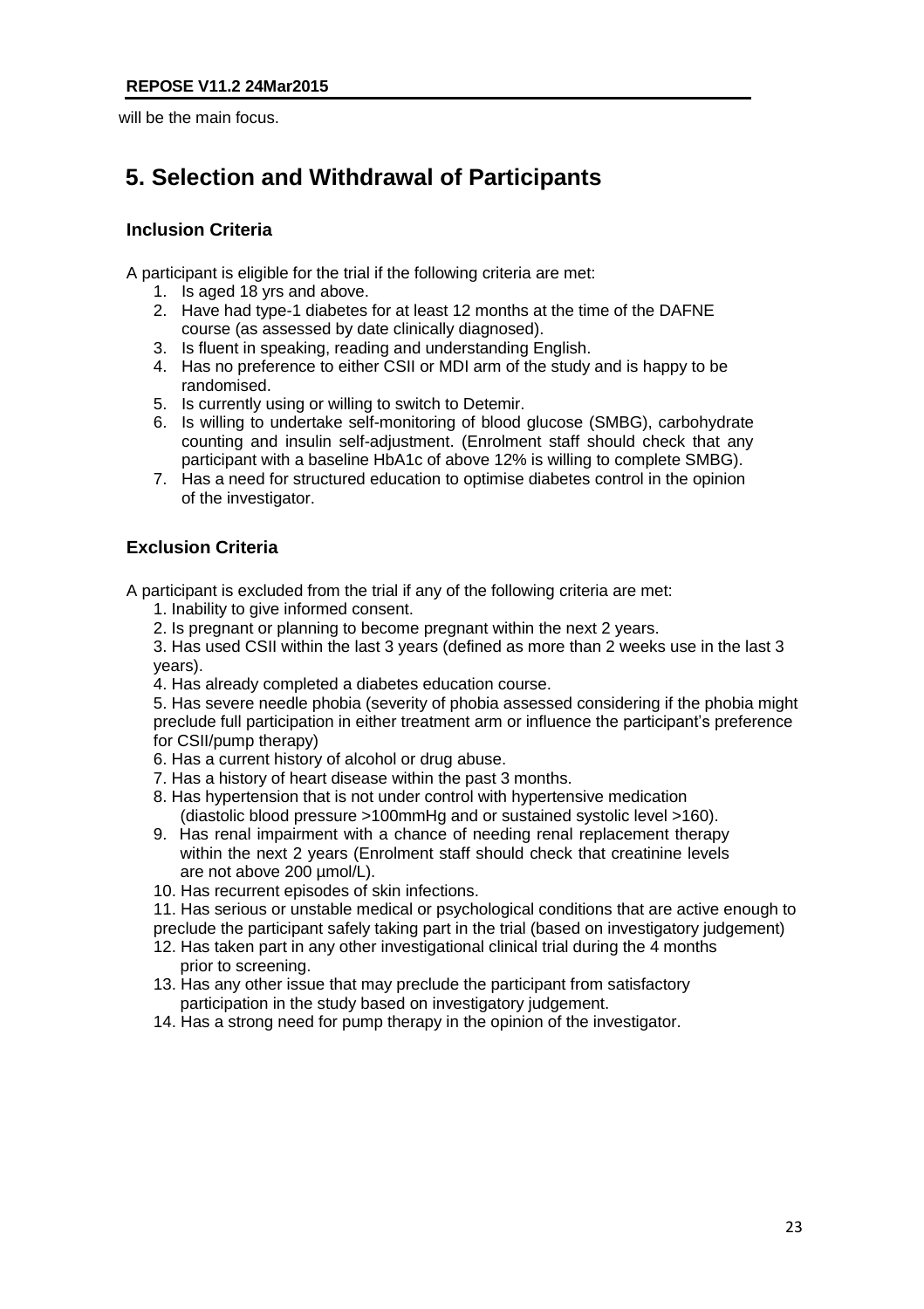## **Withdrawal Criteria**

## **Withdrawal from the trial**

1. Participant wishes to withdraw from the trial

#### **Withdrawal from treatment**

- 1. Participant blood glucose levels remain raised (above 30mmol/L) for a prolonged period, to the extent that the PI perceives the patient's selfmanagement of diabetes to be ineffective and the trial therefore poses a risk to the individual.
- 2. Participant episodes of hypoglycaemia frequency are increased to the extent that the PI perceives the patient's self-management of diabetes to be ineffective and the trial therefore poses a risk to the individual.
- 3. Participant withdraws from the CSII DAFNE course.

In the following circumstances, the local PI will decide whether clinically it is better for the participant to remain on or come off the pump according to their level of blood glucose control.

- 1. Participant becomes pregnant
- 2. Participant develops the need for renal replacement therapy
- 3. Participant is found to be abusing alcohol or drugs

Regardless of the fact that participants are withdrawn from treatment, every attempt will be made to follow up the participants unless they specifically request withdrawal from the trial.

# **6. Randomisation and Enrolment**

#### **Enrolment**

Figure 3 below explains the recruitment and enrolment process for participants. Recruitment of participants will occur throughout various trusts in England and Scotland and participants will be referred to the 8 trusts running the REPOSE trial. A number of approaches will be used to inform potential participants about the trial and undertake recruitment. These are:

- 1. Details of the trial will be advertised through the use of the posters and leaflets in various clinics (diabetes outpatient, dietetic, general GP surgery).
- 2. Reception staff in diabetes clinics will be informed about the trial and will be provided with leaflets to give to patients who may express interest in the trial.
- 3. Various clinicians will provide information to patients and refer them to PIs to be screened and enrolled.
- 4. Participant identification centres (PIC) will be used at some research sites to assist in the identification of suitable participants

The leaflets and posters will provide brief details about the trial and contact numbers of study personnel (educators, PIs and the Trial Manager) for further information.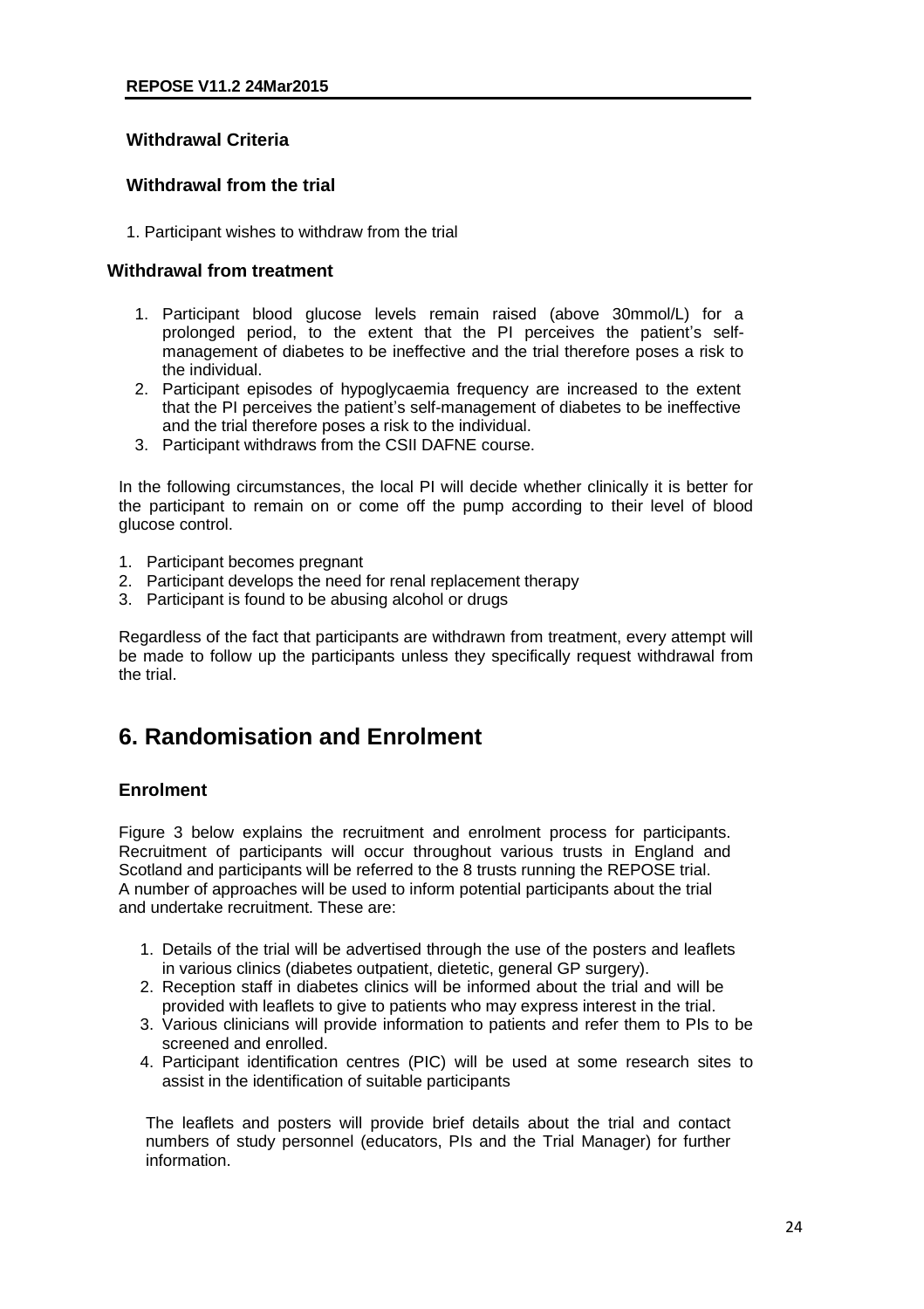4. The PIs or educators (diabetes specialists who run the DAFNE courses) will identify participants from a DAFNE waiting list. They will then telephone individuals who are considered fit to participate.

Potential participants who are identified either through the DAFNE waiting list or by patients expressing an interest in the trial will be contacted by a study PI or educator. The PI or educator will give detailed information regarding the trial, and complete a check to assess that the participant fulfills all the inclusion and exclusion criteria listed above, either during a face-to-face or telephone consultation. Potential participants will then be offered a chance to attend a meeting for further information about the trial where informed consent may be obtained.

5. Recruitment may also occur when diabetic patients attend a clinical appointment during treatment of their diabetes, with a trial PI, educator or dietician. The patient will be offered the option of a future or immediate consultation regarding the trial at this point. At this consultation the educator or PI will give detailed information regarding the trial, complete a check to assess that the participant fulfils all the inclusion and none of the exclusion criteria listed above and obtain informed consent immediately or, if the patient requires more time to consider, make a follow-up appointment or advise the patient to attend a local trial information meeting.

All participants who have been approached and who state that they do not wish to participate will be invited to complete a short questionnaire which enquires about the reasons for non-participation.

Trial information meetings will be held during the recruitment period at a number of locations in the study site areas. Community and NHS site venues will be used. The purpose of the meetings will be to provide further information about the trial, to answer questions and to consent those interested into the study. The trial team will be represented by the local PI and/educator and by others such as the CI and the Trial Manager.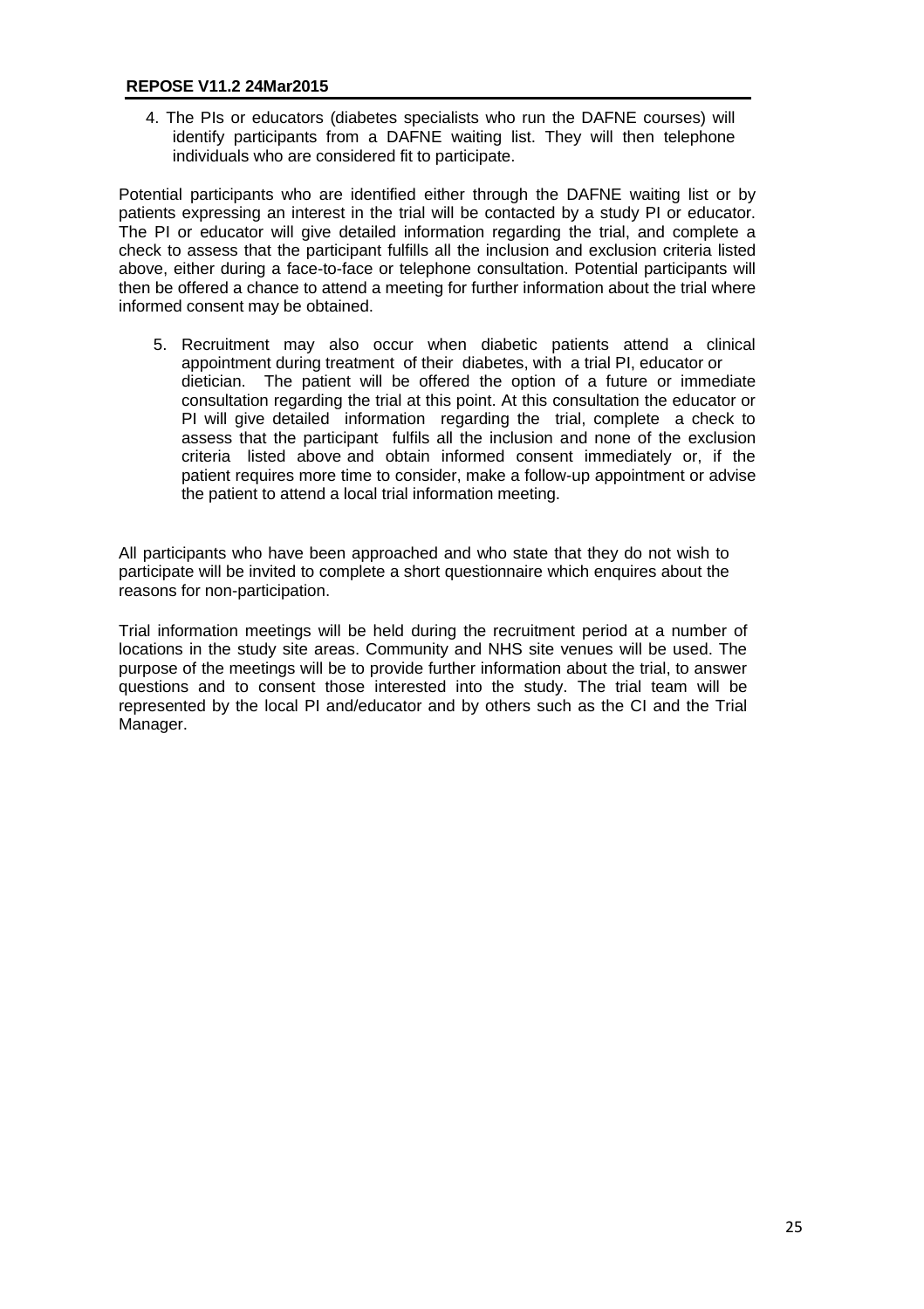

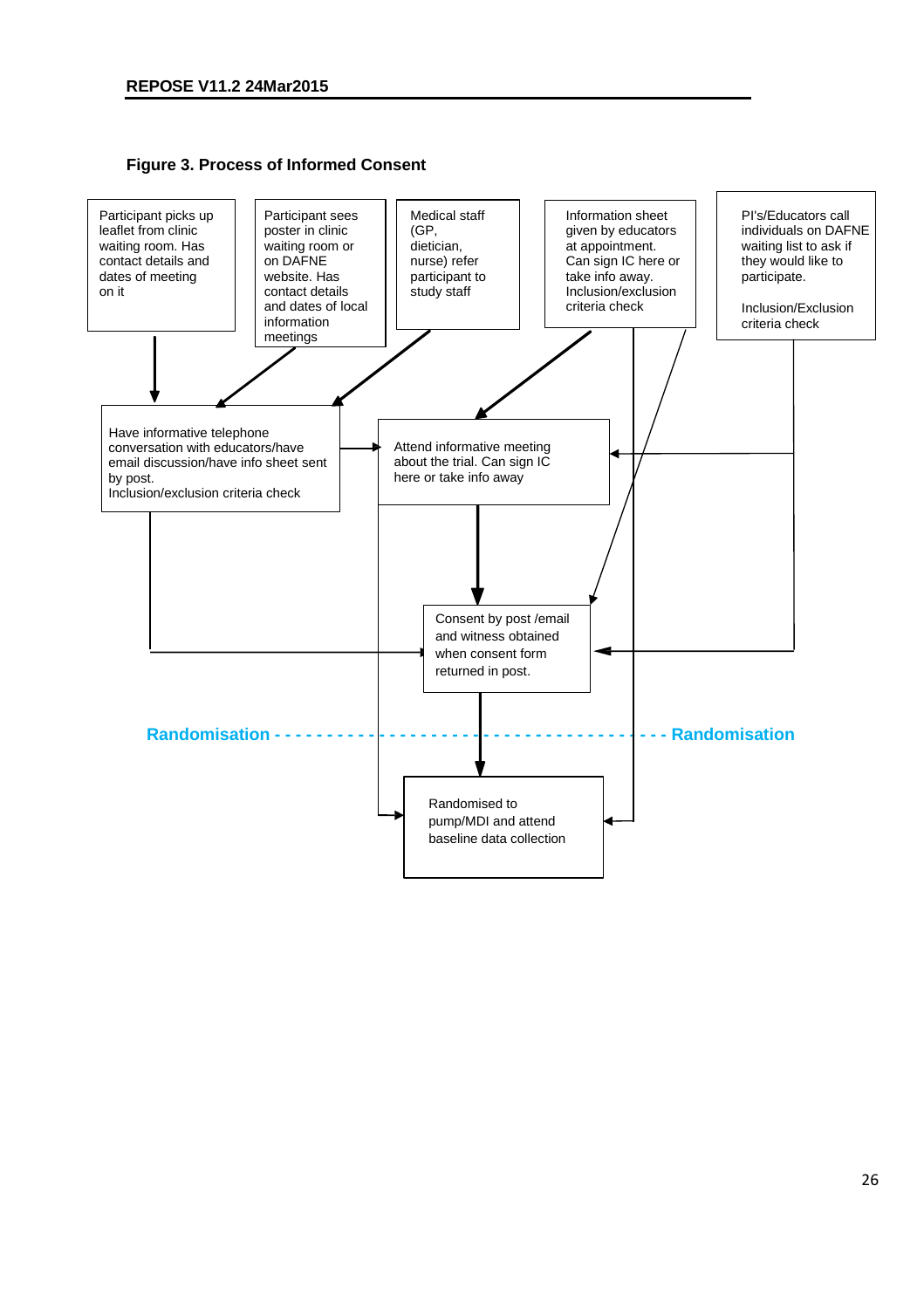## **Randomisation**

After consent, participants will be allocated to courses depending on their availability in relation to the dates of the courses. A computerised system will be used within Sheffield Clinical Trials Unit in order to randomise 48 DAFNE courses to either MDI or CSII courses across the 8 participating sites. The randomisation for courses will be stratified by site. Within each centre the first four courses will be randomised in pairs (one MDI, one CSII). The remaining courses will be randomised by minimisation. PIs/Educators will attempt to have allocated 7 individuals to each course at least six weeks prior to the course commencing. By this time, the CTRU will inform the centre whether the course has been allocated as a CSII course or as an MDI course and confirm the allocation of a course number. The PIs and educators will have been blinded to the type of course being delivered until four to six weeks before the course commences and staff within the trials unit will be blinded to the identity of those participating. The participant will find out which course they are allocated to four weeks prior to the DAFNE course. Once the course number has been allocated to the course and the type of course is known to the site, further participants will only be allocated to the course in the situation described below.

If for any reason participants are unable to take part in the course at short notice, they will only be able to participate in the same arm of the study as the course they were originally allocated to. The patient will be given possible dates for the next relevant course and will be informed when that course is due to commence as soon as the PI/educator finds out.

In order to maximise recruitment for the courses, the PI's and educators will be able to invite a new participant to take the place of somebody unable at attend. This will occur only where there is a list of reserve participants in place, prior to the time when the course allocation has been revealed to the educators. In this case, the next person on that list would be invited to participate in that arm of the study. The patient will be allocated a screening number at the point at which they have been invited to participate and have had the inclusion/exclusion criteria check. This screening number will be used to assess the next person on the list.

## **7. Trial Treatment**

## **Insulin**

For the purpose of the trial, participants will use insulin analogues (a quick acting insulin analogue and twice daily injections of insulin Detemir). Since insulin is already marketed and licensed for use and the participants will already have been accessing insulin through prescription on a regular basis, there will be no need to change how the insulin is accessed for the trial. Patients will collect insulin from their pharmacist as normal. For this reason, under MHRA legislation there is also no need for an IB (Investigator Brochure) or IMPD (Investigational Medicinal Product Dossier) to be produced for the trial. However, an SmPc (Summary of Product Characteristics) will be produced and kept on file for the types of insulin being used.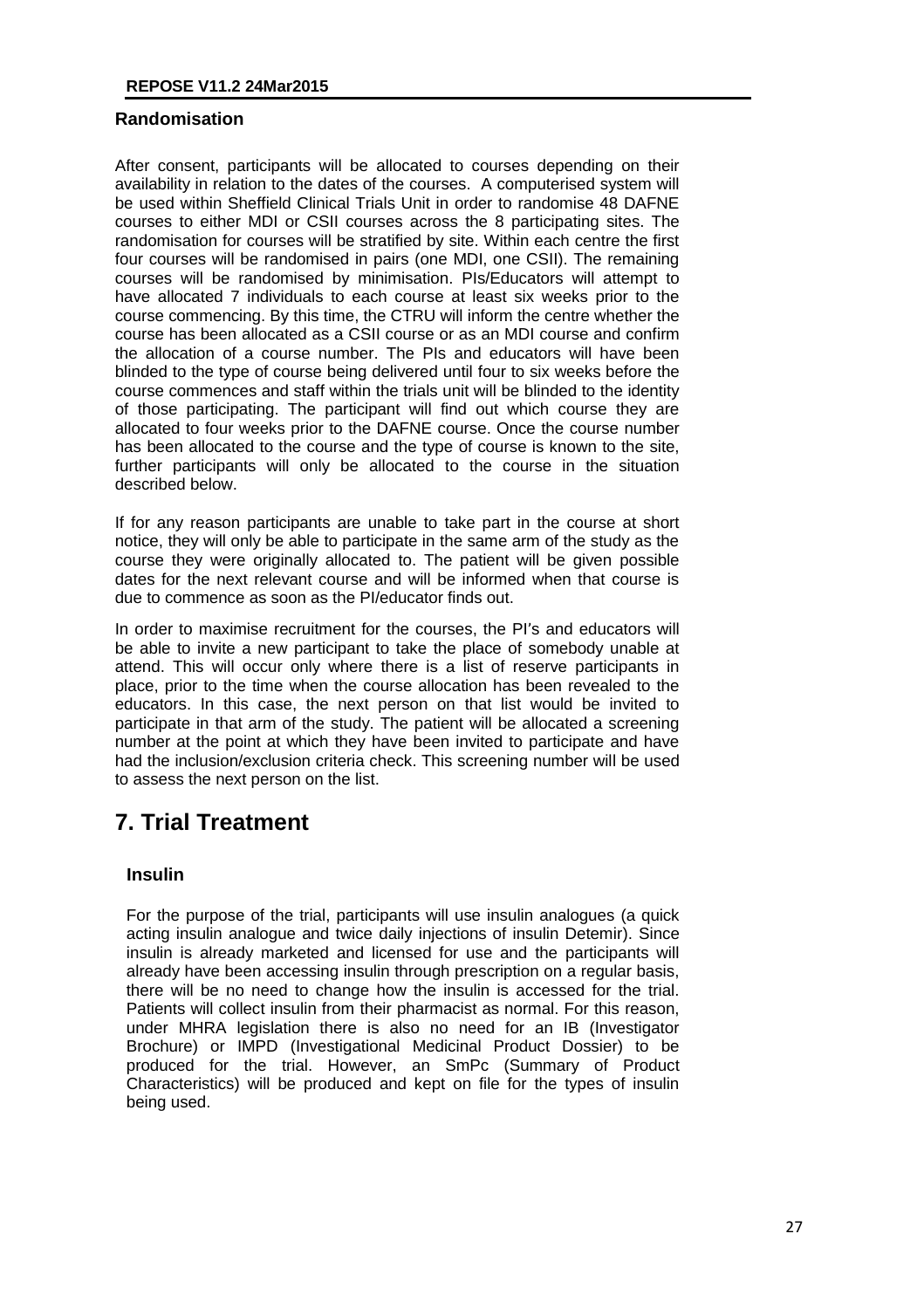## **DAFNE Course (Standard)**

The DAFNE course is designed to teach individuals with diabetes how to live a less restricted life, whilst effectively keeping blood sugar levels under control, therefore minimizing long-term health complications associated with diabetes. Each course takes place over five consecutive days and is delivered to groups of 7 adults. The curriculum uses a progressive modular based structure to improve diabetes management in a variety of social situations. The key topics are nutrition in relation to diabetes, SMBG and ketones, insulin injection and strategies, insulin dose adjustment, hypoglycaemia, exercise, sick day rules and social aspects, contraception & pregnancy. Knowledge and skills are built up throughout the week with active participant involvement and problem solving as key methods of learning. Each meal and snack is used as an opportunity to practise carbohydrate estimation and insulin dose adjustment. In addition to the follow-up time that participants undergo for trial measurements, patients are invited to sessions at 6 weeks post course, at which time aspects of their care are reviewed in group sessions lasting 1-2 hours.

## **DAFNE Course (Pump)**

The 5-day structure of the adult DAFNE course and additional follow-up sessions have been maintained while modifying the course to incorporate the additional skills and learning outcomes of CSII therapy. Thus the principles of insulin dose adjustment taught on the adult course are maintained. The additional components of the course have been modelled informally during existing CSII courses in the participating centres and in a pilot study which has been run in 3 centres. The need to introduce CSII skills requires the addition of a pre-course session, which will be run approximately 2 weeks before the DAFNE course. It is important that any skills for use of CSII are taught entirely separately from the course principles since we need to ensure that CSII participants do not get any extra tuition compared to the MDI participants in order to minimise bias. The participant will learn to use the pump on saline from the point of the pre-course session for CSII skills, and will be asked to switch to insulin on the evening before the DAFNE course. Clinical care would continue for patients as normal after the course. Participants will also be given contact details of the educators, as they would for a standard DAFNE course, in case they wanted to contact a clinician for advice on an ad hoc basis.

## **Minimisation of Bias**

In addition to both courses being run over equal time span, bias will be minimised through:

- 1. Ensuring that participants in both arms of the study have a bolus calculator to work out the amount of insulin they should be taking.
- 2. Participants in both arms of the study recording insulin usage/dose through use of a recall question rather than recording directly. This is because a pump would automatically record insulin used, meaning that measurements across the arms are likely to be different methods if we asked participants to record the actual measures.
- 3. Fidelity testing to ensure that the principles of insulin adjustment are delivered in a similar fashion for both CSII and MDI courses.

#### **Fidelity Testing**

Fidelity testing will be carried out to ensure that the courses are delivered according to DAFNE philosophy and principles and that the educators delivering the courses have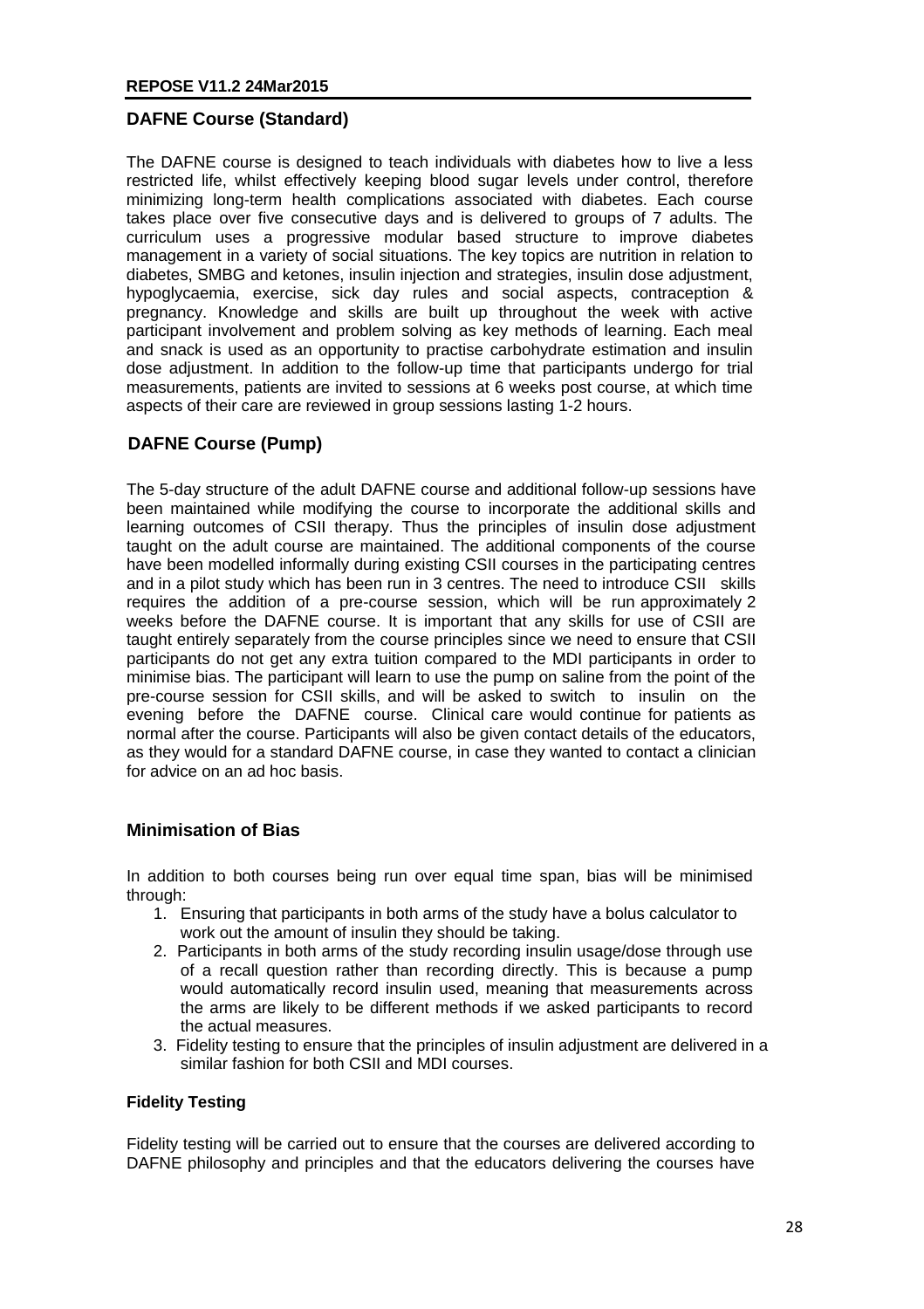the skills to deliver these principles. Since there is already a robust system being used for quality assurance of the MDI courses and these will have already been audited, it is only the CSII courses that will need to be audited in order to check that they run to the same standard.

An experienced DAFNE educator from one of the participating trusts will be employed as an auditor. The auditor will visit each site to observe one of the courses on a Wednesday. Wednesday has been chosen since both the nutrition and diabetes expert that teach on the course will deliver parts of the course on that day. Patients on the course should have settled into the course and be more relaxed by the  $3<sup>rd</sup>$  day. The auditor will assess that the staff are appropriately trained within the trust and the session delivery. This will be completed through assessment of whether the correct DAFNE content is delivered, whether it is delivered in the correct order and whether the best methods of delivery are used. The educator will be assessed according to certain criterion in a peer support core skills form.

Once the auditor has completed the assessment, feedback will be given in order that the trust and the educators may resolve any problems and the assessment sheets will be kept on file so that any differences in course delivery between the arms of the study may later be identified.

## **8. Assessments and procedures**

## **Data Collection Procedure**

Once participants have been enrolled and allocated a course date, the data collection process starts. Data collection occurs at baseline, course, 6 month, 1 year and 2 year visits. The process includes a post course and 6 month interview for those participants who have consented to and been selected for the qualitative psychosocial element of the study. The participants will be sent data collection documents to fill out approximately 2-6 weeks before the 6 month, 1 year and 2 year visits and are given reminder letters, phone calls or texts prior to the visit. This is so that the patients may bring the completed forms with them to the visit thereby maximizing the return of data. CRFs are filled out by the educator in an interview style at the visit.

Figure 5 and table 1 below outline the data collection process, instruments collected and outcomes of the study covered.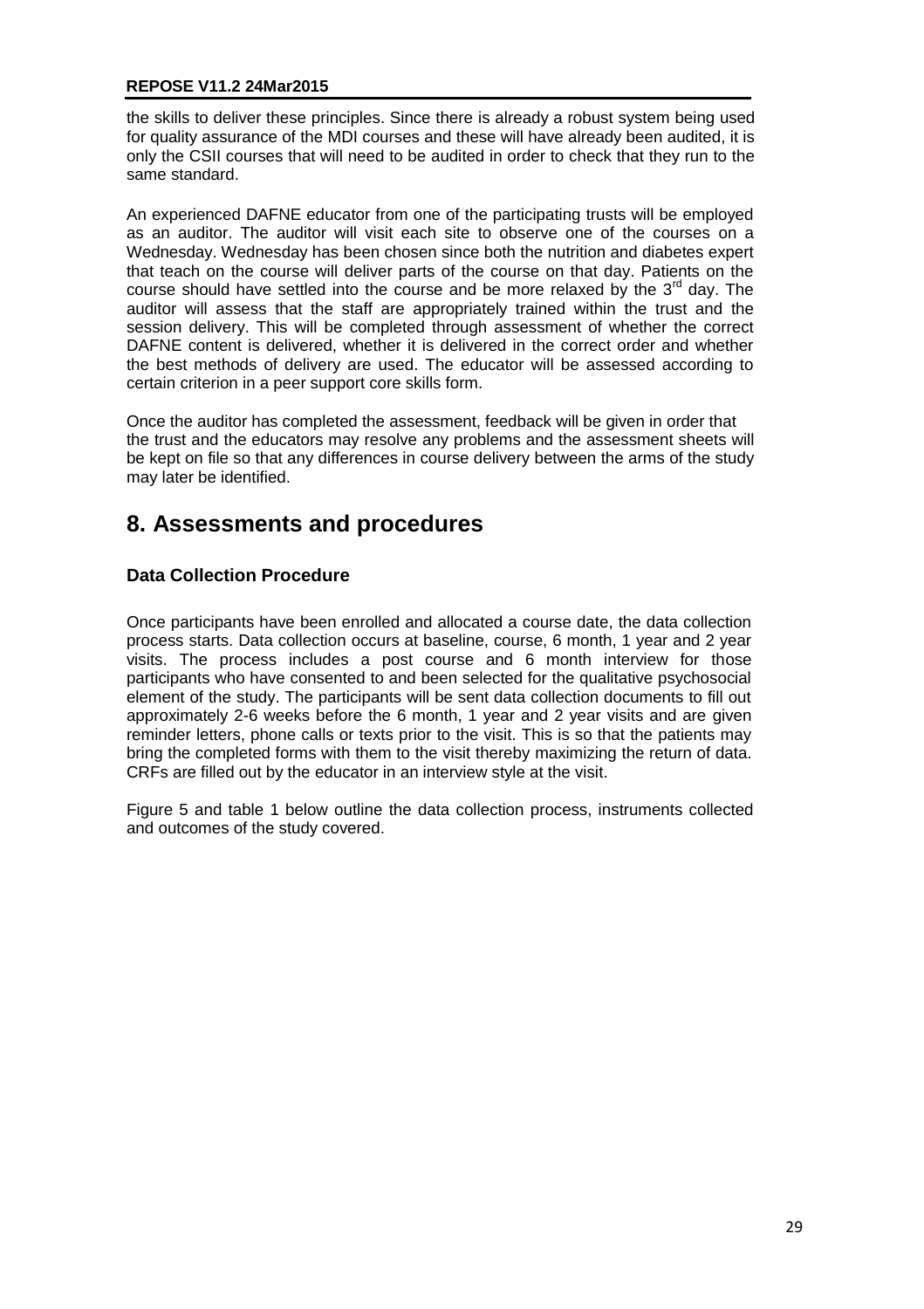

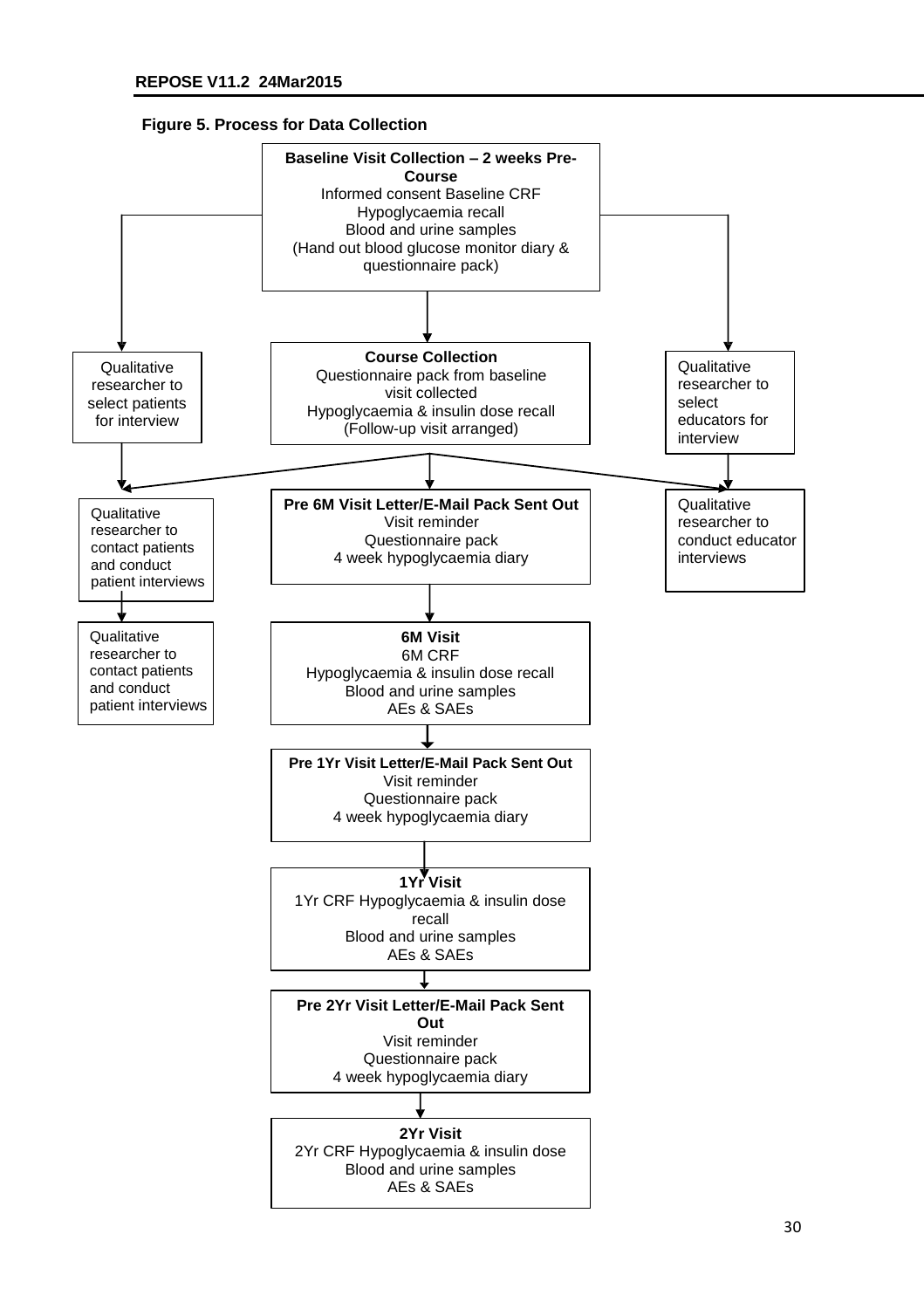## **Table 1. Documents for Data Collection**

| <b>Time Period</b><br>of Study | <b>Collection Tool</b>                                                                    | When<br>Sent/Given to<br><b>Patient</b>                                        | <b>When Collected</b>                                                          | <b>Who Collects</b>                                            | Which<br>Element(s) of<br>Trial<br>the<br><b>Relevant for</b> | <b>What Outcome is Covered</b>                                                                    |
|--------------------------------|-------------------------------------------------------------------------------------------|--------------------------------------------------------------------------------|--------------------------------------------------------------------------------|----------------------------------------------------------------|---------------------------------------------------------------|---------------------------------------------------------------------------------------------------|
| Recruitment                    | Screening<br>Questionnaire                                                                | time<br>At<br>0f<br>recruitment<br>conversation<br>(phone or face-<br>to-face) | At<br>time<br>of<br>recruitment<br>conversation<br>(phone or face-<br>to-face) | PIs/Educators<br>approaching<br>patients<br>for<br>recruitment | All                                                           | If there are problems with recruitment we<br>can understand why and try to rectify                |
| Recruitment                    | Inclusion/Exclusion<br>Checklist                                                          | time<br>of<br>At<br>recruitment<br>conversation<br>(phone or face-<br>to-face) | time<br>At<br>of<br>recruitment<br>conversation<br>(phone or face-<br>to-face) | PIs/Educators<br>approaching<br>patients<br>for<br>recruitment | All                                                           | deviations and<br>ensure<br>correct<br>protocol<br>To<br>violations are avoided                   |
| Recruitment                    | Invitation<br>letter/email<br>- &<br>with<br>screening<br>Patient<br>Information<br>Sheet | Sent out at<br>of<br>time<br>recruitment                                       | Returned<br>by<br>participant if<br>willing                                    | PIs/Educators<br>approaching<br>patients<br>for<br>recruitment | All                                                           | If there are problems with recruitment we<br>can understand why and try to rectify                |
| <b>Baseline</b>                | Informed<br>Consent<br>Sheet - includes full<br>participant<br>contact<br>details         | See informed<br>consent<br>process<br>diagram                                  | informed<br>See<br>consent process<br>diagram                                  | PIs/Educators                                                  | All                                                           | To ensure all participants have consented<br>appropriately                                        |
| <b>Baseline</b>                | <b>Trial CRF</b>                                                                          | <b>Baseline Visit</b>                                                          | <b>Baseline Visit</b>                                                          | Educators                                                      | <b>Biomedical</b><br>measures                                 | HbA1c, body weight, lipids & proteinuria, diabetic<br>ketoacidosis, severe hypoglycaemic episodes |
| <b>Baseline</b>                | <b>Baseline Hypo Recall</b><br>Log                                                        | <b>Baseline Visit</b>                                                          | Baseline Visit &<br><b>Course Visit</b>                                        | Educators                                                      | <b>Biomedical</b><br>measures                                 | 12 months severe hypo recall & 4 weeks moderate<br>hypo recall                                    |
| <b>Baseline</b>                | Instructions<br>for<br>recording hypos                                                    | <b>Baseline Visit</b>                                                          | Not collected                                                                  | Educators                                                      | <b>Biomedical</b><br><b>Measures</b>                          | Severe and moderate hypoglycaemic episodes                                                        |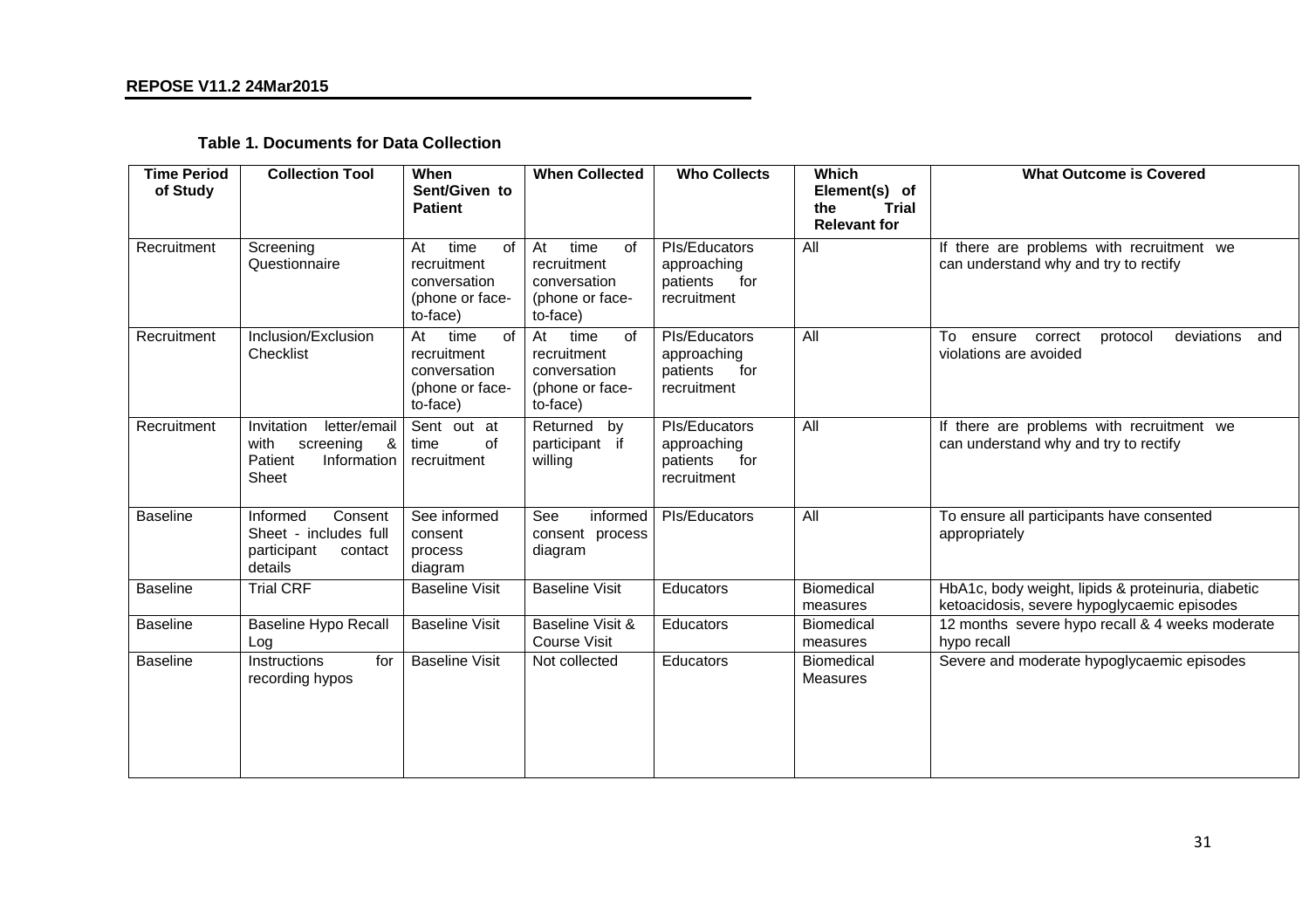| <b>Time Period</b><br>of Study | <b>Collection Tool</b>                                               | <b>When</b><br>Sent/Given to<br><b>Patient</b> | <b>When Collected</b> | <b>Who Collects</b> | <b>Which</b><br>Element(s) of<br>the Trial<br><b>Relevant for</b> | <b>What Outcome is Covered</b>                        |
|--------------------------------|----------------------------------------------------------------------|------------------------------------------------|-----------------------|---------------------|-------------------------------------------------------------------|-------------------------------------------------------|
| <b>Baseline</b>                | <b>Blood</b><br>and<br>urinel<br>samples                             | <b>Baseline visit</b>                          | <b>Baseline visit</b> | Laboratory          | <b>Biomedical</b><br>measures                                     | HbA1c, lipids & proteinuria, albumin-creatinine ratio |
| <b>Baseline</b>                | Demographic<br>questionnaire - (in<br>baseline psychosocial<br>pack) | Baseline visit                                 | Course Visit          | Educators           | Quantitative<br>psychosocial                                      | Demographics                                          |
| <b>Baseline</b>                | WHOQOL-BREF<br>(in<br>psychosocial<br>questionnaire pack)            | Baseline visit                                 | Course Visit          | Educators           | Quantitative<br>psychosocial                                      | Generic quality of life                               |
| <b>Baseline</b>                | <b>DSQOL</b><br>(in<br>psychosocial<br>questionnaire pack)           | Baseline visit                                 | Course Visit          | Educators           | Quantitative<br>psychosocial                                      | Diabetes specific quality of life                     |
| <b>Baseline</b>                | EQ-5D<br>(in<br>psychosocial<br>questionnaire pack)                  | <b>Baseline visit</b>                          | <b>Course Visit</b>   | <b>Educators</b>    | Quantitative<br>psychosocial,<br>health economics                 | QALYs                                                 |
| <b>Baseline</b>                | SF-12 (in psychosocial<br>questionnaire pack)                        | <b>Baseline visit</b>                          | <b>Course Visit</b>   | <b>Educators</b>    | Quantitative<br>psychosocial,<br>health economics                 | Functional health and well being and mental health    |
| <b>Baseline</b>                | HFS (in psychosocial<br>questionnaire pack)                          | Baseline visit                                 | <b>Course Visit</b>   | <b>Educators</b>    | Quantitative<br>psychosocial                                      | Fear of hypoglycaemia                                 |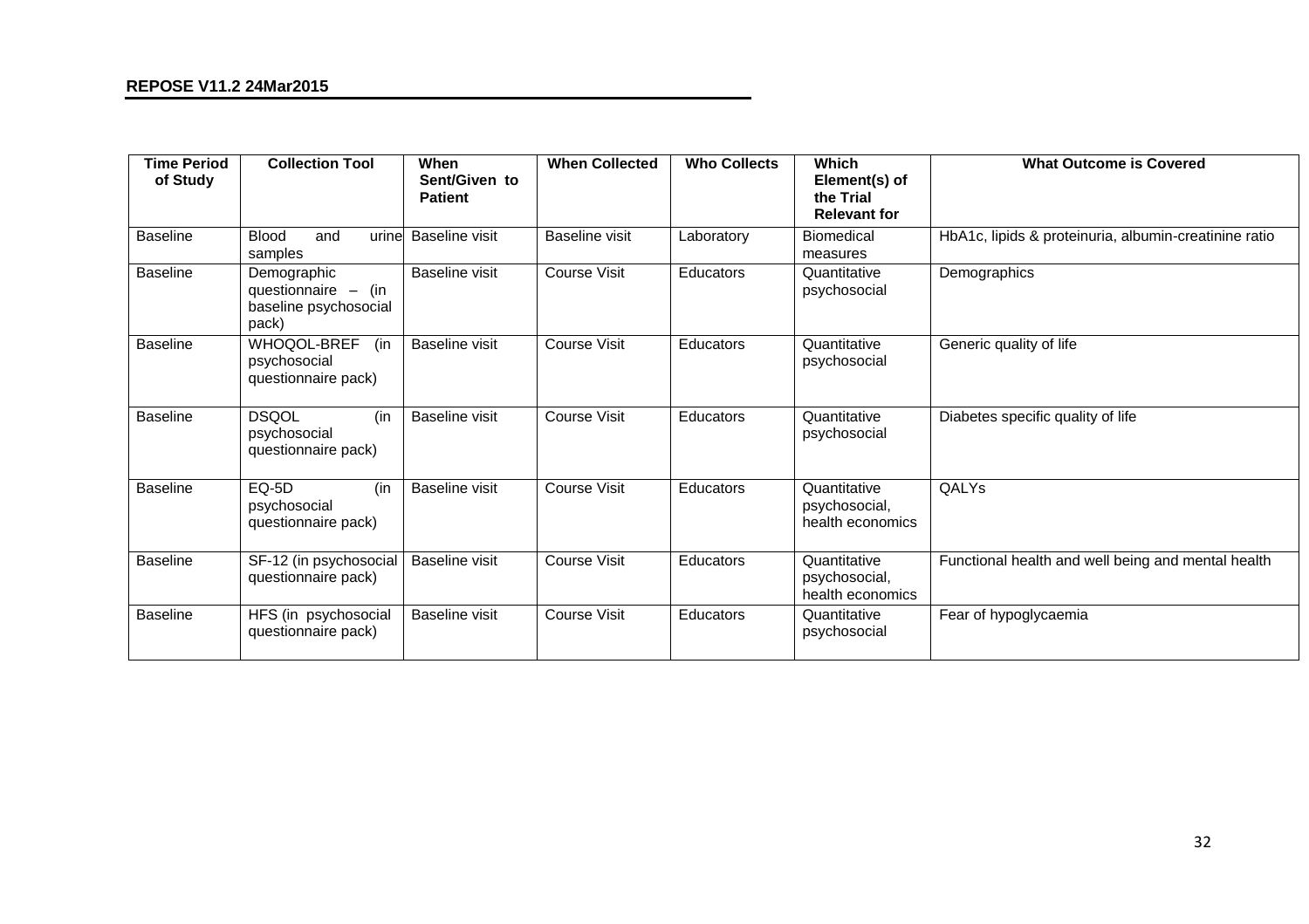| <b>Time Period</b><br>of Study | <b>Collection Tool</b>                                                                          | When<br>Sent/Given to<br><b>Patient</b> | <b>When Collected</b>                               | <b>Who Collects</b>                              | <b>Which</b><br>Element(s) of<br><b>Trial</b><br>the<br><b>Relevant for</b> | <b>What Outcome is Covered</b>               |
|--------------------------------|-------------------------------------------------------------------------------------------------|-----------------------------------------|-----------------------------------------------------|--------------------------------------------------|-----------------------------------------------------------------------------|----------------------------------------------|
| <b>Baseline</b>                | Baseline DTSQ<br>(in<br>psychosocial<br>questionnaire pack)                                     | Baseline visit                          | <b>Course Visit</b>                                 | <b>Educators</b>                                 | Quantitative<br>psychosocial                                                | <b>Treatment satisfaction</b>                |
| <b>Baseline</b>                | HADS (in psychosocial<br>questionnaire pack)                                                    | <b>Baseline visit</b>                   | Course Visit                                        | <b>Educators</b><br>Quantitative<br>psychosocial |                                                                             | <b>Emotional Wellbeing</b>                   |
| <b>Baseline</b>                | <b>REPOSE SAE &amp; AE</b><br>contact card                                                      | <b>Baseline visit</b>                   | Not collected                                       | <b>NA</b>                                        | Biomedical<br>measures                                                      | AEs & SAEs                                   |
| Immediately<br>Post Course     | <b>Qualitative Study</b><br>Patient Information<br>Sheet and Informed<br>Consent<br>(subsample) | Sent within a<br>week of the<br>course  | Witnessed<br>&<br>collected on date<br>of interview | Qualitative<br>Researcher                        | Qualitative<br>psychosocial                                                 | Patient qualitative.                         |
| 2 Weeks Post<br>Course         | Participant Interviews<br>(subsample)                                                           | Face-to-face                            | Face-to-face                                        | Qualitative<br>Interviewer                       | Qualitative<br>psychosocial                                                 | See qualitative outcomes section of protocol |
| Immediately<br>Post Course     | <b>Qualitative Study</b><br><b>Educator Information</b><br>Sheet and Informed<br>Consent        | Sent within a<br>week of the<br>course  | Witnessed<br>&<br>collected on date<br>of interview | Qualitative<br>Researcher                        | Qualitative<br>psychosocial                                                 | Educator qualitative.                        |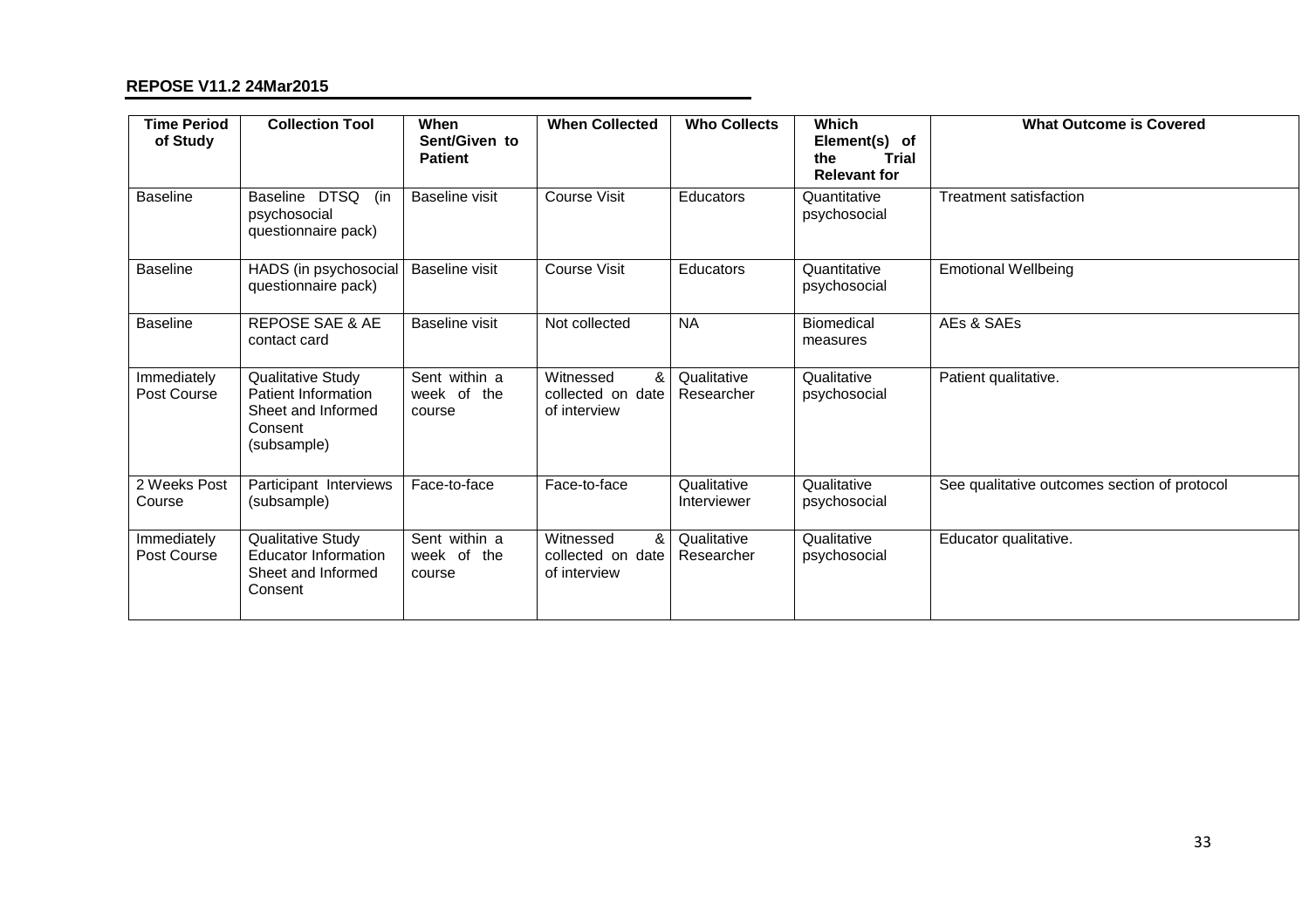| <b>Time Period</b><br>of Study                   | <b>Collection Tool</b>                                                                                                                                                                                                                     | When<br>Sent/Given to<br><b>Patient</b>                                       | <b>When Collected</b>             | <b>Who Collects</b>                                         | Which<br>Element(s) of<br><b>Trial</b><br>the<br><b>Relevant for</b> | <b>What Outcome is Covered</b>                                                                    |
|--------------------------------------------------|--------------------------------------------------------------------------------------------------------------------------------------------------------------------------------------------------------------------------------------------|-------------------------------------------------------------------------------|-----------------------------------|-------------------------------------------------------------|----------------------------------------------------------------------|---------------------------------------------------------------------------------------------------|
| 2 Weeks Post<br>Course                           | <b>Educator Interviews</b><br>(subsample)                                                                                                                                                                                                  | Face-to-face                                                                  | Face-to-face                      | Qualitative<br>Qualitative<br>Interviewer<br>psychosocial   |                                                                      | See qualitative outcomes section of protocol                                                      |
| Post 6 Months                                    | Participant follow-up<br>interviews                                                                                                                                                                                                        | Face-to-<br>face/telephone                                                    | Face-to-<br>face/telephone        | Qualitative<br>Interviewer                                  | Qualitative<br>psychosocial                                          | See qualitative outcomes section of protocol                                                      |
| Post 6<br>Months,<br>$\mathbf 1$<br>year, 2 year | 6M trial CRF                                                                                                                                                                                                                               | 6 month, 1 year &<br>2 year visits                                            | 6 month, 1 year &<br>2 year visit | Educators<br><b>Biomedical</b><br>Measures                  |                                                                      | HbA1c, body weight, lipids & proteinuria, diabetic<br>ketoacidosis, severe hypoglycaemic episodes |
| Post 6<br>Months,<br>$\mathbf 1$<br>year, 2 year | Post diary<br>instructions                                                                                                                                                                                                                 | Sent out 4 weeks<br>prior to 6 month,<br>1 year & 2 year<br>visits            | Not collected                     | Educators                                                   | <b>Biomedical</b><br>measures                                        | Moderate hypoglycaemic episodes for next 4<br>week period                                         |
| Post 6<br>Months,<br>year, 2 years               | Post hypoglycaemia<br>recall log                                                                                                                                                                                                           | 6 month, 1 year &<br>2 year visits                                            | 6 month, 1 year &<br>2 year visit | Educators $-$<br>filled out in<br>conjunction<br>with diary | <b>Biomedical</b><br>measures.                                       | Moderate hypoglycaemic episodes for preceding<br>4 week period                                    |
| Post 6<br>Months,<br>year, 2 years               | Blood and urine<br>samples                                                                                                                                                                                                                 | 6 month, 1 year &<br>2 year visits                                            | 6 month, 1 year &<br>2 year visit | Laboratory                                                  | Biomedical<br>measures                                               | HbA1c & lipids, proteinuria & albumin-creatinine<br>ratio at 1 and 2 years but not 6 months       |
| Post 6<br>Months, 1 year                         | Post Psychosocial<br>questionnaire pack<br>(see entries for<br>baseline pack above<br>for separate<br>questionnaires<br>included except for<br>exclusion of baseline<br>demographics and<br>change to DTSQc<br>questionnaire at 1<br>year) | Sent out<br>approximately 2-6<br>weeks prior to 6<br>month &<br>1 year visits | 6 month & 1 year<br>visit         | Educators                                                   | Quantitative<br>psychosocial,<br>health economics                    | See entries for baseline pack above for all<br>outcomes covered                                   |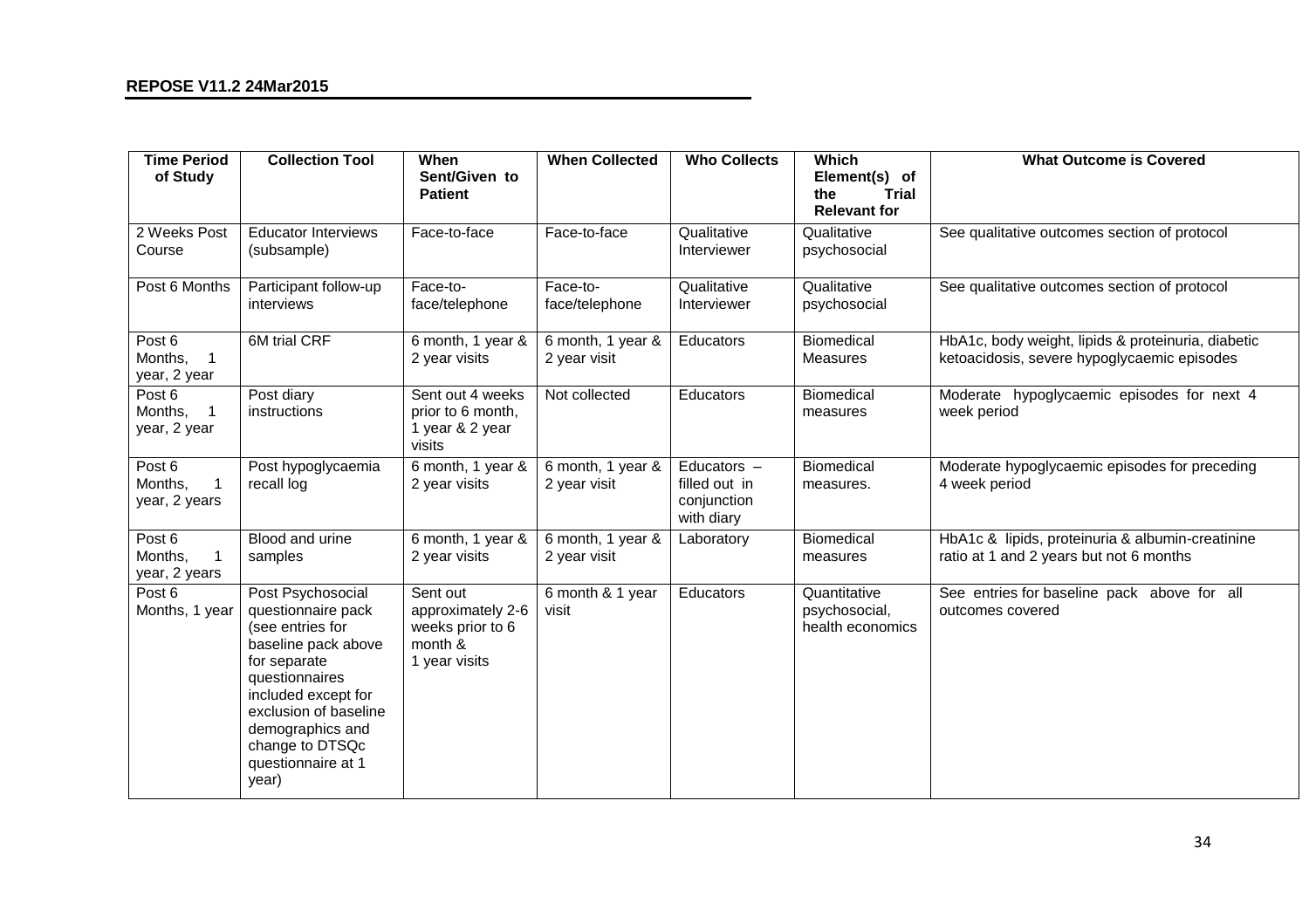| <b>Time Period</b><br>of Study | <b>Collection Tool</b>                                                                                                                                                                                                                                                                                    | <b>When</b><br>Sent/Given to<br><b>Patient</b>                     | <b>When Collected</b>                                              | <b>Who Collects</b>                                       | Which<br>Element(s) of<br>the Trial<br><b>Relevant for</b> | <b>What Outcome is Covered</b>                                                                                                                                                         |
|--------------------------------|-----------------------------------------------------------------------------------------------------------------------------------------------------------------------------------------------------------------------------------------------------------------------------------------------------------|--------------------------------------------------------------------|--------------------------------------------------------------------|-----------------------------------------------------------|------------------------------------------------------------|----------------------------------------------------------------------------------------------------------------------------------------------------------------------------------------|
| Post 2 years                   | Post Psychosocial<br>questionnaire pack (see<br>entries for baseline pack<br>above for separate<br>questionnaires included)<br>except for the following<br>changes:<br>Exclusion of baseline<br>demographics<br>Inclusion of DAFNE<br>principles, use of bolus<br>calculators and use of<br>pump features | Sent out<br>approximately<br>2-6 weeks prior<br>to 2 year visit    | 2 year visit                                                       | Educators                                                 | Quantitative<br>psychosocial,<br>health<br>economics       | All outcomes included in the psychosocial<br>questionnaire pack with the addition of:<br><b>DAFNE</b> principles<br>Use of bolus calculators<br>$\blacksquare$<br>Use of pump features |
| Ongoing<br>collection          | Severe hypoglycaemia<br>episodes log                                                                                                                                                                                                                                                                      | Ongoing<br>collection by<br>telephone and<br>CRFs at each<br>visit | Ongoing<br>collection by<br>telephone and<br>CRFs at each<br>visit | Educators - filled<br>out in<br>conjunction with<br>diary | <b>Biomedical</b><br>measures.                             | Severe hypoglycaemia episodes throughout<br>duration<br>of the trial                                                                                                                   |
| Ongoing<br>collection          | AE Identification log                                                                                                                                                                                                                                                                                     | Ongoing<br>collection by<br>telephone and<br>CRFs at each visit    | Ongoing<br>collection by<br>telephone and<br>CRFs at each visit    | <b>Educators</b>                                          | <b>Biomedical</b><br>measures                              | Safety endpoints                                                                                                                                                                       |
| Ongoing<br>collection          | SAE Identification log                                                                                                                                                                                                                                                                                    | Ongoing<br>collection by<br>telephone and<br>CRFs at each visit    | Ongoing<br>collection by<br>telephone and<br>CRFs at each visit    | <b>Educators</b>                                          | <b>Biomedical</b><br>measures                              | Safety endpoints                                                                                                                                                                       |
| Ongoing<br>collection          | Contact log                                                                                                                                                                                                                                                                                               | Ongoing<br>collection by<br>telephone and<br>CRFs at each visit    | Ongoing<br>collection by<br>telephone and<br>CRFs at each visit    | Educators                                                 | Health economics                                           | Health economics                                                                                                                                                                       |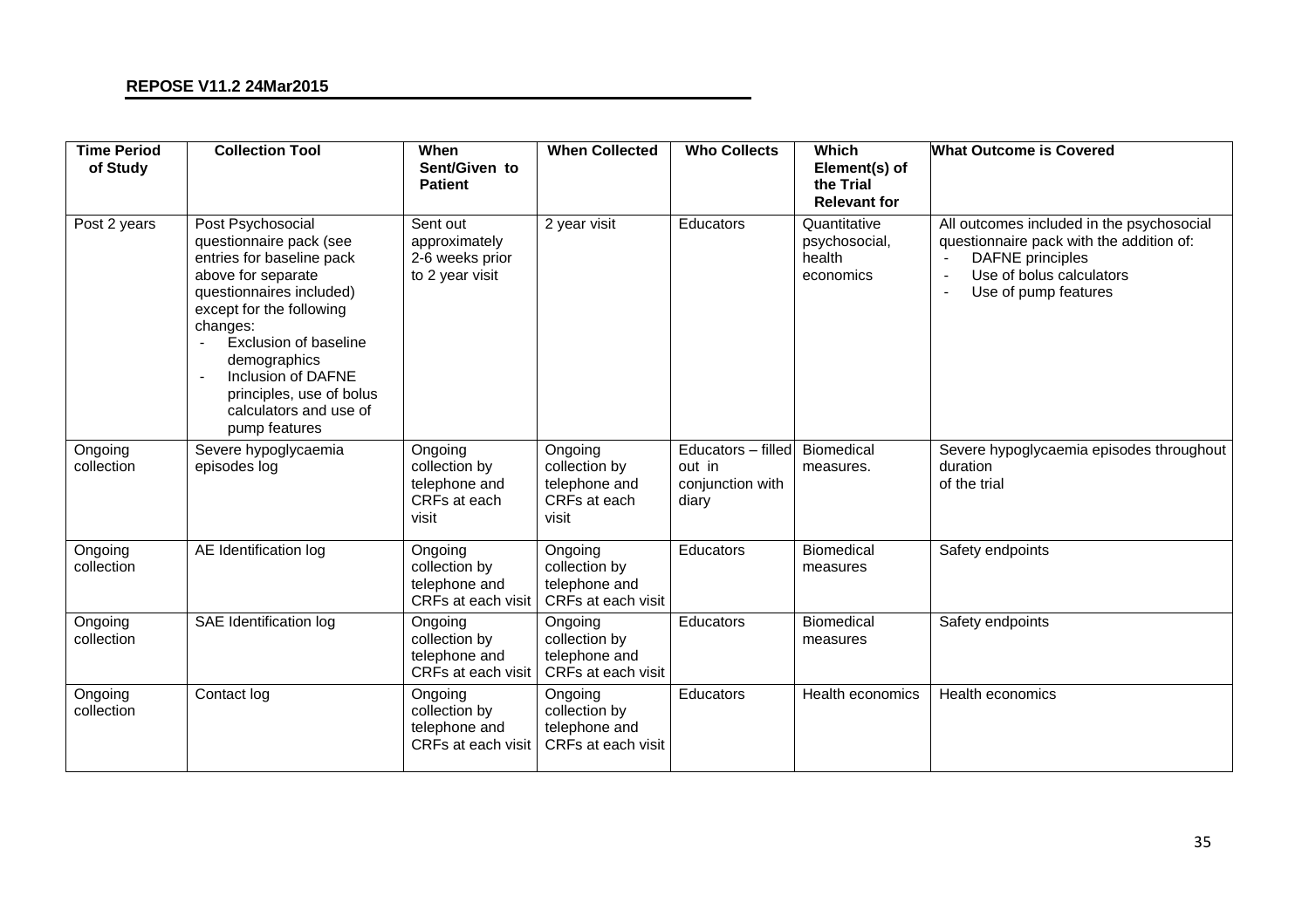At each visit the educators at the trusts will collect data from the participants. The data will then be entered by administrators at each trust into a centralised database. Venous blood samples will be analysed at the trust laboratory for biochemical measures, except for HbA1c, the primary outcome. Two samples for measurement of HbA1c will be taken. One sample will be analysed at the local laboratory while another refrigerated sample will be transported by a courier in a polystyrene transport box to a central laboratory in Newcastle. The data from the central laboratory samples will then be transferred back to the trusts electronically, with only ID numbers to identify the samples, so that the data can be entered by the administrators onto the database. The central laboratory measure will be used as primary measure and the local laboratory measure will be used as backup. We will compare at least one result from each centre and the central lab to allow us to make the necessary adjustment when using HbA1c values measured locally. Urine samples will be analysed at the trust laboratory.

## **Participant Retention and Return of Data**

We will use various resources to ensure that participant retention and data returned is maximised:

- 1. An automated system will be set up to identify participants that haven't returned for follow-up or haven't returned their questionnaires. Periodic reminders in the form of emails and/or text messages will then be sent both to the participants and to various staff (educators, administrators, study manager, psychosocial researchers) to contact and follow up the patients.
- 2. The staff will contact the participants using both mobile and landline numbers and will also try calling at various times of the day to ensure that there is chance of reaching the patients when they would not be at work, college or university.
- 3. Patients will be offered gift vouchers at each stage of the follow up process. These will be given to them at the data collection visit or posted to show appreciation for returning all questionnaires.
- 4. Where it has not been possible for a participant to attend their follow up visit, attempts will be made by the educator to collect appropriate data from the participant over the phone, and/or to obtain the relevant data from the participant's medical records.
- 5. Where the participant completed psychosocial questionnaire has not been returned, a second questionnaire will be posted to the participant with a pre-paid reply envelope.

6.To make it easier for participants that do not live locally and/or where it is difficult for the participant to attend the hospital, appropriate research staff (e.g. research nurse, educator, PI) may offer the participant the opportunity to visit them in their home or at an alternative NHS location to carry out data collection.

#### **Lost to Follow-Up**

Participants will be considered lost to follow up if they fail to attend for a baseline visit followed by 2 texts and 2 phone calls or if they fail to attend 2 follow-up visits, including the 24 month visit.

## **Quantitative Psychosocial Procedures for Data Coding**

Once the quantitative data has been input into the database, the quantitative psychosocial researcher will have access to this data directly from the database. The data will be extracted and analysed in SPSS version 17. All questionnaires will be coded according to the validated instructions. Data cleaning will take place (removing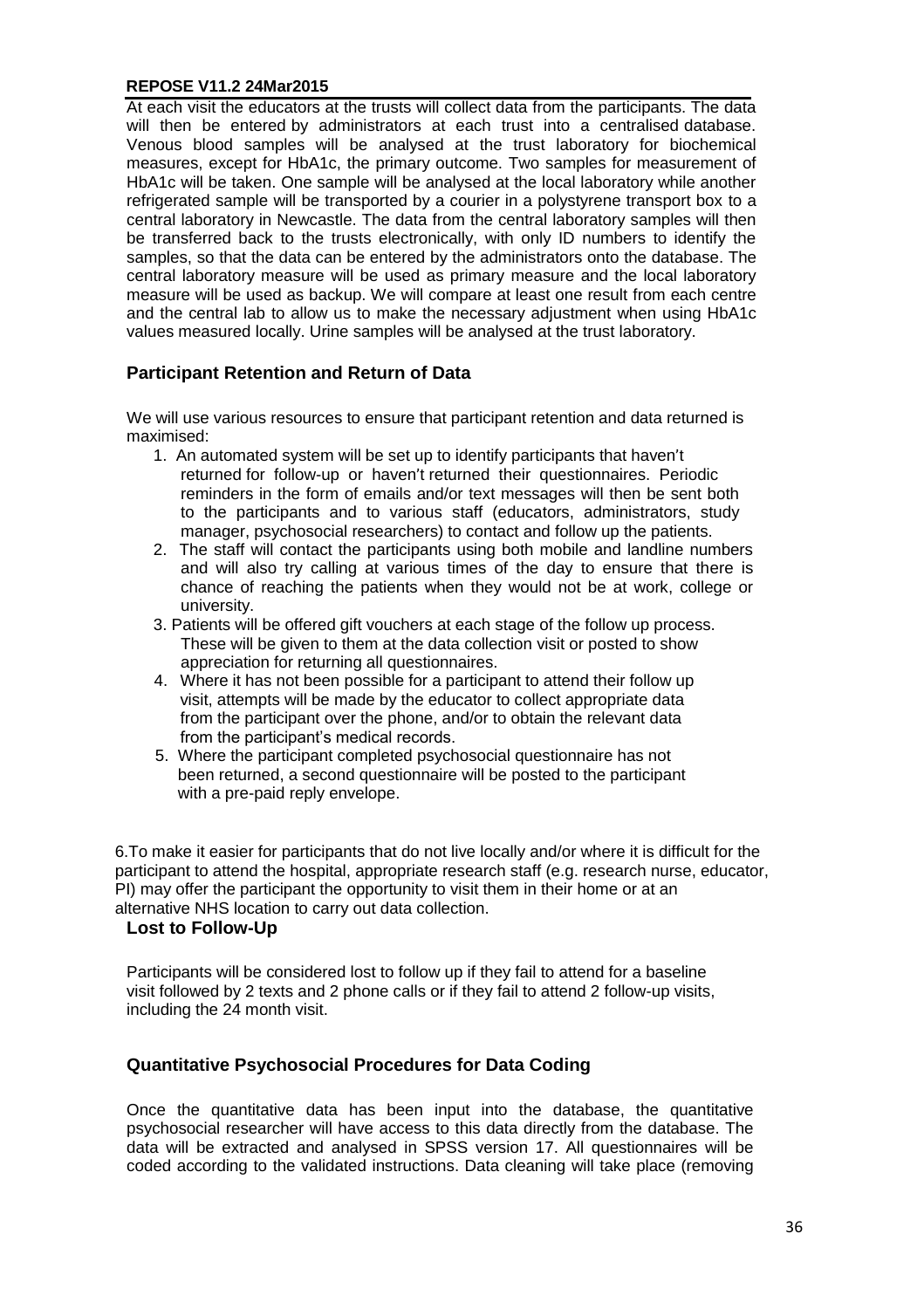any inadmissible entries such as responses outside the stated range i.e. if the response is a scale of 1-5, then any number above 5 or below 1 will be deleted and treated as missing data) and through checking data entry of 10% of data entered. A quality assurance check will also be completed with identification of any outliers in the data. Outliers will remain in the dataset but will be specifically analysed to determine impact on normal distribution. All data will be subject to a 10% quality assurance data entry check and missing data will be treated at such, with analysis conducted on existing data only.

### **Qualitative Psychosocial Data Collection & Analysis Procedures**

A sub-sample of around 20 patients from each arm of the study will be recruited from the database by the qualitative researcher. The participants will be chosen from all 7 trusts, the exact courses will be selected on the basis of location and timing of courses. A representative sample of the study population will be selected in terms of age, sex, ethnicity, socioeconomic status and duration of diabetes. The patients will be contacted after the baseline data collection visit. Educators  $(n=12)$  that have taught the course from which the patients were selected will also be invited to an interview approximately 2 weeks after they have taught the course. The post course interviews will be undertaken face-to-face in a location of patients and educators choosing (e.g. at a DAFNE centre or in the participants home). It is anticipated that each interview will last about one hour. Subject to consent, these interviews will be digitally recorded and transcribed in full to permit in-depth analysis.

At approximately the same time as the 6 month data collection visit, the same participants that were interviewed post course will take part in a 6 month follow-up interview. These interviews will be undertaken on the phone for convenience unless the patient would prefer a face-to-face interview. These interviews will also last approximately 1 hour.

An inductive thematic approach will be used whereby interviews will consist of open ended questions but will be informed by topic guides. This is to ensure the discussion stays relevant to the study aims and objectives, whilst allowing participants to raise and discuss issues they perceive as salient to them. Topic guides have been adapted from those that have already been used to evaluate DAFNE courses in the past and will also be informed by views of the literature and emerging findings.

Analysis will be ongoing and iterative, starting once the interviews begin. The study will be informed by the principle of grounded theory (38) and the method of constant comparison (39), which involves concurrent data collection and analysis, together with systematic efforts to check and refine developing categories of data. Data will be analysed thematically with comparisons being drawn between the experiences and views of participants who attended CSII and MDI courses and over time, drawing upon the experience of the interviewers expertise in longitudinal analysis. Themes and hypotheses identified in the first set of interviews will inform areas of investigation in the follow-up interviews. Regular meetings between qualitative interviewers will explore respondents underlying reasoning which will help the researchers to reach agreement on recurrent themes and findings. Once consensus on themes has been reached, NVivo 8, a qualitative data-indexing package will be used to facilitate coding and retrieval. Numbers and demographics will be reported for any participants who withdraw from the interview process. So that any trend in individuals withdrawing may be analysed.

#### **Health Economic Data Collection and Analysis Procedures**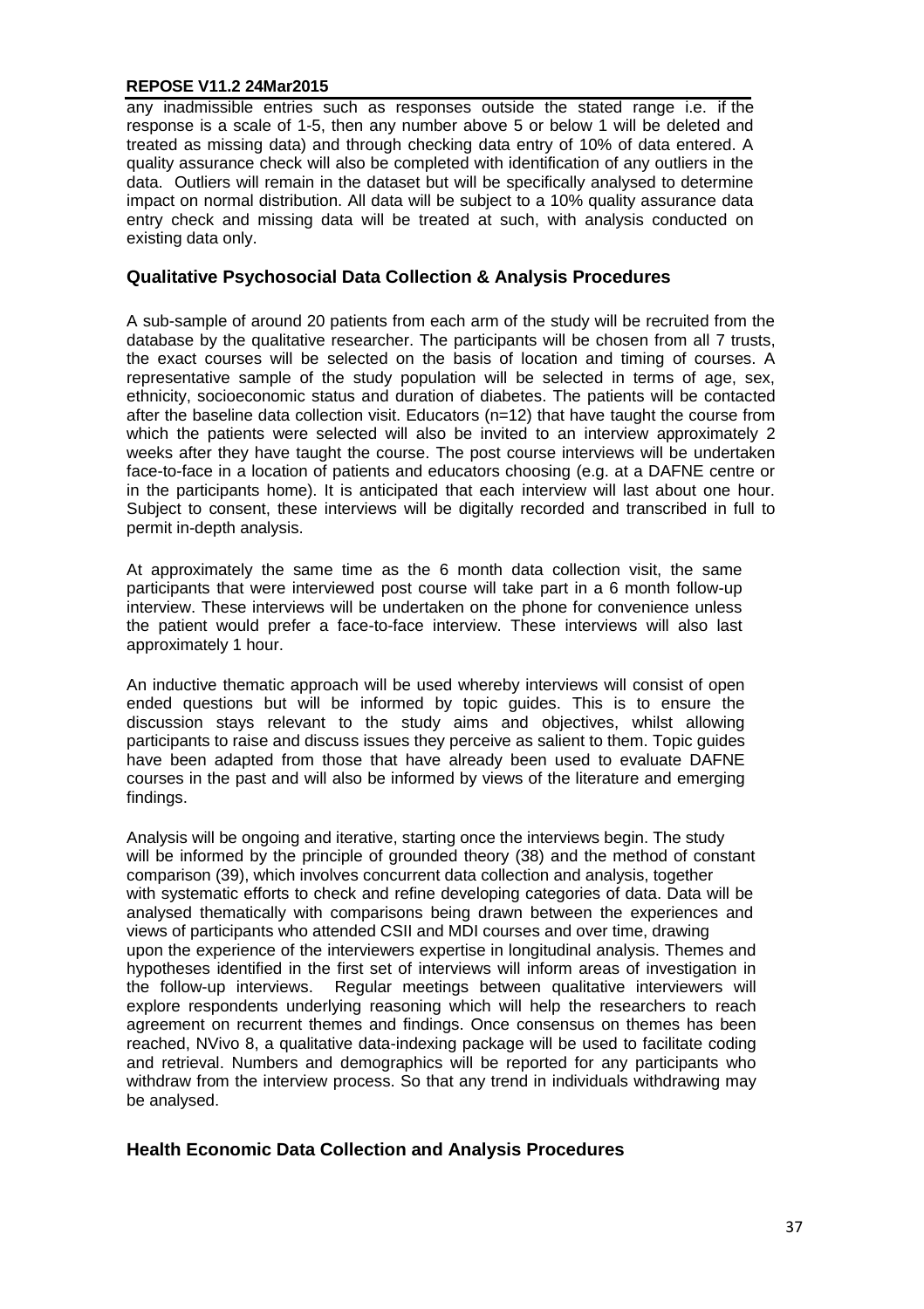Patient costs will be calculated covering training, equipment, drugs and NHS contacts relating to the management of diabetes and its associated conditions. The cost of the training associated with the control and intervention groups will be calculated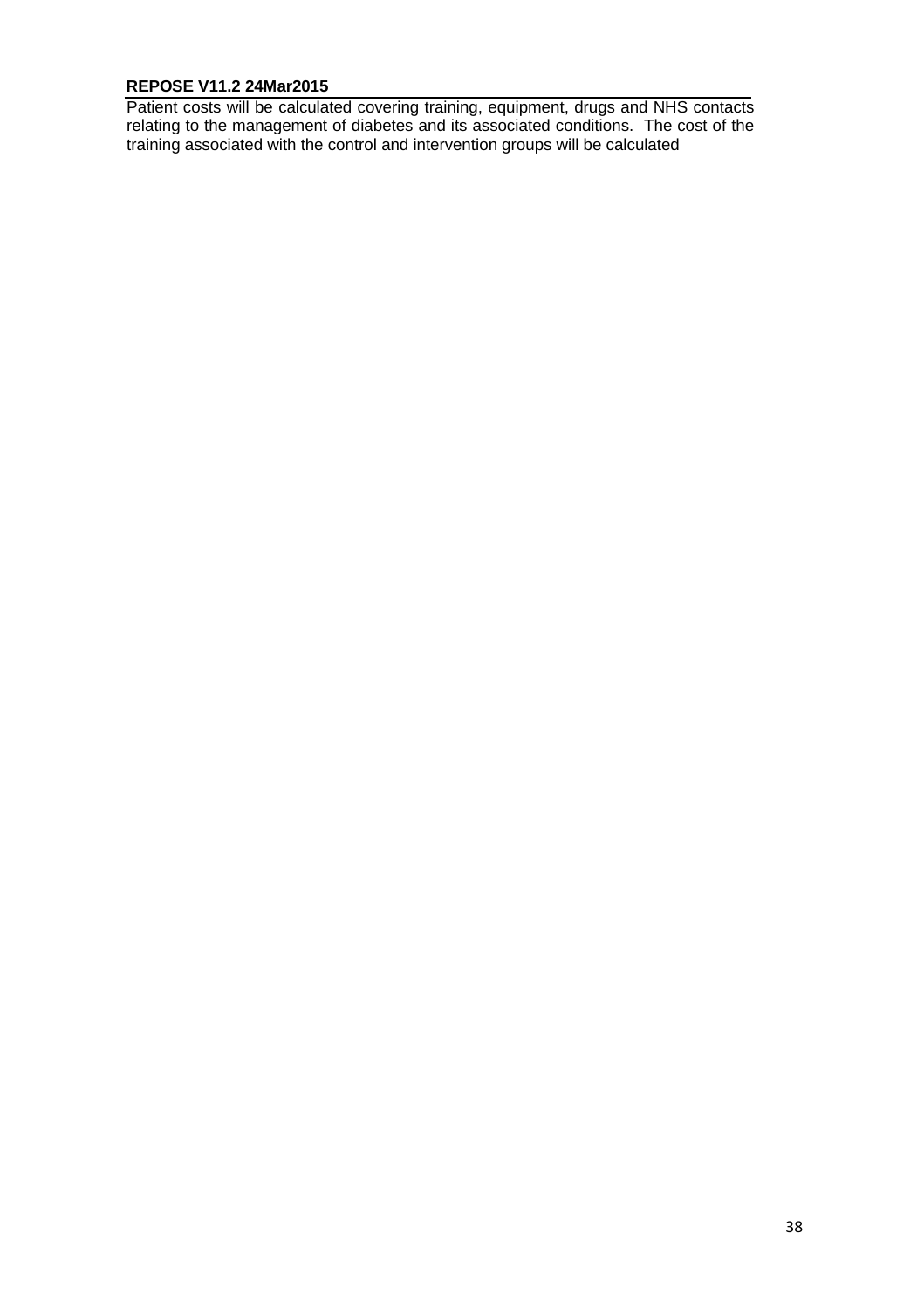through a survey of resource use and costs at each of the recruiting trusts. The survey will cover staff input, consumables, capital and overheads. Patient-level data will be collected for equipment, drugs and NHS contacts. These will be taken from the trial's case report forms and contact log.

Unit costs will be taken from standard sources (NHS Reference Costs, British National Formulary, and PSSRU) and combined with resource use data in order to calculate a cost for each patient within the trial. Mortality and health related quality of life will be available through other questionnaires used as part of the psychosocial study. EQ-5D will be scored using the UK tariff (Dolan). QALYs for each patient will be estimated by calculating the area under the curve defined by EQ-5D score, mortality and length of follow-up.

Two analyses, one within the trial, and another using a lifetime analysis based on the Sheffield Type 1 Diabetes Policy Model (currently in development through the NIHR Programme Grant), will be undertaken. For the within trial analysis (and hence those parameters that will subsequently be used in the Policy Model), missing data will be imputed with multiple imputation within STATA using ICE. An incremental cost effectiveness ratio (ICER) will be calculated with uncertainty around this characterised by plots on the cost-effectiveness plane and its associated cost-effectiveness acceptability curve and frontier. Deterministic sensitivity analysis will examine the effect of calculating QALYs using the SF-6D as based on the SF12 data. Sub-group analyses will be undertaken using the same populations as used within the clinical analysis, namely, for participants with HbA1c level below and ≥7.5% (58mmol/mol).

## **Site & Trial Closure Procedures**

At the point at which all questionnaires and CRF's have been collected and entered (or participants have failed to respond despite reminders) and all data have been entered and cleaned, closure of the database will be approved. The end of the trial is defined by the point at which all questionnaires are returned and entered (not at last patient last visit) since the participants may return questionnaires after the visit. Questionnaire data will make up a significant proportion of the trial data.

## **Trial Pharmacovigilance**

The safety of trial participants is of utmost importance and as such MHRA legislation and Sheffield CTRU SOPs will be followed in order to conduct the trial safely and to be able to assess any adverse events or serious adverse events that may occur during the trial. The following section outlines the methods for ensuring and assessing participant safety:

#### **Definitions**

The Medicines for Human Use (Clinical Trials) Regulations 2004 (SI 2004/1031) definitions:

Adverse Event (AE)- Any untoward medical occurrence in a subject to whom a medicinal product has been administered, including occurrences which are not necessarily caused by or related to that product.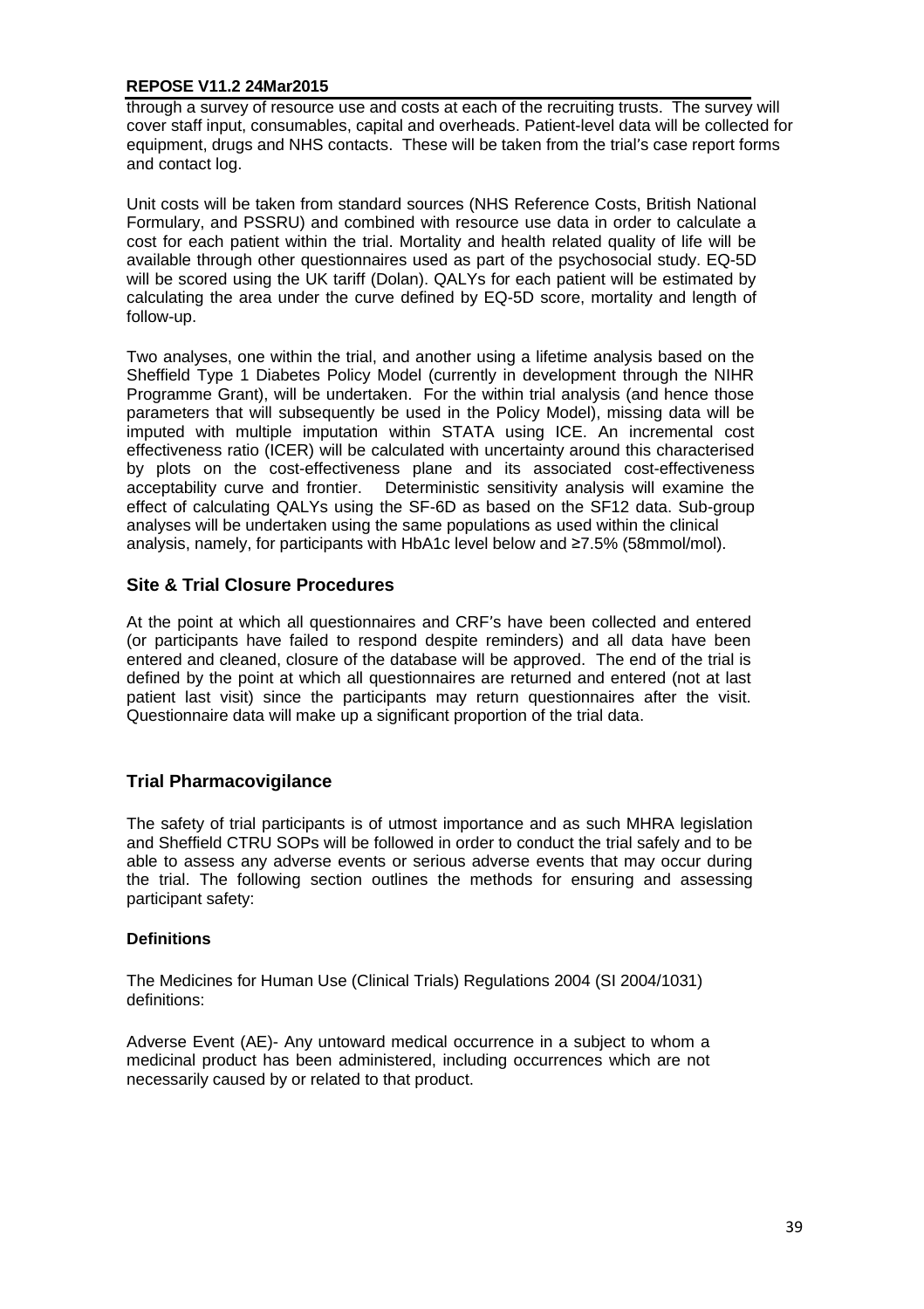Serious Adverse Event (SAE), Serious Adverse Reaction (SAR) or Suspected Unexpected Serious Adverse Reaction (SUSAR)-Any adverse event, adverse reaction or unexpected adverse reaction, respectively, that:

- Results in death
- Is life-threatening\* (subject at immediate risk of death)
- Requires in-patient hospitalisation or prolongation of existing hospitalisation\*\*
- Results in persistent or significant disability or incapacity, or consists of a congenital anomaly or birth defect
- Is another important medical event that may jeopardise the subject\*\*\*

\*'life-threatening' in the definition of 'serious' refers to an event in which the patient was at risk of death at the time of the event; it does not refer to an event which hypothetically might have caused death if it were more severe.

\*\*Hospitalisation is defined as an inpatient admission, regardless of length of stay, even if the hospitalisation is a precautionary measure for continued observation. Hospitalisations for a pre-existing condition, including elective procedures that have not worsened, do not constitute an SAE.

\*\*\*Other important medical events that may not result in death, be life-threatening, or require hospitalisation may be considered a serious adverse event/experience when, based upon appropriate medical judgement, they may jeopardise the subject and may require medical or surgical intervention to prevent one of the outcomes listed in this definition.

## **Adverse event inclusions and exclusions**

Include:

- An increase in frequency of hypoglycaemia that is suddenly noticeable to the patient/patient's relatives
- A blood glucose reading >30 mmol/L
- Unexplained constantly raised blood glucose readings (3 consecutive readings >20mmol and over 12 hours)
- Suspicion of pump malfunction (This would be adjudicated by the educator).
- Pump site infection

Pregnancy will be recorded as an SAE so that any AEs may be identified if and when the child is born.

Do not include:

The following can occur in any patient with Type 1 diabetes and will not be classed as adverse events:

- Non-severe episodes of hypoglycaemia
- **Ketonuria**

#### Classification of severe hypoglycaemia

Defined as:

*A hypoglycaemic episode leading to cognitive impairment sufficient to cause either coma or requiring the assistance of another person to recover.*

Severe hypoglycaemic episodes requiring hospitalisation (as defined above) will be reported as SAEs.

#### Classification of diabetic ketoacidosis (DKA)

Hospitalisation and corroboration of Diabetic Ketoacidosis diagnosis will be reported as an SAE. Since all significant episodes of ketosis will need hospital admission we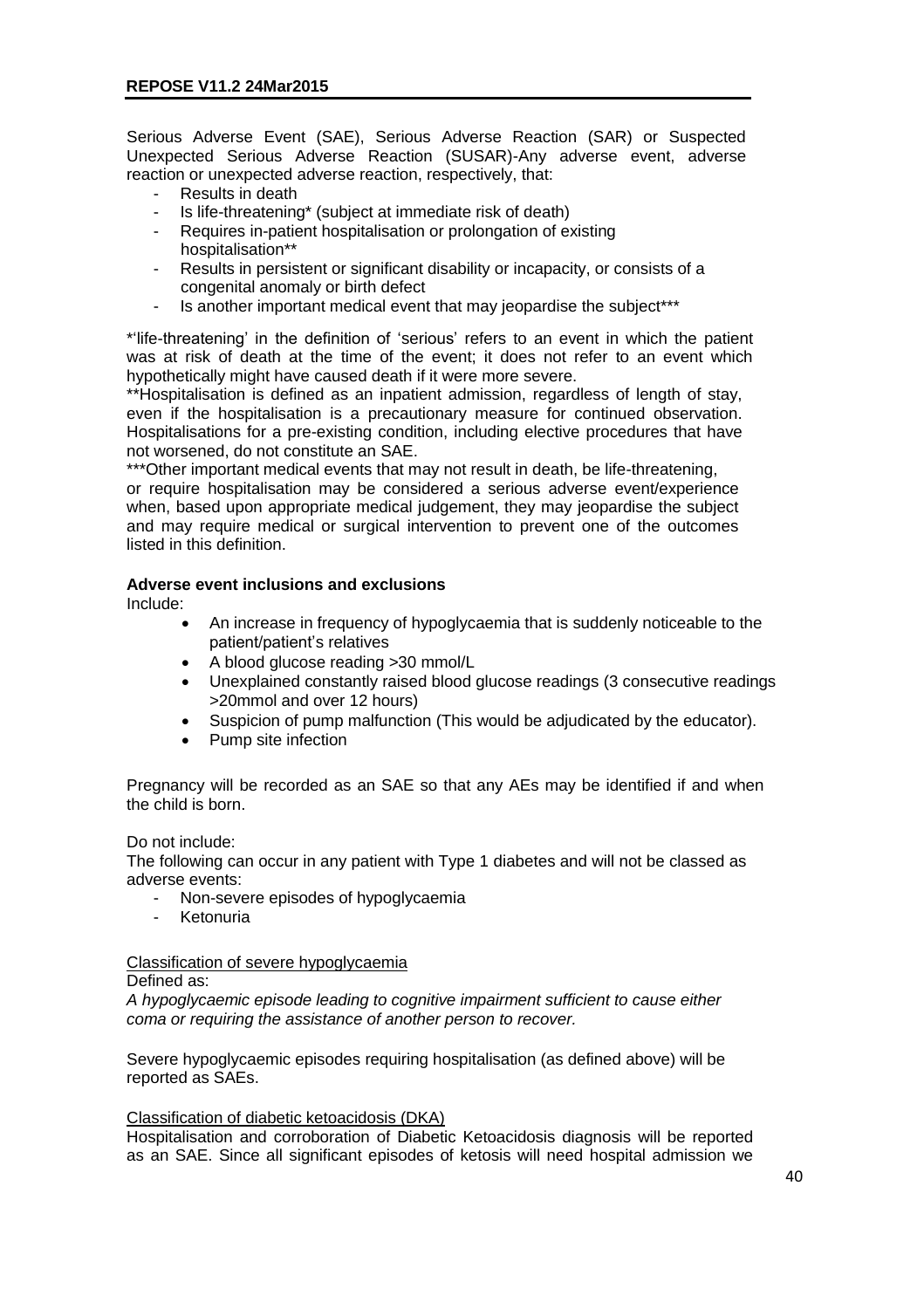can be confident of capturing all relevant episodes.

#### **Assessment of Adverse Events**

Adverse events will be assessed for relationship to the study drug (Yes/No) and for seriousness (Yes/No). Events assessed as serious will also be reported as an SAE.

SAEs will be assessed for; seriousness, frequency, intensity, relationship to study product and relationship to pump. Expectedness of SAE's will be assessed against the reference safety information in the SmPC for the type of insulin used in the arm of the study the patient is randomised to.

The following criteria will be used when assessing SAEs: Intensity (severity):

Mild - does not interfere with routine activities

Moderate - interferes with routine activities

Severe - impossible to perform routine activities

Relationship to the study product/pump:

- Unrelated - There is no evidence of any causal relationship. N.B. An alternative cause for the AE should be given.

Unlikely - There is little evidence to suggest there is a causal relationship.

 There is another reasonable explanation for the event (e.g. the participant's clinical condition, other concomitant treatment).

Possible - There is some evidence to suggest a causal relationship. However, the influence of other factors may have contributed to the event

(e.g. the participant's clinical condition, other concomitant treatments).

Probable - There is evidence to suggest a causal relationship and the influence of other factors is unlikely.

Definite - There is clear evidence to suggest a causal relationship and other possible contributing factors can be ruled out.

Not assessable - There is insufficient or contradictory information which cannot be supplemented or verified.

## **Reporting Procedures**

All trial participants will be encouraged to contact and inform their local diabetes educator if they experience any of the medical problems outlined under SAEs or relevant AEs included (above). Any that are not picked up through general contact will be identified at follow up visits through educators enquiring about problems that the patients have had.

Relevant non serious ARs/AEs/UARs - Educators will record events on the adverse event paper CRF and database.

Serious ARs/AEs/SUSARs - For any Serious Adverse Events an SAE paper CRF and database entry will be completed. The event will be assessed by the local Principal Investigator and the form faxed to the Sheffield Clinical Trials Research Unit (as delegated by the Sponsor) within 24 hours, except where exemptions from immediate reporting apply (see section below). In the absence of the PI, the form will be completed by the educator and faxed within 24 hours - when the PI becomes available a follow up form will be sent to the sponsor immediately. All SAE forms will be stored in the Site File.

Concomitant medications will only be recorded for SUSARs. In such cases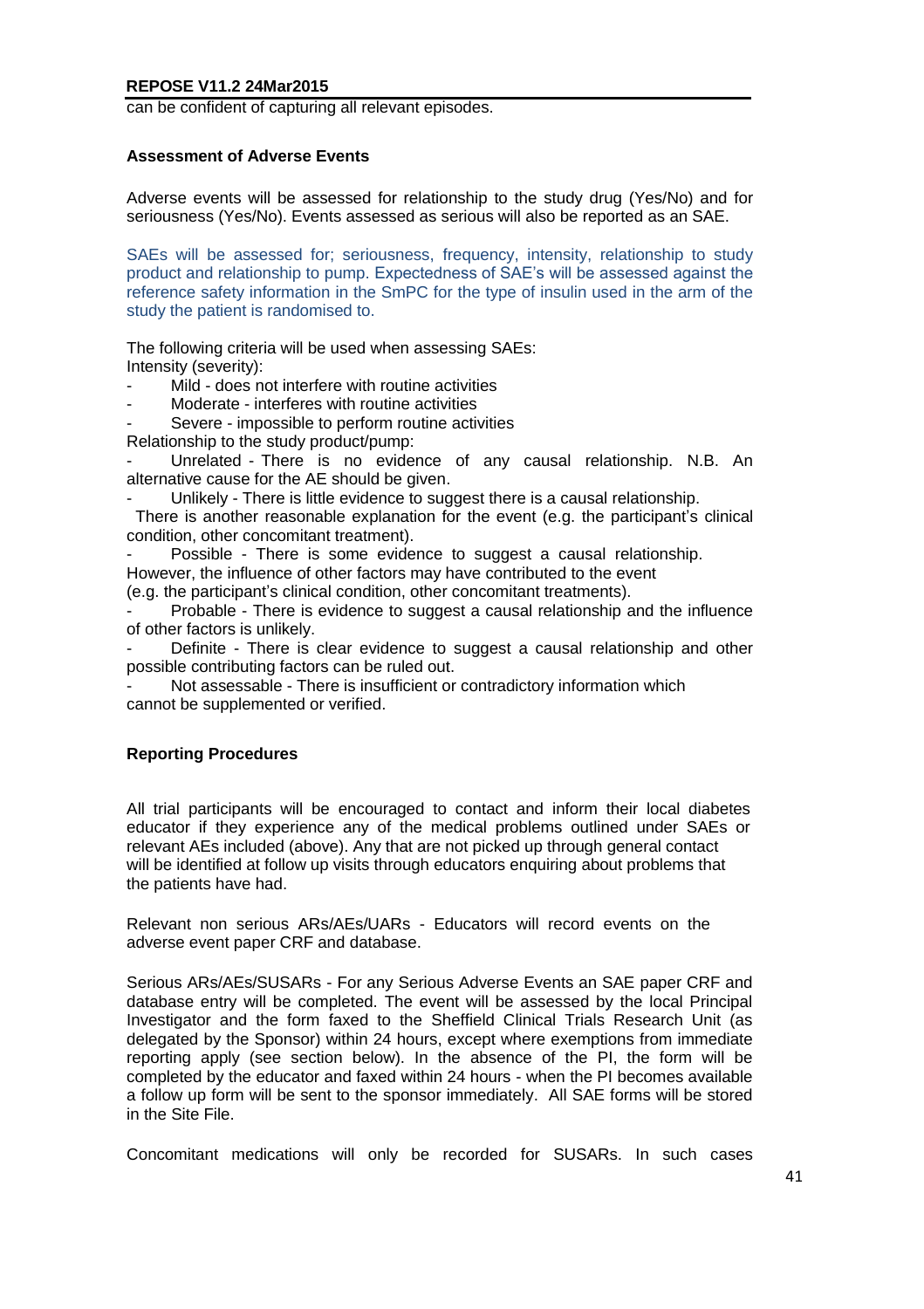medications taken the 30 days prior to the event taking place will be reported.

A follow up SAE form with additional information will be sent if the event has not been completely resolved at the time of reporting.

The sponsor will notify the Chief Investigator and Sheffield CTRU of all SAEs. The sponsor (or delegate) will notify the MHRA and main REC of all SUSARs occurring during the study according to the following timelines; fatal and lifethreatening within 7 days of notification and nonlife threatening within 15 days. All investigators will be informed of all SUSARs occurring throughout the study.

#### **Exemptions from Immediate Reporting**

Episodes of Severe Hypoglycaemia and Diabetic Ketoacidosis are expected to occur in some patients with Type 1 Diabetes. Therefore any of these episodes, defined as SAEs, will be exempt from immediate reporting to the sponsor. Pregnancies will also be exempt from immediate reporting, as these will not be related to the trial treatment. In these instances the Principal Investigator will fax the SAE form to the Sheffield Clinical Trials Research Unit (as delegated by the Sponsor) within 4 weeks of the event being discovered.

#### **Figure 6. Procedure for AE/SAE Reporting**

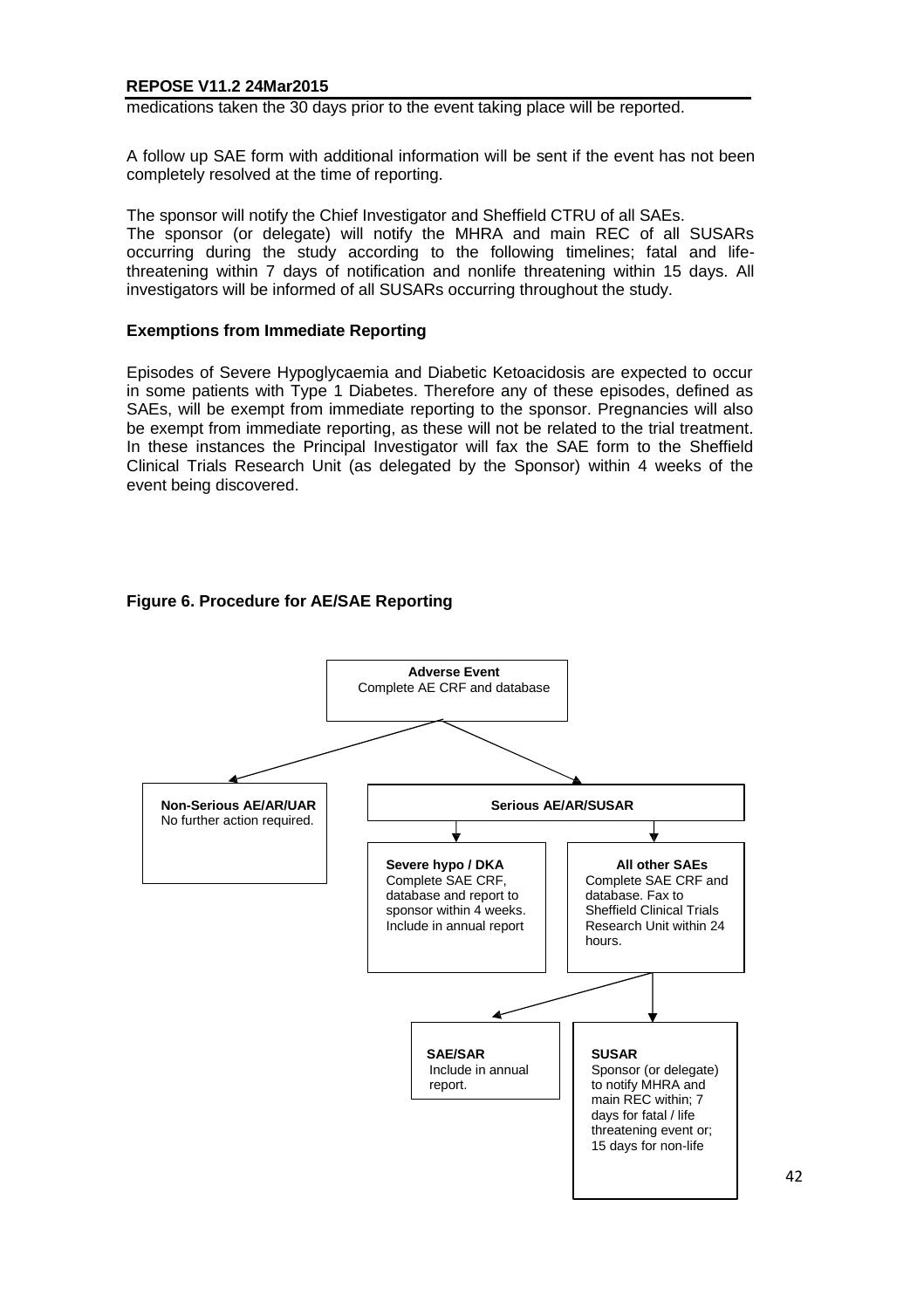threatening event.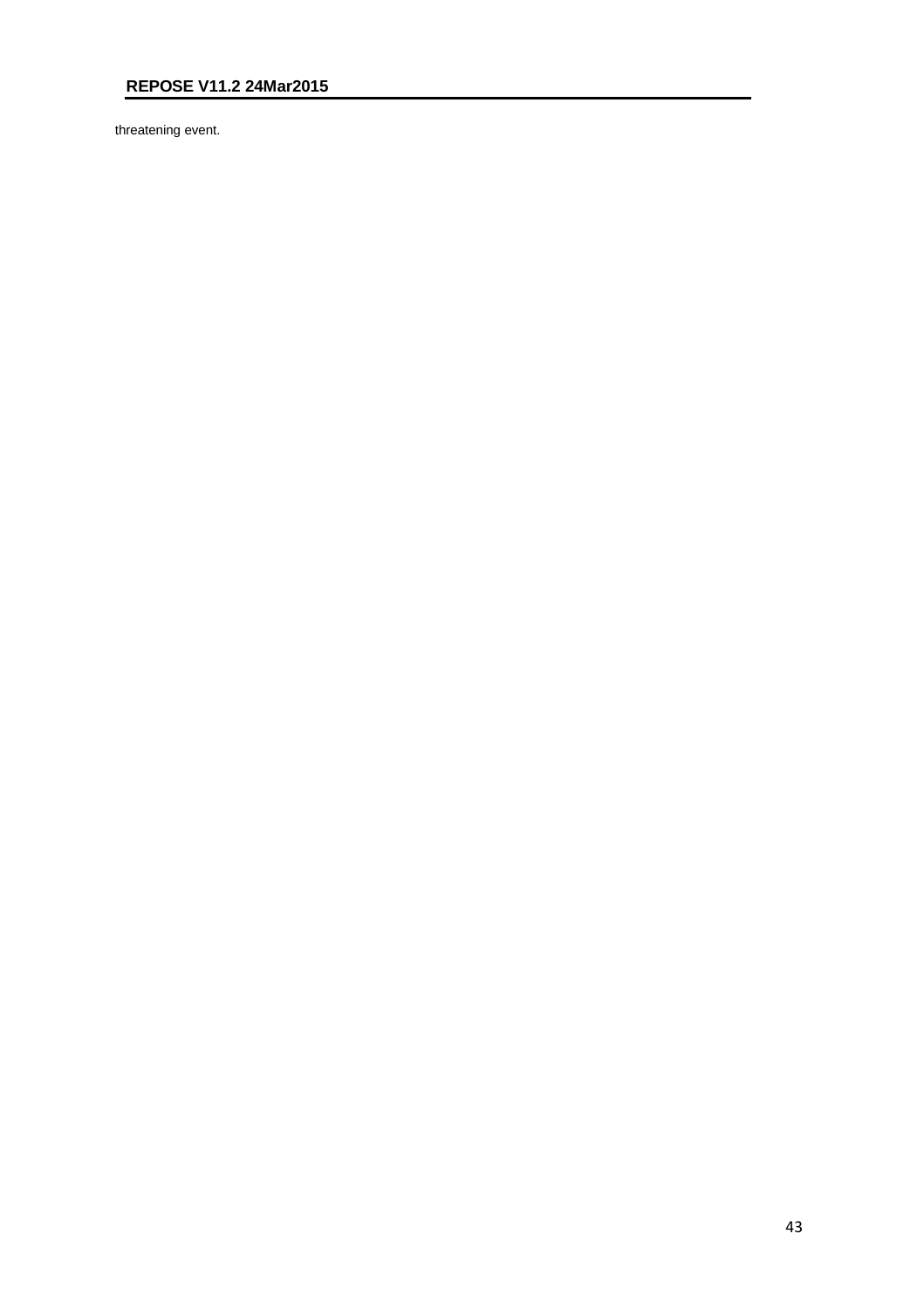#### **Safety & Efficacy Parameters**

Safety and efficacy parameters may be used in IMP trials to stop the trial if one of the treatments seems to be less safe or is working more effectively than the other. For example, if during this trial, there are more frequent hypoglycaemic or diabetic ketoacidosis episodes in the pump arm then the study may be stopped prematurely. The decision to stop the trial would be made by the Data Monitoring and Ethics Committee in agreement with the Sponsor (see trial supervision section below for further details).

#### **IMP Management and Labelling**

In line with the three-level categorisation of clinical trial risk in the MRC/DH/MHRA report on Risk-adapted Approaches to the Management of Clinical Trials of Investigational Medicinal Products (CTIMPs) (40), (based on the classification by Brosteanu et al, 2009 (41)), this means REPOSE is classified as a Type A study: No higher than the risk of standard medical care. The trial treatment in REPOSE is licensed and administered according to its market authorisation. As such, according to the proposed by the MRC/DH/MHRA paper

#### *Labelling*

In accordance with the MRC/DH/MHRA guidance, REPOSE will not provide trial-specific labeling as the IMP, insulin, has a market authorisation in the UK, is being used within the terms of its marketing authorization during the trial, and is dispensed to a trial participant in accordance with a prescription given by an authorised healthcare professional and is labeled in accordance with the requirements of Schedule 5 to the Medicines for Human Use (SI 1994/3194) Regulations that apply in relation to dispensed relevant medicinal products.

#### *Tracking and Accountability Process*

REPOSE is designed to determine whether the delivery mechanism (CSII/pump versus MDI) of the trial treatment, insulin, provides an added benefit over and above structured education (DAFNE). Thus, the IMP itself has no relationship with the data which are integral to the study endpoints. In addition, REPOSE is a trial of an authorised product with a design equivalent to standard care.

Insulin will be prescribed as per standard care and in line with its market authorisation. Given the lack of criticality of the IMP with the data analysis and trial results and the design of the trial being equivalent to standard care, there will be no IMP tracking and accountability undertaken during REPOSE.

## **9. Statistics**

#### **Sample Size**

It is generally accepted that a difference of 0.5% in HbA1c is clinically worthwhile. To detect this difference with an SD of 1% at 80% power and 5% two sided significance using a t-test requires 64 patients per group for subjects ≥7.5% (58mmol/mol) HbA1c. In order to allow for a clustering effect of the educators and a within-course intra-class correlation coefficient (ICC) of 0.05, which is common in diabetes care, the sample size increases to 84. Allowing also for a 10% drop out, the sample size per group becomes 93. Audit of the DAFNE database shows that 75% of subjects have an HbA1c of over 7.5% (58mmol/mol). With this in mind we require 124 subjects per group, i.e. 248 in total. We plan to recruit 280 subjects which increases the power to 85% but which allows for some variation in drop-out rates and the proportion of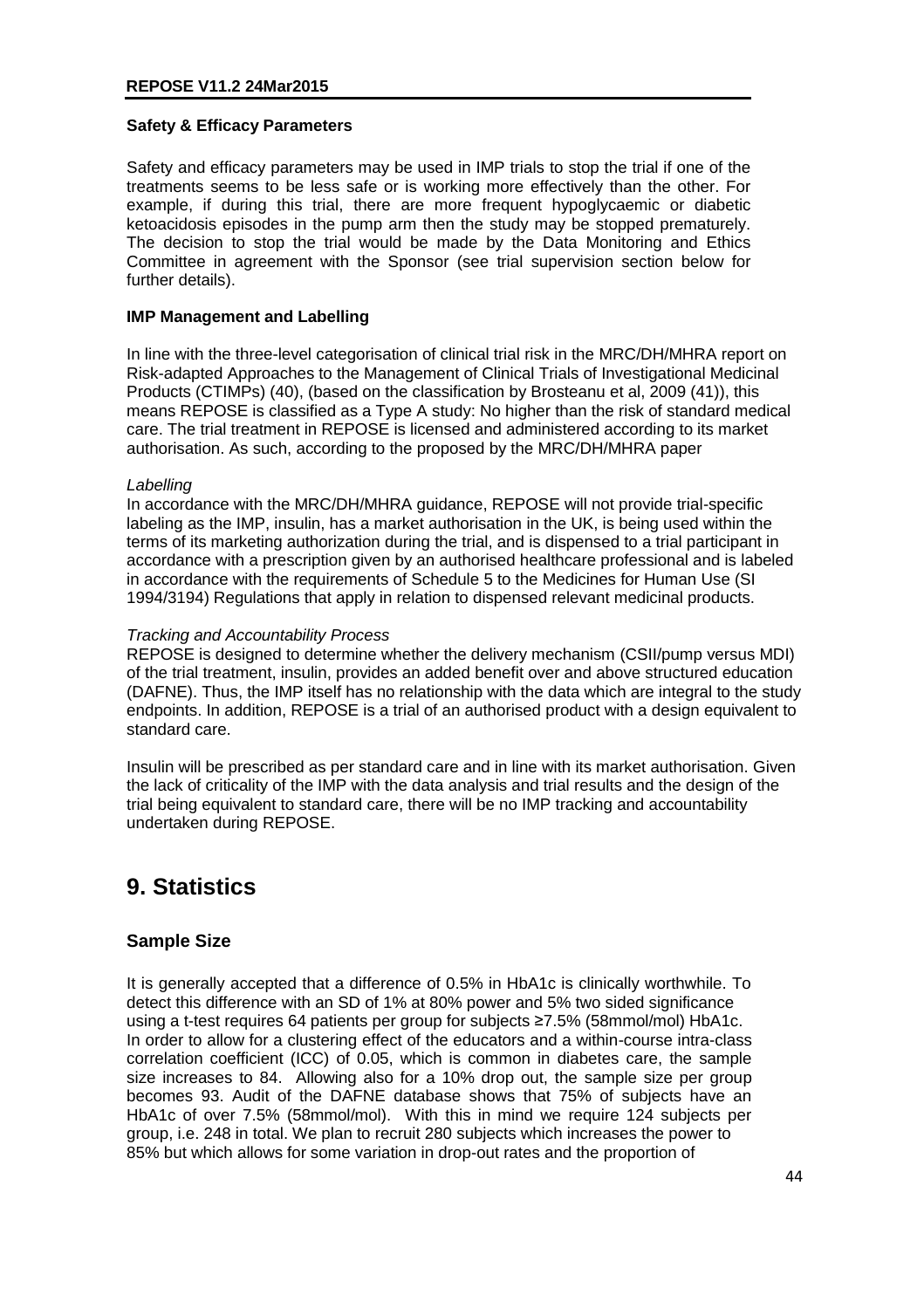patients with HbA1c ≥7.5% (58mmol/mol).

We believe that we should include patients who experience frequent hypoglycaemia but who might have existing levels of HbA1c that are near the target range since they may reduce hypoglycaemic episodes and can therefore still provide important information about quality of life. Yet, since there will be no change in HbA1c levels for these participants, including this data would reduce our statistical power to establish improvement in our primary endpoint. We will therefore stratify those entering the trial based on HbA1c levels of ≥7.5% (58mmol/mol). The trial will be powered on the number of participants with an HbA1c ≥7.5% (58mmol/mol), in whom a fall would reflect worthwhile improvements in glycaemic control but we will also calculate the number of participants in each group who achieve a HbA1c <7.5% (58mmol/mol).

The DAFNE database shows that 25% of subjects currently experience 'problems' recognising hypoglycaemia and 45% of them experience at least one severe hypoglycaemic episode over 2 years. To demonstrate the benefit of CSII over MDI with this number of patients, the percentage of patients who experience at least one severe hypoglycaemic episode would need to fall to about 25% over 2 years (a change from control of about 12% per year if the events were independent) for 80% power and 2 sided 5% significance level, allowing for 10% drop-out (using a chi-squared test with continuity correction and allowing for an ICC of 0.05). We would have power to demonstrate smaller differences in moderate hypoglycaemia although we are unable to provide precise estimates due to a lack of published data using our chosen definition.

#### **Review of HbA1c baseline data**

The sample size calculation is based upon 75% of subjects having an HbA1c ≥7.5% (58mmol/mol). If the ratio of subjects with an HbA1c of ≥7.5% to <7.5% is substantially lower than the expected 75:25 ratio, then the sample size (N=280) will not be sufficient to detect a difference in the primary outcome. Therefore, a review will be undertaken after Course 2, 4 and 5 to examine the proportions of recruited participants who are in each HbA1c category (i.e. ≥7.5% or <7.5%). The trial statistician will look at the proportions in each category, and if the numbers of participants with an HbA1c  $\geq$  7.5% threatens the ability of the trial to detect a difference in primary outcome (i.e. there are substantially more subjects recruited with an HbA1c <7.5% than anticipated), then an additional inclusion criteria will be added to limit recruitment only to participants with an HbA1c of ≥7.5% in order to ensure the trial can detect a difference in the primary outcome.

#### **Review of sample size in August 2012**

In August 2012, a review of recruitment and retention to the trial took place. Recruitment to the trial was on target and most DAFNE courses were allocated with at least 7 participants (planned number of participants per course). However, a number of participant withdrawals (18 from 168 randomised) had also occurred post-randomisation but pre-DAFNE course delivery. The intention-to-treat population is participants who consent to take part in the trial **and** who attend their DAFNE course at least in part. As such participants recruited to the study who do not attend their DAFNE course do not count in the ITT population.

The study sample size of 280 participants allows for a  $\leq 10\%$  drop-out rate during the year follow-up. The current rate of participant withdrawal which has occurred exclusively prior to DAFNE course delivery is 11% and the mean number of participants per course is 6. The trial statistician undertook a review to determine the need for additional courses to maintain the study power based on the current drop-out rate. Scenarios were modelled based on current and predicted HbA1c population prevalence (≥7.5%) drop-out rate (10% or 15%) and size of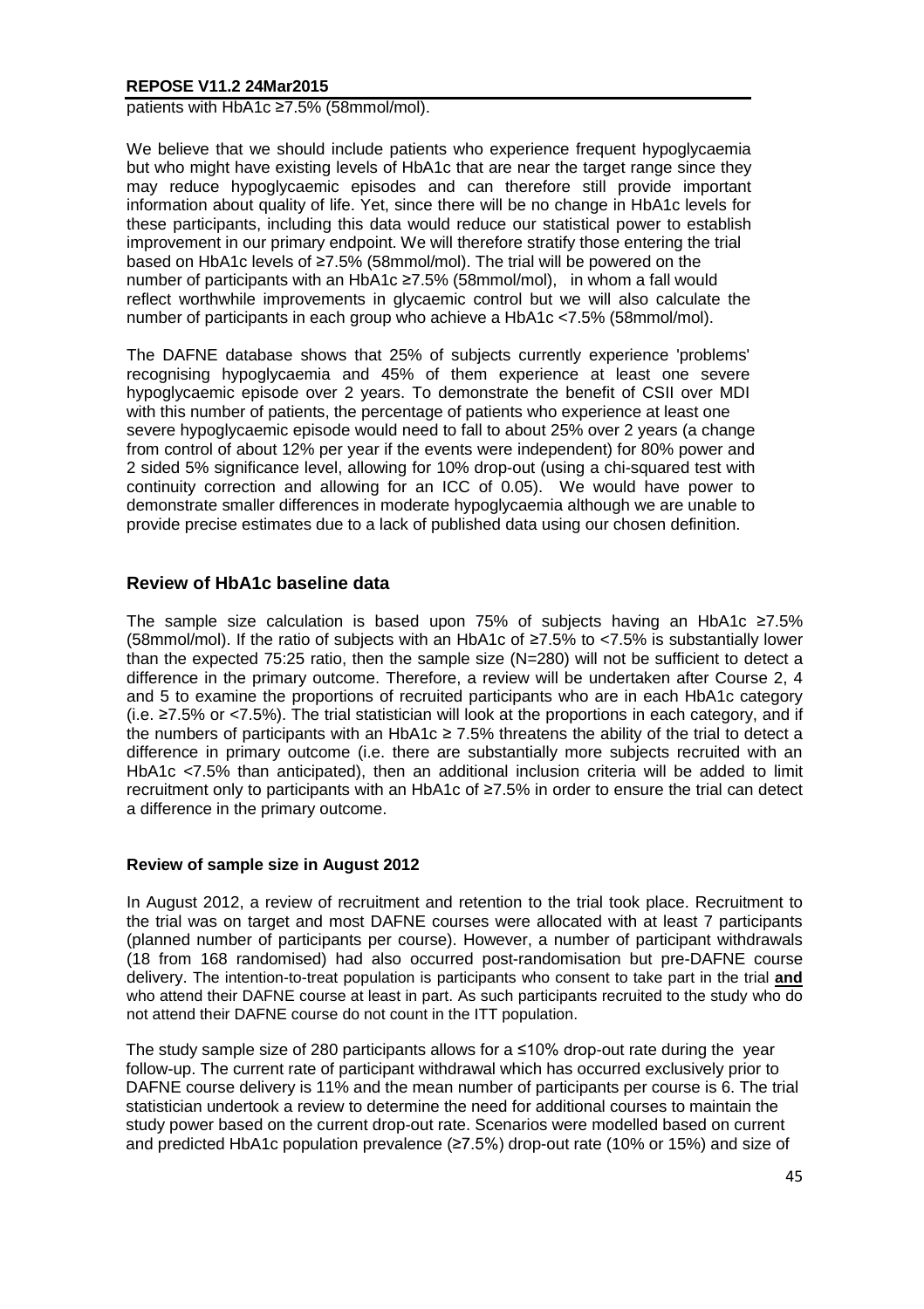DAFNE course (4, 5, 6 or 7 participants). Assuming these variables remain similar to what has been currently observed (as of August 2012), the trial will need to run an additional two to seven courses in order to maintain power to determine the primary outcome.

Therefore, more than 280 participants will be recruited to the trial to replace participants who drop-out prior to attending their DAFNE course. The number of participants recruited will not exceed 340; however there will be no more than 280 in the ITT population.

As the last two course pairs run at a site, reserve participants who can step in to fill drop-out participant places should they occur on either of the last two courses to ensure these courses run with sufficient numbers of participants.

#### **Data Analysis**

An intention to treat analysis will be used primarily but the effect of switching to a per protocol analysis will also be explored.

#### Primary Analysis

The primary analysis will be a linear model of HbA1c at 2 years with baseline HbA1c as a covariate, (which will improve the power relative to the predicted power). Generalised estimating equations (GEE) will be used to control for clustering within course.

#### Secondary Analysis

Linear models of insulin usage, body weight, lipids and proteinuria will also be analysed at 2 years with baseline measures as covariates. We will use Poisson regression (or a zero-inflated Poisson regression if necessary) on the number of hypoglycaemic episodes in 2 years, which should also have more power than an analysis based on dichotomy of having experienced/not experienced an episode. Again, GEE will be used for these analyses to account for clustering.

#### Subgroup Analyses

The analyses outlined above will also be completed for sub-groups stratified at baseline by participants with HbA1c level < and ≥ 7.5% (58mmol/mol).

Primarily data will be analysed with missing data excluded. A secondary analysis will also be included using multiple imputation.

#### Quantitative Psychosocial Analysis

All variables will be subject to statistical analysis. Descriptive and inferential statistical analysis will be conducted using T-tests and ANOVA to compare means, crosstabs to explore individual variables, non-parametric tests including chi-square, correlational analysis and possibly multiple regression analysis. Statistical significance will be defined as p≤0.05 with 95% confidence intervals.

Primarily data will be analysed with missing data excluded. Secondary analyses will also be completed with a) a mean score for each missing questionnaire and b) a minimum score for each missing questionnaire.

A full Statistical Analysis Plan will be submitted at a later date in order to detail this section of the protocol.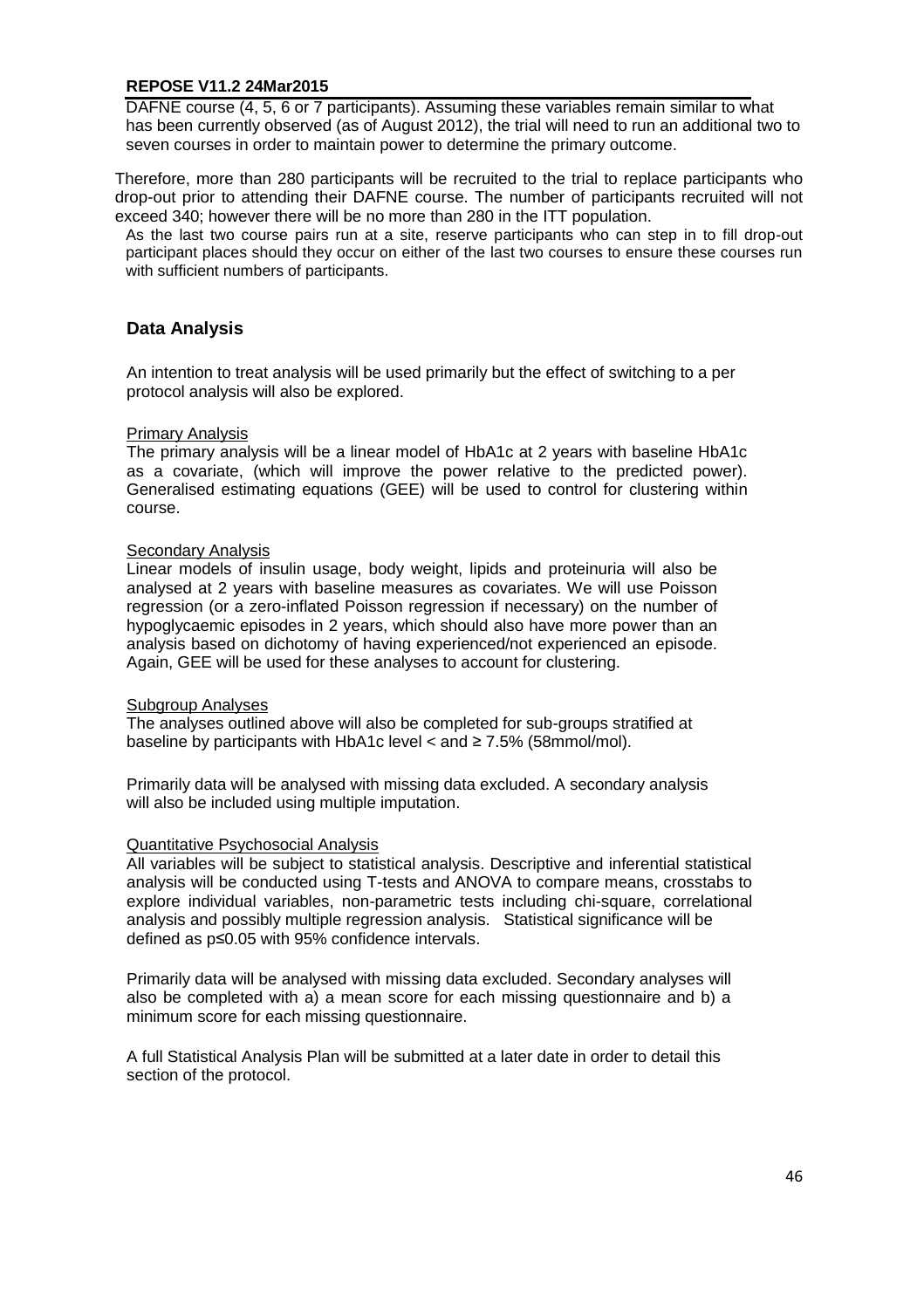# **10. Trial Supervision**

Three committees are being established to govern the conduct of the study:

- 1. Trial Management Group (TMG)
- 2. Trial Steering Committee (TSC)
- 3. Data Monitoring and Ethics Committee (DMEC)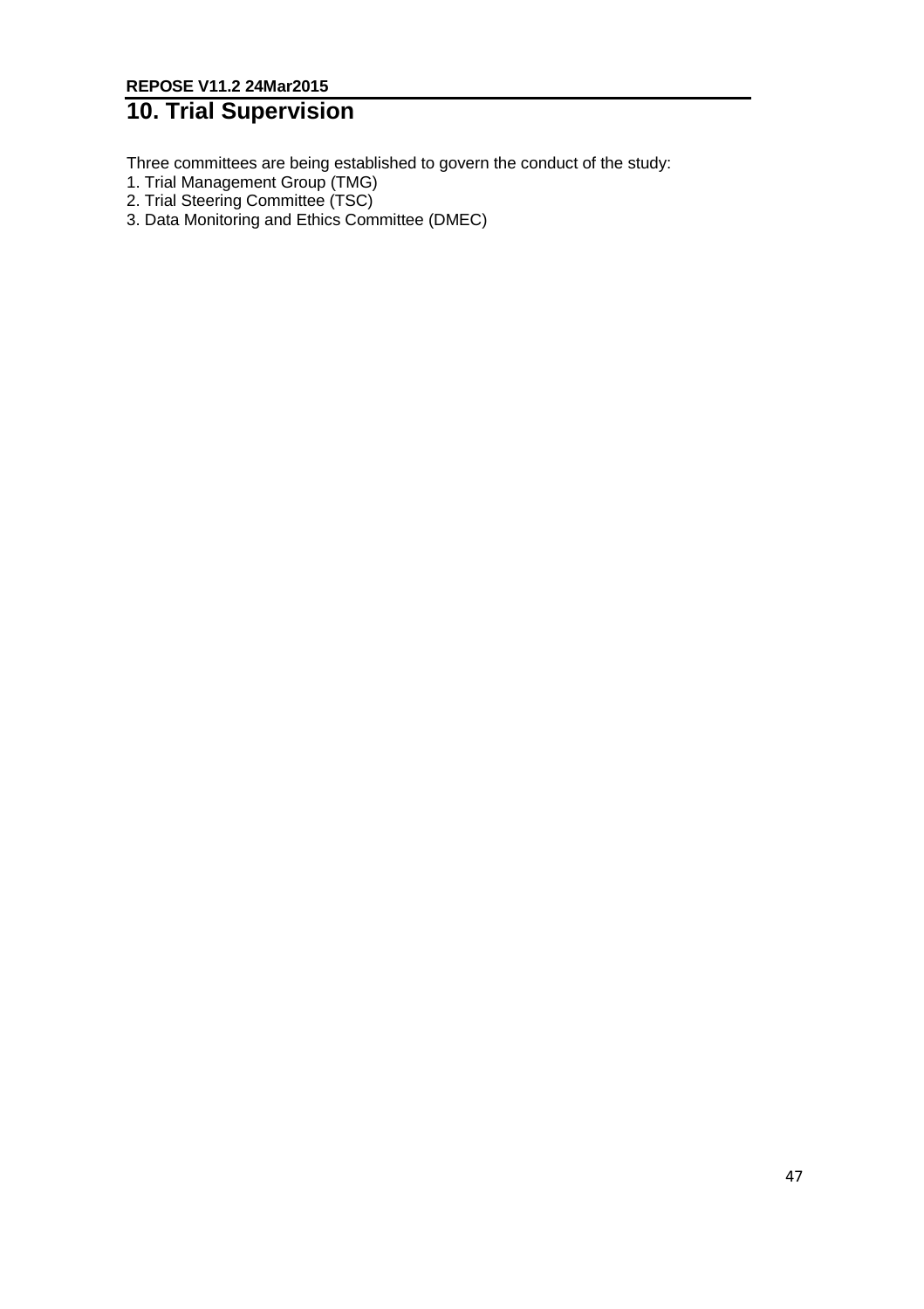All committees are governed by Sheffield CTRU standard operating procedures. The TMG consists of the Chief and Principal Investigators, 3 educators and key staff within the CTRU. The role of the TMG is to implement all parts of the trial and to act on the recommendations from the TSC and DMEC. The TSC consists of the Chief Investigator, key staff within the CTRU, an independent chair, 2 independent members and a consumer representative. The roles of the TSC are to provide supervision of the protocol and statistical analysis plan, provide advice on and monitor progress of the trial, to review information from other sources and to consider recommendations from the DMEC. The DMEC will consist of an independent chair and 2 independent members including a statistician. The DMEC has responsibility for monitoring the results provided by the trial statistician to the plan described in the trial protocol with reference to efficacy and safety, reviewing information from other sources, providing recommendations to the TSC on why the trial might be modified or discontinued in terms of ethics and safety and considering adverse events. There will be no interim analysis for the trial unless the DMEC feels that this is necessary.

## **11. Data handling and record keeping**

Participant confidentiality will be respected at all times. The educators will collect participant names and contact details so that participants can be contacted for the psychosocial interviews and to follow up on data. These will be immediately entered with an ID number on to an identification section of the database, which may be accessed by the educator or administrator who have entered the data, the psychosocial researchers for follow up on this element of the trial, and the study manager for follow up and verification of all data. Access will be controlled by usernames and encrypted passwords.

All other data will be anonymised and will only be identifiable by patient ID number. The CRF/questionnaires will have demographic details on them, including the first part of the participant's postcode. This will be used in analysis as an indicator of the participants' socioeconomic status. The blood samples that are sent to a central laboratory will be sent with patient ID and all results will be returned to the trust electronically with ID number and HbA1c result only. All data will be input by the administrators at each trust, on to a centralised database held within the CTRU. This section will also be controlled by usernames and encrypted passwords.

All consent forms, CRFs, HbA1c spreadsheets, questionnaires and interview transcripts will be kept in a locked filing cabinet in a secured area and will be destroyed at least 5 years after study completion. The consent forms will be kept in a separate place to the CRFs and questionnaires so that none of the data will be identifiable.

## **12. Data access and quality assurance**

The study manager, data managers, PIs, educators, and administrators will have access to the anonymised data on the database through the use of usernames and encrypted passwords. In addition to this, access to hard copies of the CRF and questionnaire data will be required from the educators for study monitoring and audit purposes.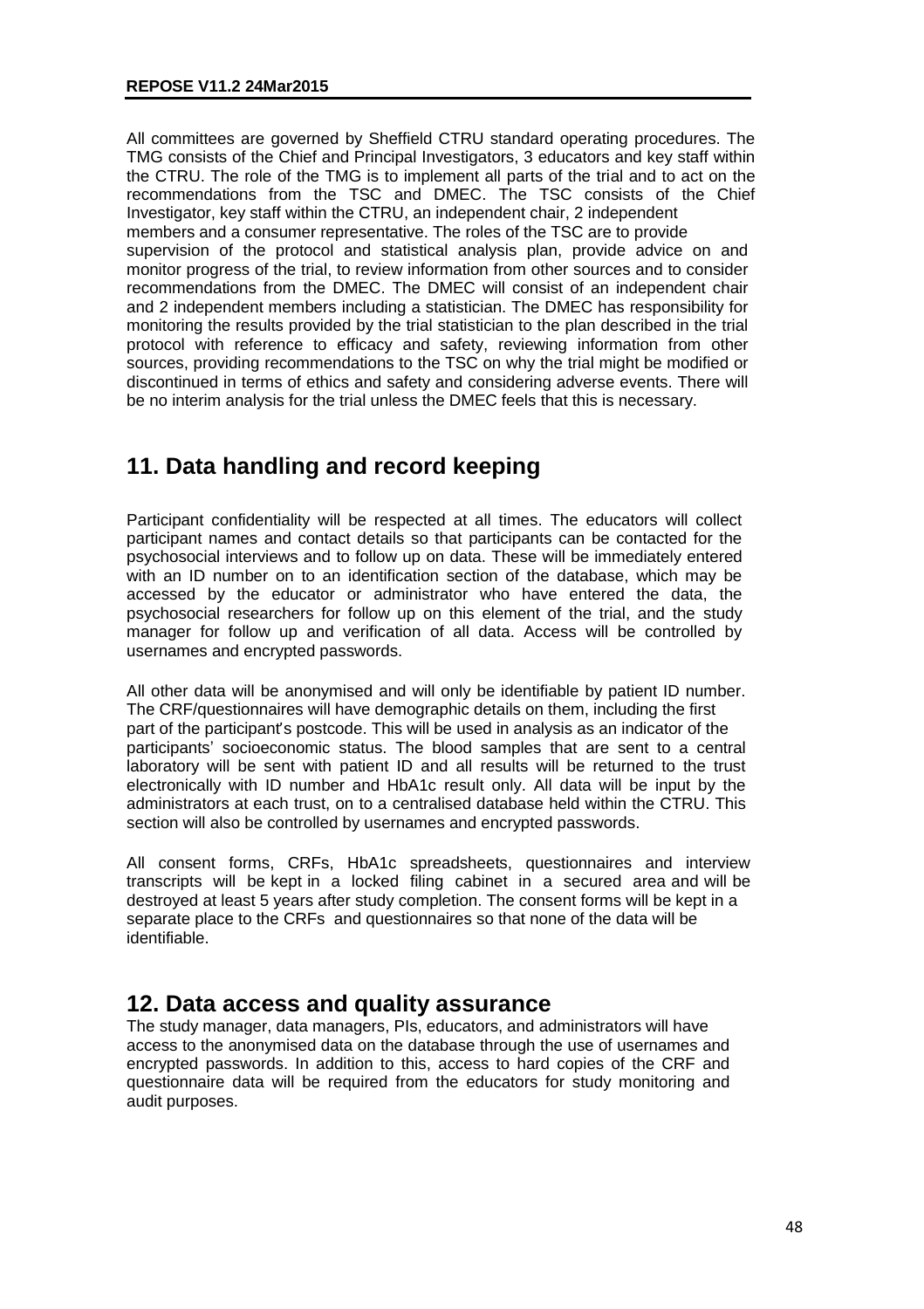The secure data management system will incorporate quality control procedures to validate the study data. Error reports will be generated where data clarification is required.

## **13. Publication**

Results of the trial will be disseminated in peer reviewed scientific journals and clinical and academic conferences.

Details of the trial will also be made available on the SCHARR website. Summaries of the research will be updated periodically to inform readers of the ongoing progress.

# **14. Finance**

The trial has been financed by the HTA and details have been drawn up in a separate agreement.

# **15. Ethics approval**

The trial will be submitted to a Local Research Ethics Committee (LREC) through the IRAS central allocation system. The approval letter from the ethics committee and copy of approved patient information leaflet, consent forms, CRFs and questionnaires will be sent to the CTRU before initiation of the study and patient recruitment.

# **16. Regulatory approval**

The trial will be covered by the clinical trial regulations from the Medicines and Healthcare Regulatory Agency (MHRA) and we will apply for authorisation from the MHRA before recruitment of any patient commences.

# **17. Indemnity / Compensation / Insurance**

The University of Sheffield has in place insurance against liabilities for which it may be legally liable and this cover includes any such liabilities arising out of this clinical trial.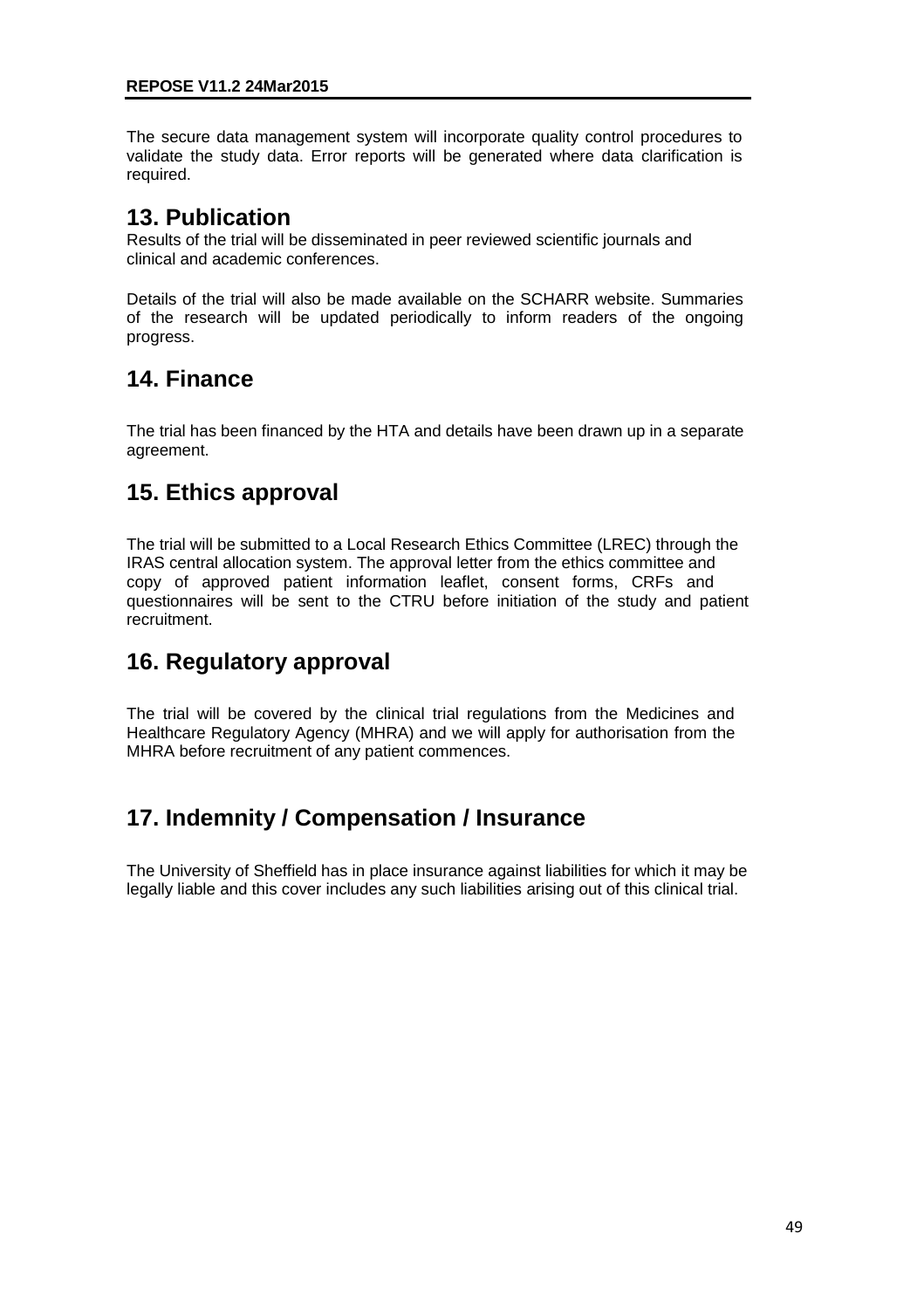## **18. References**

- 1. Muhlhauser I, Bruckner I, Berger M et al. Evaluation of an intensified insulin treatment and teaching programme as routine management of type 1 (insulin-dependent) diabetes. The Bucharest-Dusseldorf Study. Diabetologia. 1987;30:681-690.
- 2. DAFNE Study Group. Training in flexible, intensive insulin management to enable dietary freedom in people with type 1 diabetes: dose adjustment for normal eating (DAFNE) randomised controlled trial. BMJ. 2002;325:746-751.
- 3. Heller SR. Insulin analogues. Curr Med Res Opin. 2002;18 Suppl 1:s40-7.
- 4. Plank J, Siebenhofer A, Berghold A et al. Systematic review and meta-analysis of shortacting insulin analogues in patients with diabetes mellitus. Arch Intern Med. 2005;165:1337-1344.
- 5. Horvath K, Jeitler K, Berghold A et al. Long-acting insulin analogues versus NPH insulin (human isophane insulin) for type 2 diabetes mellitus. Cochrane Database Syst Rev. 2007;CD005613.
- 6. Tamborlane WV, Bonfig W, Boland E. Recent advances in treatment of youth with Type 1 diabetes: better care through technology. Diabet Med. 2001;18:864-870.
- 7. Pickup J, Keen H. Continuous subcutaneous insulin infusion at 25 years: evidence base for the expanding use of insulin pump therapy in type 1 diabetes. Diabetes Care. 2002;25:593-598.
- 8. Cummins E, Royle P, Snaith A et al. Clinical and cost-effectiveness of continuous subcutaneous insulin infusion for diabetes: updating review. 2007
- 9. Pickup JC. Are insulin pumps underutilized in type 1 diabetes? Yes. Diabetes Care. 2006;29:1449-1452.
- 10. Technology appraisal guidance 151. Continuous subcutaneous insulin infusion for the treatment of diabetes mellitus. London: NICE; 2008
- 11. Colquitt JL, Green C, Sidhu MK, Hartwell D, Waugh N. Clinical and cost-effectiveness of continuous subcutaneous insulin infusion for diabetes. Health Technol Assess. 2004;8:iii, 1-171.
- 12. Thomas RM, Aldibbiat A, Griffin W, Cox MA, Leech NJ, Shaw JA. A randomized pilot study in Type 1 diabetes complicated by severe hypoglycaemia, comparing rigorous hypoglycaemia avoidance with insulin analogue therapy, CSII or education alone. Diabet Med. 2007;24:778-783.
- 13. Bruttomesso D, Crazzolara D, Maran A et al. In Type 1 diabetic patients with good glycaemic control, blood glucose variability is lower during continuous subcutaneous insulin infusion than during multiple daily injections with insulin glargine. Diabet Med. 2008;25:326-332.
- 14. Bolli GB, Kerr D, Thomas R et al. Comparison of a Multiple Daily Insulin Injection Regime (Basal Once-Daily Glargine plus Mealtime Lispro) and CSII (Lispro) in Type 1 Diabetes: a Randomized Open Parallel Multicenter Study. Diabetes Care. 2009
- 15. Monami M, Lamanna C, Marchionni N, Mannucci E. Continuous subcutaneous insulin infusion versus multiple daily insulin injections in type 1 diabetes: a meta-analysis. Acta Diabetol. 2009
- 16 Geremia B et al. Comparison of a Multiple Daily Insulin Injection Regimen (Basal Once-Daily Glargine Plus Mealtime Lispro) and Continuous Subcutaneous Insulin Infusion (Lispro) in Type 1 Diabetes. A randomized open parallel multicenter study. Diabetes Care. 2009;32(7):1170-76
- 17 Chandrasekara WMHS et al. Dramatically reduced hypoglycaemia and restored hypoglycaemia awareness without a deterioration in HbA1c with CSII therapy. Diab Med. 2010;27: suppl 1:31 Abstract.
- 18. St Charles ME, Sadri H, Minshall ME, Tunis SL. Health economic comparison between continuous subcutaneous insulin infusion and multiple daily injections of insulin for the treatment of adult type 1 diabetes in Canada. Clin Ther. 2009;31:657-667.
- 19 St Charles ME, Lynch P, Graham C, Minshall ME. A cost-effectiveness analysis of continuous subcutaneous insulin injection versus multiple daily injections in type 1 diabetes patients: A third-party US payer perspective. Value Health. 2009;12:674-686
- 20. Muhlhauser I, Jorgens V, Berger M et al. Bicentric evaluation of a teaching and treatment programme for type 1 (insulin-dependent) diabetic patients: improvement of metabolic control and other measures of diabetes care for up to 22 months. Diabetologia. 1983;25:470-476.
- 21. Samann A, Muhlhauser I, Bender R, Kloos C, Muller UA. Glycaemic control and severe hypoglycaemia following training in flexible, intensive insulin therapy to enable dietary freedom in people with type 1 diabetes: a prospective implementation study. Diabetologia. 2005;48:1965-1970.